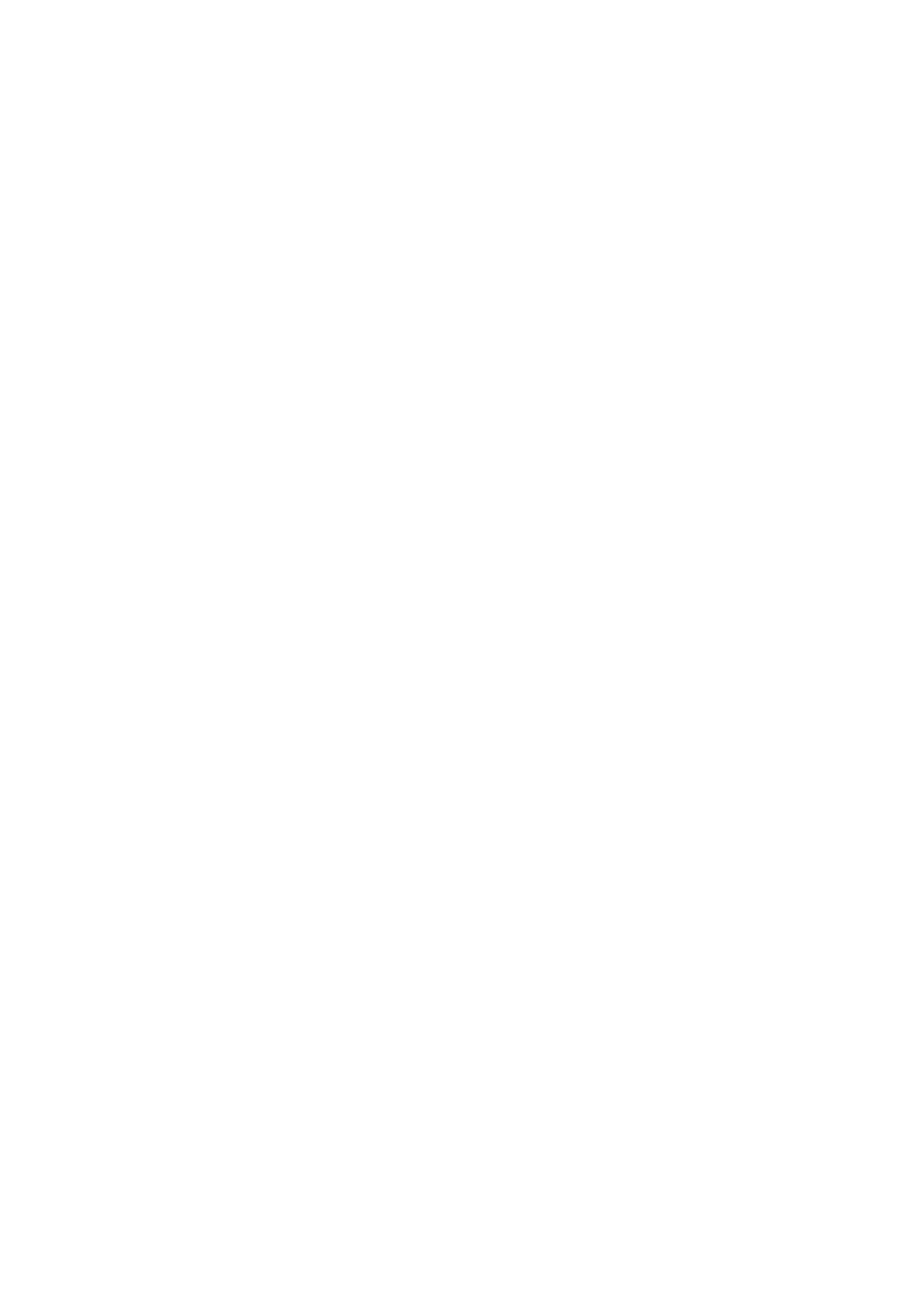

# **WORKING PAPER NO. 200**

# *Financial Integration and Consumption Smoothing*

# **Tullio Jappelli and Luigi Pistaferri**

#### **Abstract**

We present a new empirical strategy for testing if financial integration improves risk sharing opportunities and consumption smoothing. Our test is based on a decomposition of the variance of consumption growth into a component that depends on the variance of permanent income shocks and one that depends on the variance of transitory shocks. We then test if the process of financial market integration and liberalization brought about by the introduction of the euro has made consumption less sensitive to income shocks in Italy. The paper makes a significant contribution also from a methodological point of view. We use panel data on income to identify non parametrically a time series of the variances of the income shocks. We then rely on repeated cross-sections of consumption and income to identify the degree of smoothing with respect to income shocks, and test if it has declined after the introduction of the euro. Our procedure does not require that consumption and income are available in the same panel data. It can therefore be applied in all countries in which repeated cross-sectional consumption data can be combined with panel data on income.

**Keywords**: Risk Sharing, Consumption Smoothing, Financial Market Integration.

#### **JEL codes**: D91

**Acknowledgments**. We thank seminar participants at the European Central Bank and at the Fourth CSEF-IGIER Symposium on Economics and Institutions for comments, and the Italian Ministry of University and Research for financial support.

- University of Naples Federico II, CSEF and CEPR
- Stanford University, SIEPR and CEPR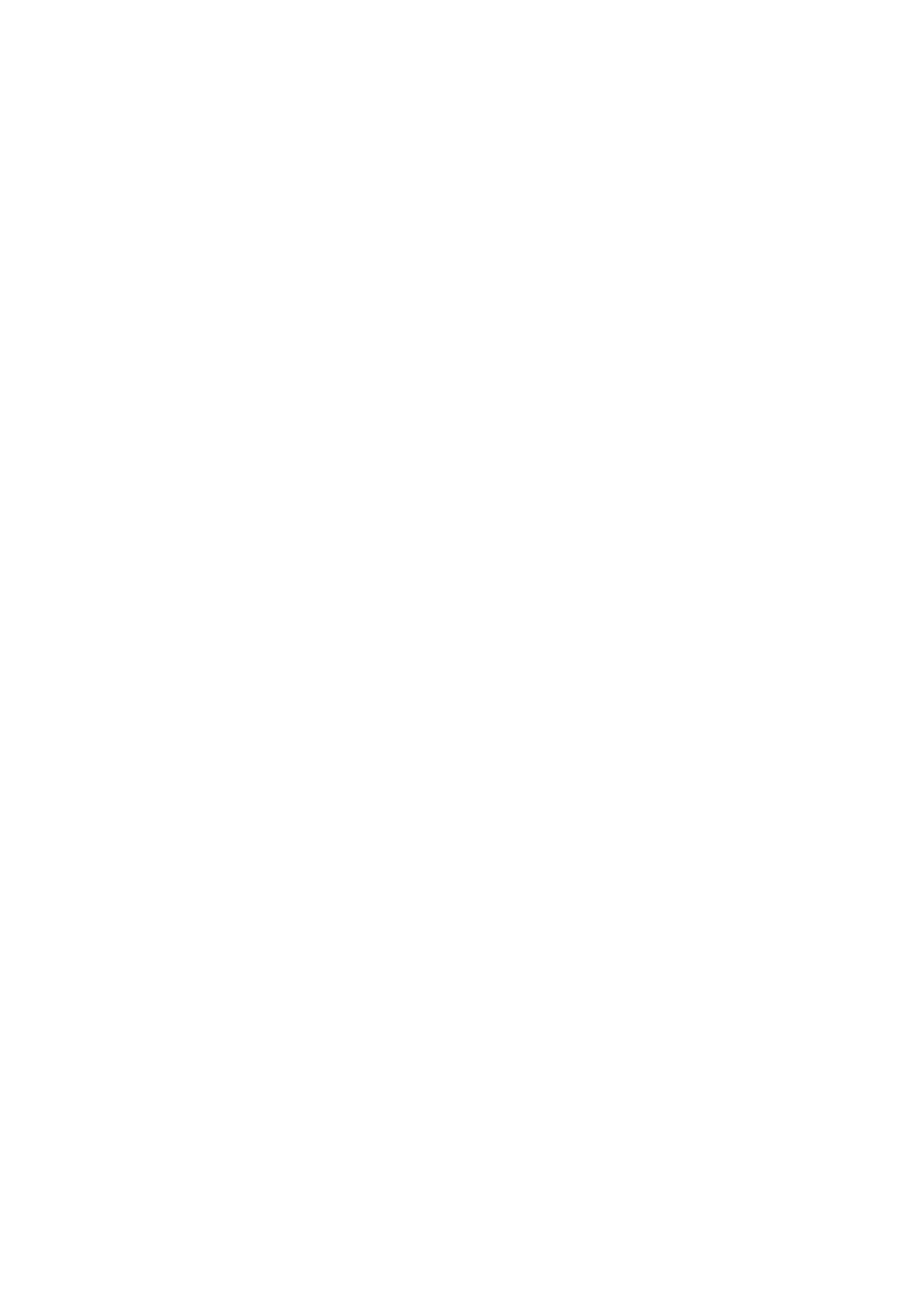# **Table of contents**

#### *1. Introduction*

- *2. Financial market integration, risk sharing and consumption smoothing*
- *3. The process of financial market integration*
- *4. The empirical strategy*
- *5. Income and consumption inequality* 
	- 5.1. The variance of income and consumption
	- 5.2. The variance of permanent and transitory income shocks
- *6. Empirical results*
- *7. Conclusions*

*Appendix* 

*References*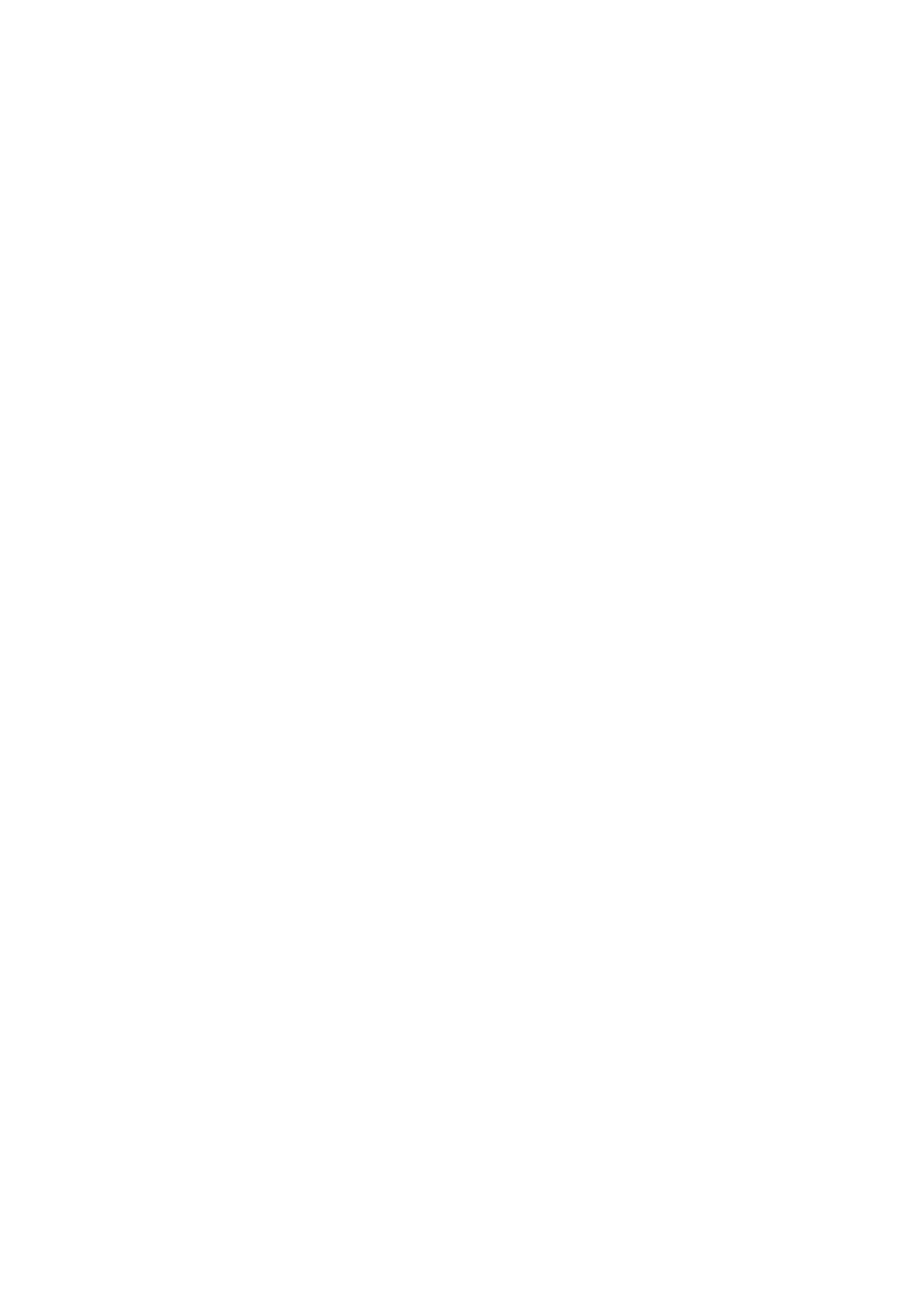#### **1. Introduction**

The European Monetary Union (EMU) has removed exchange rate risk and lowered crossborder transaction costs, opening the possibility for the creation of a fully integrated continental financial market comparable to that of the United States. To what extent has this process of regulatory reform affected the ability of households to diversify, insure, and shoulder risks? This paper attempts to answer this question, which is at the heart of the burgeoning literature on the links between regulation, finance, and real economic activity. To answer the question, we study the effect of the euro policy shift with Italian household-level income and consumption data spanning two decades (1987-2006).

Models of intertemporal choice imply that consumers use credit and insurance markets to smooth, at least in part, income shocks. This fundamental implication of the theory suggests that consumption should be less sensitive to income shocks after a period of financial market liberalization. Applying Cochrane (1991) and Mace (1991) seminal contributions to aggregate data, Sorensen, Wu, Yosha and Zhu (2007) test if the response of country consumption growth to country idiosyncratic income shocks falls after the introduction of the euro. These tests rely on the strong assumption that countries are populated by identical consumers. Furthermore, it is by now well established in the microeconometric literature that the bulk of income variability is due to individual-specific shocks, rather than to region or countrywide shocks.

In this paper we develop a new empirical strategy for testing if financial liberalization improves consumers' ability to wedge against income shocks. Our analysis is performed at the cohort level. We build on work by Deaton and Paxson (1995), Blundell and Preston (1998) and Blundell, Pistaferri and Preston (2008), and decompose the change in the variance of consumption into a component that depends on the variance of permanent income shocks and one that depends on the change in the variance of transitory shocks. We then test if the process of financial market integration and liberalization brought about by the introduction of the euro has affected the sensitivity of consumption to income shocks. The test allows us to recover two structural parameters – the sensitivities of consumption to permanent and transitory income shocks - and to check if the two parameters have changed after the introduction of the euro. We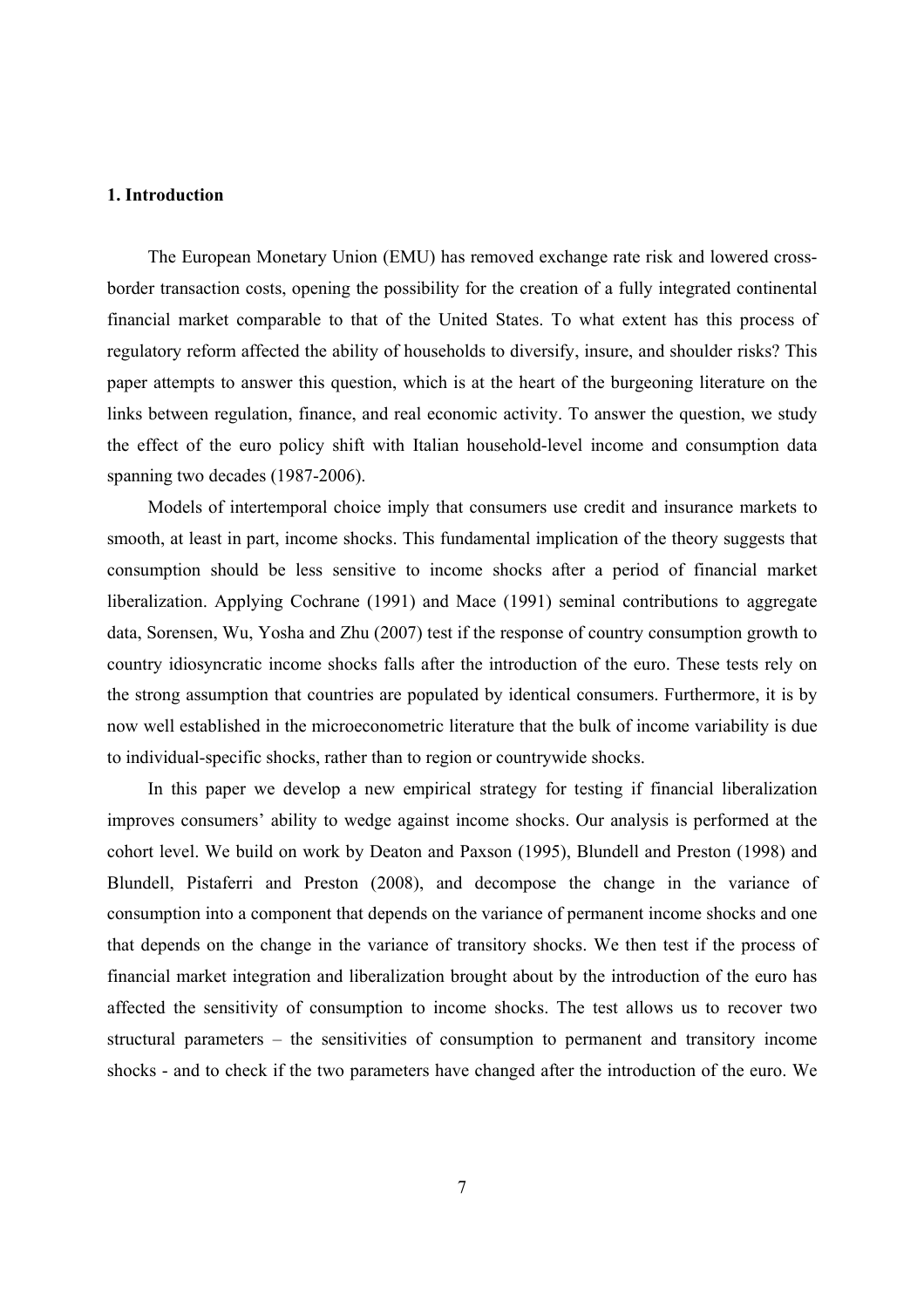extend the frontier of current literature also considering explicitly the effect of removing borrowing constraints for the dynamics of the variance.

The paper makes a contribution also from a methodological point of view. We use panel data on income to identify non-parametrically a time series of the variances of the income shocks for each cohort. Instead, we rely on repeated cross-sectional data to construct the variances of income and consumption. We then combine panel data and repeated cross-sectional data for each cohort to identify the sensitivity of consumption with respect to income shocks, and to test if it has declined after the introduction of the euro. Our procedure does not require that consumption and income are available in the same panel data set. It can therefore be applied to situations in which there are repeated cross-sections containing data on consumption and income, but panel data exist only for income. The United States and the United Kingdom provide compelling examples of such situation.

The paper is organized as follows. Section 2 reviews the literature on the effect of financial market integration on risk sharing opportunities and consumption smoothing. Section 3 discusses the macroeconomic developments in the euro-zone and Italy before and after the introduction of the euro. Section 4 explains how changes in the variance of consumption over time can signal changes in consumption smoothing. Section 5 presents the data, which are drawn from the 1987- 2006 Survey of Household Income and Wealth, and explains how we construct the three ingredients of our test: consumption inequality, income inequality, and the variance of the income shocks. Section 6 presents the main empirical results, and checks their robustness using various definitions of consumption. Section 7 concludes.

# **2. Financial market integration, risk sharing and consumption smoothing**

Economic theory predicts that the process of financial market integration should facilitate risk-sharing opportunities. First of all, it should allow households to hold more diversified equity portfolios, and in particular to diversify the portion of risk that arises from country-specific shocks. But most importantly, integration should spur the efficiency of financial intermediaries and markets in countries where the financial system is more backward and more heavily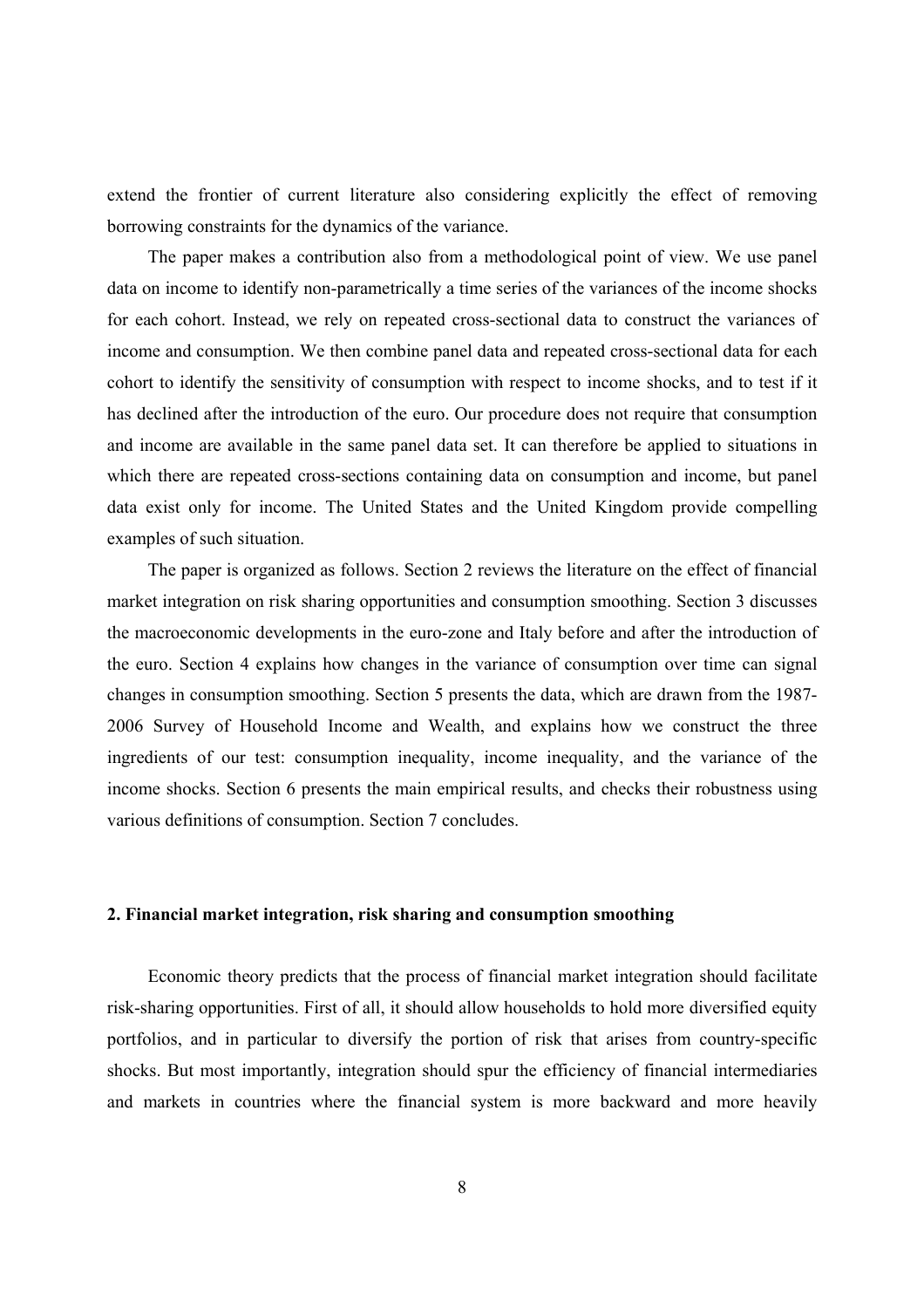regulated, fostering the growth of domestic financial markets and the entry of foreign banks, and improving access to credit for households. As a result, country-specific shocks should have a smaller effect on consumption when international financial markets are integrated, since they can be diversified away by borrowing abroad or holding foreign assets. At the same time, easier access to credit should help domestic borrowers to buffer specific shocks to their incomes.<sup>1</sup>

Accordingly, a whole line of research studies the covariance of consumption across different regions or countries to test if financial markets afford full risk sharing to consumers located in different jurisdictions. Conditional on consumers exploiting all risk-sharing opportunities, consumption growth of all regions or countries should be perfectly correlated when financial markets are integrated and depend only on common (non-diversifiable) shocks. This important point has been initially recognized and applied to United States microeconomic data by Cochrane (1991) and Mace (1991), and later brought to bear on macroeconomic data by Obstfeld (1994), van Wincoop (1994), and Townsend (1994), among others.

The risk-sharing approach is also capable of distinguishing the contribution of different financial markets and public tax-transfer mechanisms. Using United States data for 1963-90, Asdrubali, Sorensen and Yosha (1996) develop an accounting framework to decompose the cross-sectional variance of individual states' gross output. They identify three channels through which risk sharing can occur. First, in a monetary union risk can be shared through crossownership of real and financial assets, and thus people can smooth their income stream relative to their output stream. Second, the federal government can insure some of the income variability through taxes and transfers, thereby creating a wedge between income earned and after-tax income. Third, people could smooth consumption by owning a diversified asset portfolio and undertaking intertemporal borrowing and lending. Applying such framework, Asdrubali, Sorensen and Yosha (1996) find that in the United States 39 percent of the shocks are absorbed via capital market smoothing, 13 percent via the fiscal channel and 23 percent via the credit market, while the remaining 25 percent are not smoothed. Sorensen and Yosha (1998) and Kalemli-Ozcan, Sorensen and Yosha (2004) apply the same approach to the EU and the OECD for the time interval 1966-90. They find that the unsmoothed residual, estimated to be around 60

<sup>&</sup>lt;sup>1</sup> See Jappelli and Pagano (2008) for a survey of the real effects of financial market integration in the context of the EMU.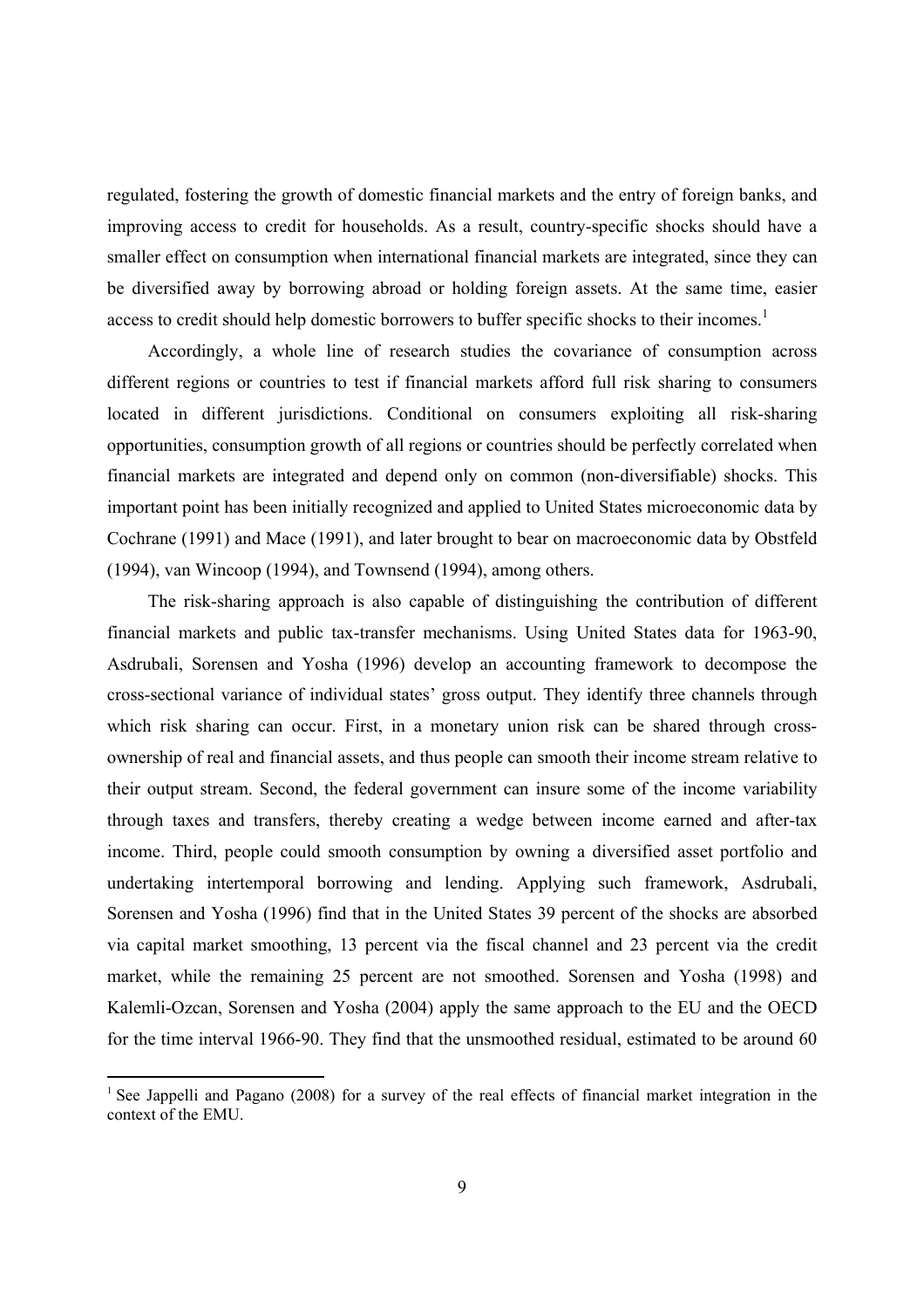percent, is much larger than in the United States. They also report that one half of the smoothed income risk is achieved by national government budget deficits and the other half by corporate savings. Rubini, Parisi-Capone and Menegatti (2007) extend the analysis to 2006, and find that risk sharing in the EMU is still significantly lower than in the United States, but that it has significantly improved over time in the euro-zone and during the EMU period.<sup>2</sup>

These results must be taken with considerable caution. When applied to aggregate data, risk-sharing tests require highly unrealistic assumptions, which neglect the heterogeneity of the population within each country. In particular, the implicit assumption is that there is a representative agent within the economy (or region of a country), which is tantamount to assume that agents are fully insured against person-specific shocks (such as unemployment, low productivity due to health shocks, disability, etc.). However, the hypothesis of full insurance of idiosyncratic shocks is typically rejected using micro data, see Attanasio and Davis (1996) and Jappelli and Pistaferri (2006). Even introspectively, it is difficult to believe that insurance against idiosyncratic shocks, which are often private information, is easier to come by than insurance against country-specific shocks, which are mostly fully observable and cannot be manipulated.

In this paper we fill a gap in the literature and provide a test for the effect of financial integration on risk sharing opportunities based on microeconomic data. We assess with household level data how the response to income shocks has changed in Italy after the 1999 introduction of the euro. One advantage of using household-level data is that the structure of the financial system can be considered exogenous with respect to the choice of individual consumers. Using microeconomic data, one can also tackle issues that cannot be addressed with country-level data. For instance, are able to test whether financial integration affects disproportionately some groups of households, such as specific cohorts or education groups.

While no previous study has analyzed the impact of financial integration on consumption using household level data, empirical evidence with firm-level data exists.<sup>3</sup> Alfaro and Charlton

<sup>&</sup>lt;sup>2</sup> Sørensen, Wu, Yosha and Zhu (2007) also report that there has been an increase in risk sharing among OECD countries between 1993 and 2003. They document that this increase is correlated with the concomitant reduction in home bias, especially for equities, but this finding is weaker for EU countries.

<sup>&</sup>lt;sup>3</sup> Several studies using firm-level data document that financial development has a positive effect on access to finance and entry of new firms, see Guiso, Jappelli, Padula and Pagano (2004), Aghion, Fally and Scarpetta (2007) and Klapper, Laeven and Rajan (2005).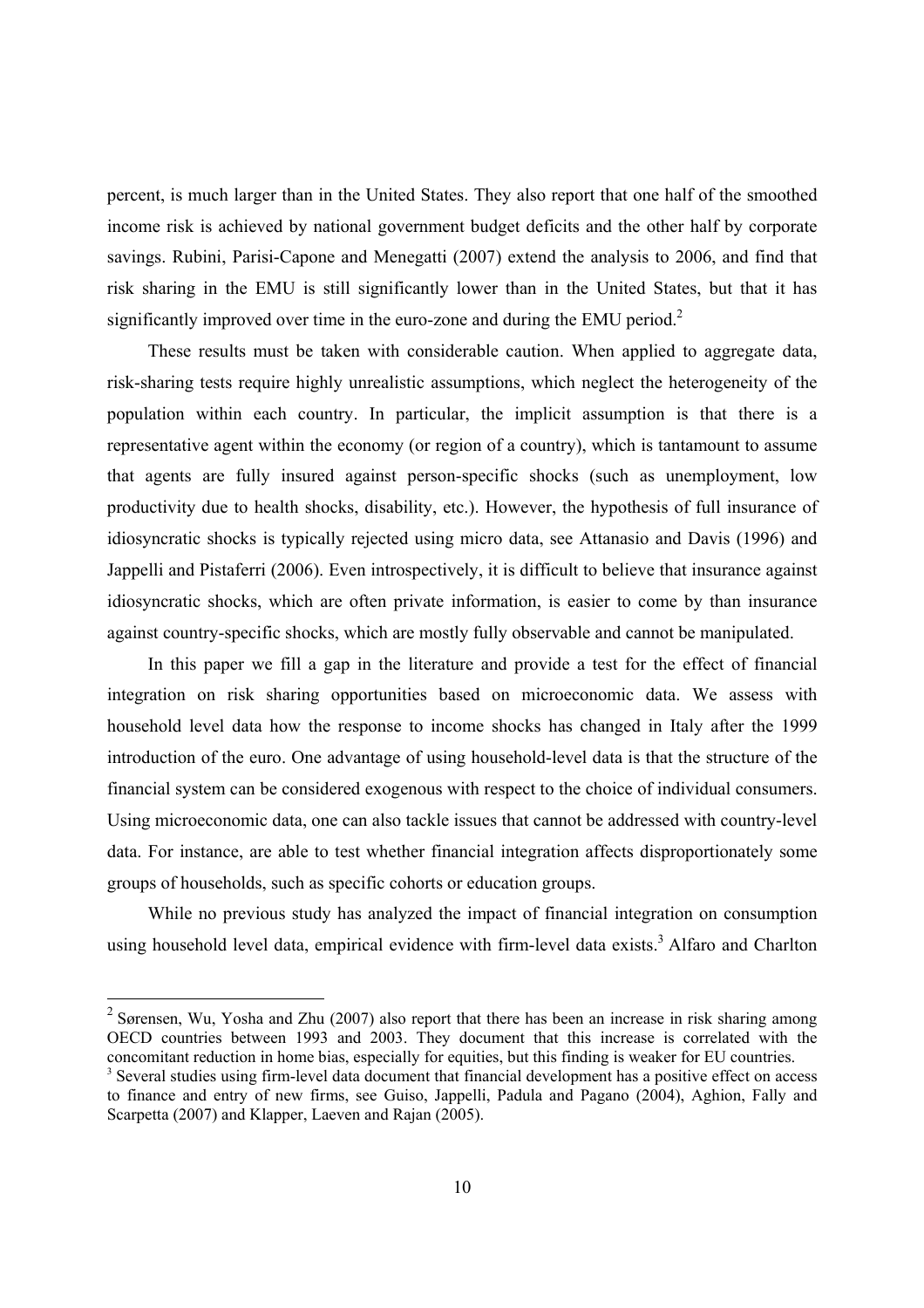(2007) show that reducing restrictions on international capital flows enhances firm entry and other measures of entrepreneurship. Bertrand, Schoar and Thesmar (2007) find that following the banking deregulation carried out by the French Banking Act of 1985, banks became less willing to bail out poorly performing firms, while firms in more bank-dependent sectors became more likely to undertake restructuring activities. Recent microeconomic evidence also throws light on the role that international financial integration can play in improving the allocation of capital across firms. Galindo, Schiantarelli and Weiss (2007) use firm-level panel-data from twelve Latin American countries to investigate whether capital account liberalization has increased the share of investment going to firms with a higher marginal return to capital. They develop an indicator of the efficiency of allocation of investment, and find that in the majority of cases financial liberalization has led to an increase in the efficiency with which investment funds are allocated. Since the sample spans pre and post-reform periods, this is one of the few studies that are able to show that this improvement in the allocation of domestic capital is actually traceable to the financial development occurring in the wake of the liberalization.

# **3. The process of financial market integration**

The introduction of the euro has eliminated exchange rate risk, as well as the costs arising from exchange rate transactions within the euro zone. Therefore, it has directly removed one of the main barriers to financial integration. The process leading to monetary unification also triggered a sequence of policy actions and private sector responses that swept aside many other regulatory barriers to financial integration: controls on capital flows were removed, banking and financial service directives were passed to create a level playing field in credit and securities market, and the rules governing the issuance of public debt were homogenized. In short, the EMU has been the single most important policy-induced innovation in the international financial system since the collapse of the Bretton-Woods system, opening the possibility for the creation of a fully integrated European financial market comparable to that of the United States. Jappelli and Pagano (2008) describe these developments, and the effect of the EMU on financial market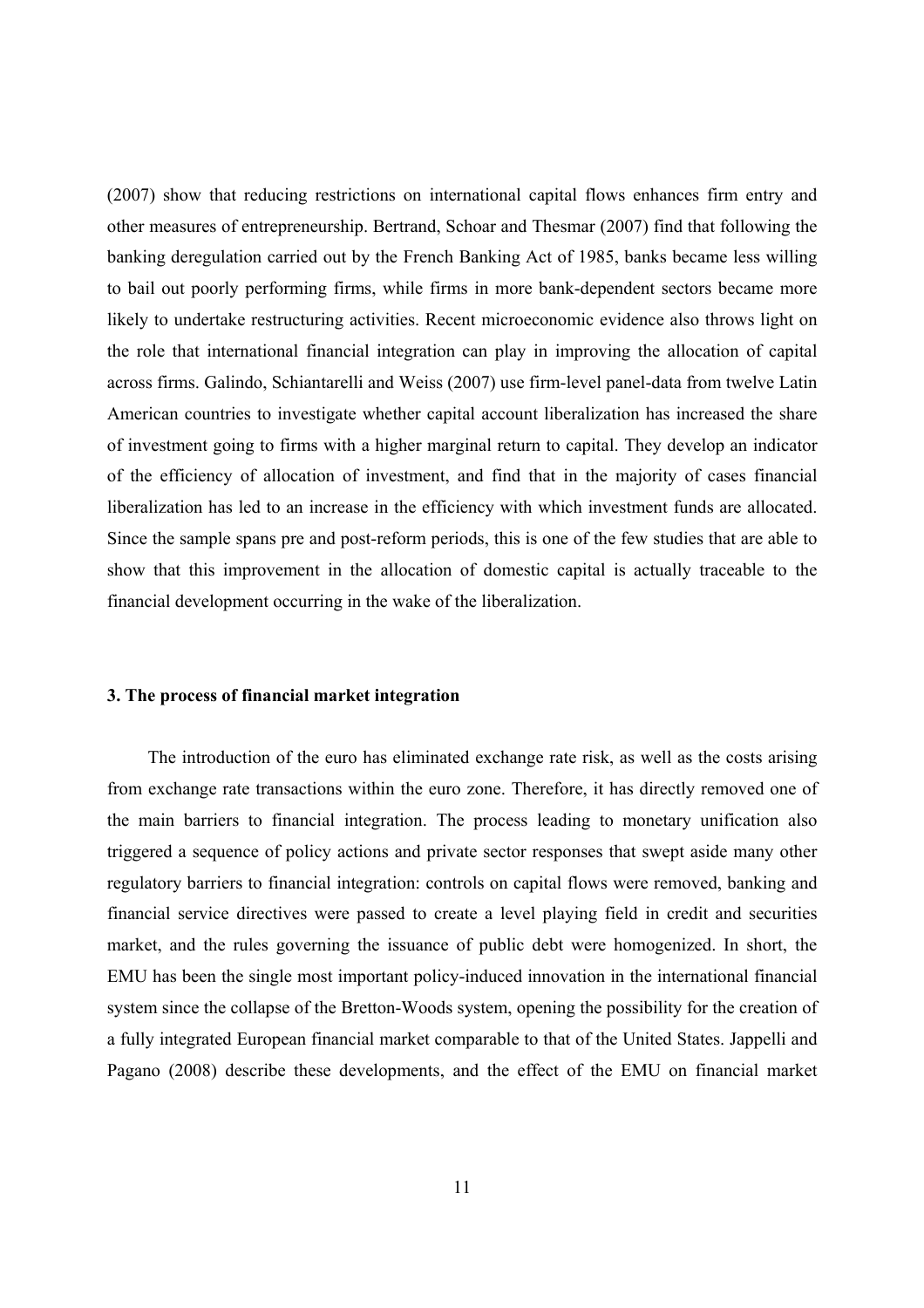integration, investment, growth, ability to response to macroeconomic shocks and risk sharing opportunities.

The combined effect of EMU and concomitant institutional changes translated into a convergence of interest rates on the eve of monetary unification. Inter-bank money markets in the euro area fully integrated, while other interest rates have converged rapidly. The convergence of the spreads toward zero is dramatic, particularly in the Italian case. Considering all EMU initial participants (and thus excluding Greece), the mean yield spread over the German yield fell from 218 basis points in 1995 to 20 in 1999. For Italy the convergence is even more dramatic, as the spread fell from 546 points in 1995 to 30 points in 1999.<sup>4</sup> The convergence is illustrated in Figure 1 with reference to the 10-year benchmark bonds (but qualitatively similar pictures are obtained for other maturities). The figure shows that the end-of-month cross-sectional standard deviation of the euro-area benchmark government bonds yields in the EMU countries relative to the 10-year German Bund fell from about 400 basis points in the early 1990s to less than 100 points after the introduction of the euro.

Financial integration in other markets has proceeded more slowly. Integration of equity markets has been less pronounced, reflecting obstacles to cross-border trading and different national company laws. Nevertheless, the share of equity held in other euro-area countries rised significantly between 1999 and 2007, reaching almost 30 percent (European Commission, 2008). In the banking sector, the initial wave of consolidation in the euro-area occurred almost exclusively within national borders, and cross-border retail banking remains rather limited within the euro area.

In Italy the most important development of financial market integration affecting consumers is the growth of the consumer credit and mortgage markets, the two financial markets that are more directly related to households' ability to smooth income fluctuations. Historically, the Italian mortgage and consumer credit markets were severely limited by regulation, judicial inefficiency and high enforcement costs. Chiuri and Jappelli (2003) document that the cost of

<sup>&</sup>lt;sup>4</sup> Most of the action derives from the convergence of the non-core EMU participants: Finland, Ireland, Italy, Portugal and Spain, and later Greece, which joined the euro area at the beginning of 2001. The bonds issued by Austria, Belgium, France and the Netherlands already featured low spreads relative to German bonds since 1996. This is because before EMU the probability of depreciation relative to the D-Mark was considerable in the first set of countries, but not in the second. Indeed, for the non-core EU countries the drop of the 10-year yield spreads is overwhelmingly due to the elimination of this possibility.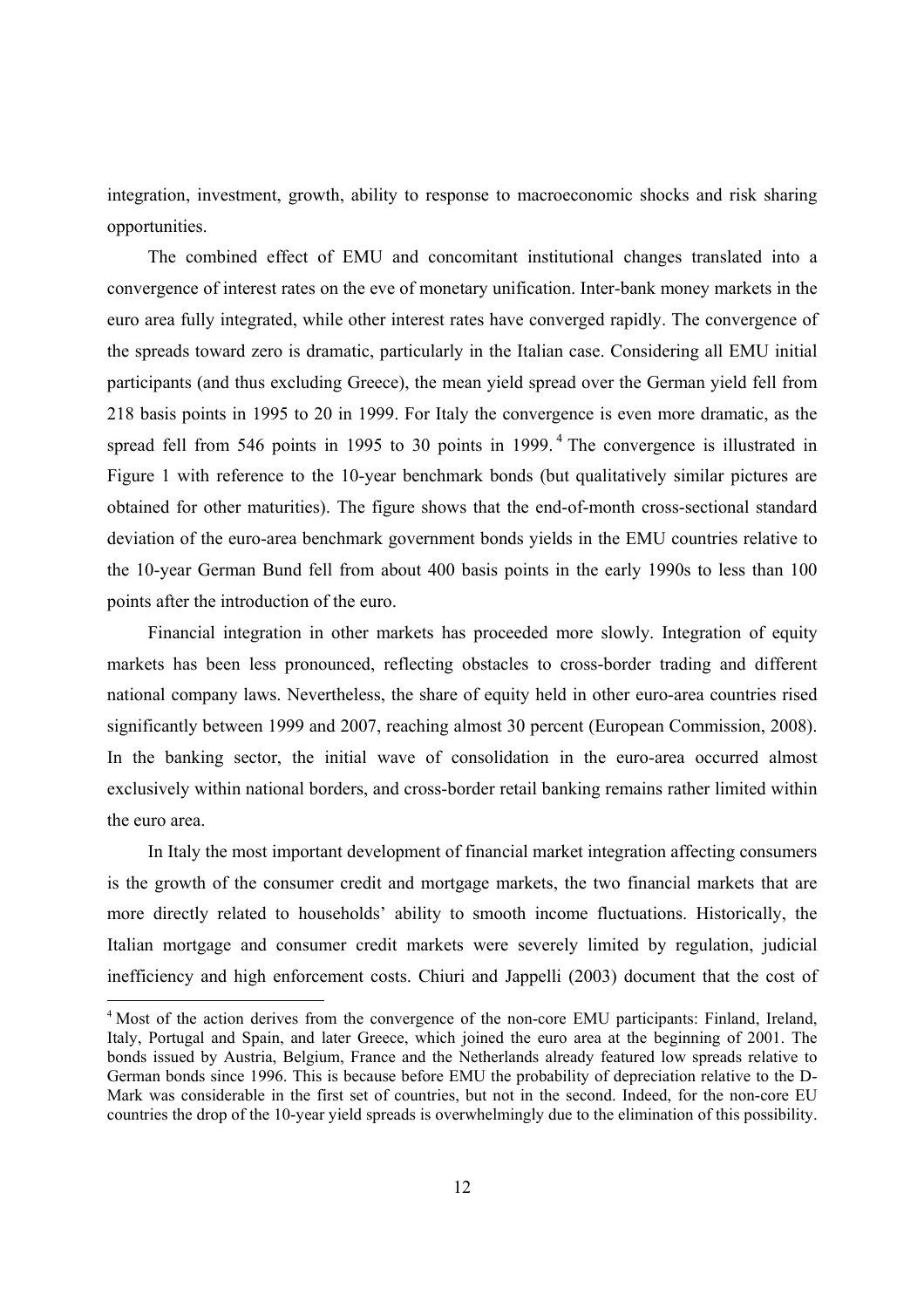mortgage foreclosure, the length of trials, and judicial inefficiency in Italy are higher than in countries at a similar level of financial development.<sup>5</sup> Casolaro, Gambacorta and Guiso (2005) also stress that, compared to other countries, Italy features a lower level of social capital and trust, effecting real and financial transactions.

Despite the fact that the Italian mortgage and consumer credit markets are still small by international standards, the process of European financial integration and the associated fall in interest rates has increased considerably households' incentives to borrow. Furthermore, financial integration has spurred increasing competitive pressure, reducing the cost of debt and increasing the supply of loans. This is documented in Figure 2, which shows that the household debt-GDP ratio more than tripled from 9 percent in 1986 to almost 30 percent in 2006, and a particularly strong growth around 1999. National regulatory changes also played an important role, with the removal of regulations on entry, limitations of geographical span of lending, and separation of long and short-term lending. Specific mortgage regulation has also eased considerably, and loan maturities and loan-to-value ratios have gradually increased. <sup>6</sup> The development of credit reporting system and credit scoring techniques in the mid-1990s has improved the quality of information on prospective borrowers, benefiting the performance of household debt markets.

In short, even though the household debt market still lags behind other industrialized nations, the market has grown at double digit rates, especially around and after the 1999 introduction of the euro. In the next section we show how we will use the euro policy shift to identify the potential effect of financial market integration on consumption.

<sup>&</sup>lt;sup>5</sup> A further reason for the relatively thin mortgage and consumer credit markets is the presence of informal arrangements and various forms of intergenerational transfers (bequests, *inter vivos* transfers, help for down payment or outright purchase, free housing or co-residency), partly overcoming borrowing constraints and reducing the need for mortgage credit.

<sup>&</sup>lt;sup>6</sup> Before 1986 the maximum statutory LTV ratio was 50 percent. In 1986 the LTV ratio for first-timebuyers was raised to 75 percent; the limit for repeat buyers was still 50 percent. In 1995 the maximum LTV was further raised to 80 percent.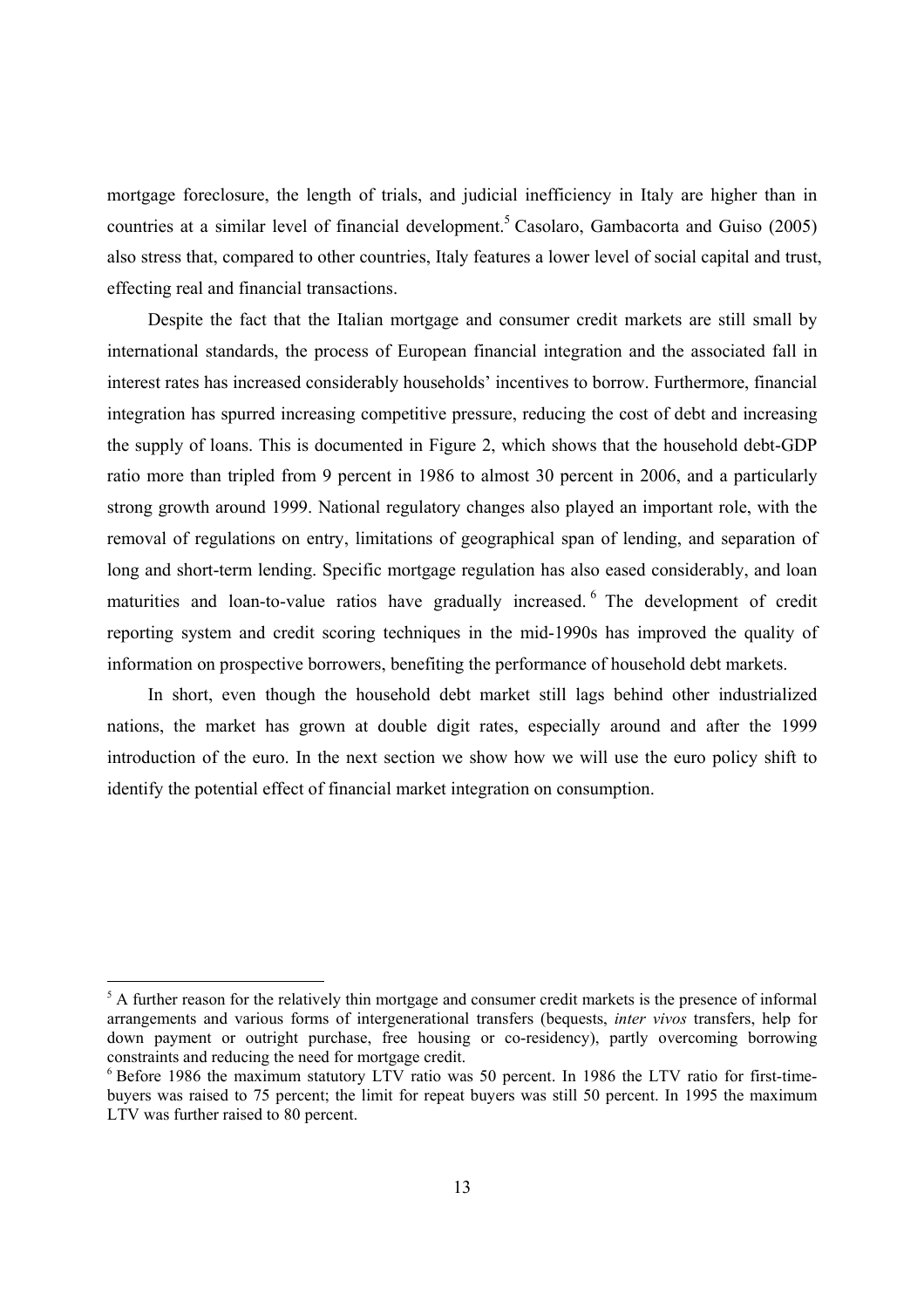#### **4. The empirical strategy**

We rely on the covariance restriction implied by the permanent income hypothesis to check if the variance of consumption is less closely correlated with the variance of income after the introduction of the euro. For this purpose, we rely on standard assumptions about the evolution of income shocks (see Deaton, 1991; Carroll, 1997; and Blundell and Preston, 1998). In particular, we decompose income into three parts: a deterministic component, a permanent component and a transitory shock:

$$
\ln y_{i,a,t} = x_{i,a,t} \, \beta + P_{i,a,t} + e_{i,a,t} \tag{1}
$$

where:

$$
P_{i,a,t} = P_{i,a-1,t-1} + u_{i,a,t}
$$

The decomposition of income shocks into transitory and permanent components dates back to Friedman (1957). Some of the income shocks are transitory (mean reverting) and their effect does not last long. Examples include fluctuations in overtime labor supply, bonuses, lottery prizes, and bequests. On the other hand, some of the innovations to earnings are highly persistent (nonmean reverting) and their effect cumulates over time. Examples of permanent innovations are generally associated with job mobility, promotions, lay-off, and severe health shocks. From previous work, we posit that the variance of permanent income shocks is 0.02, and that the variance of transitory income shocks is 0.04.

We assume that preferences between consumption and leisure are separable, and that the only relevant source of idiosyncratic uncertainty faced by consumers is after-tax household disposable income. Since insurance provided through government taxes and transfers and changing labor supply of the family passes through disposable income, in this paper we concentrate on the effect of financial integration on consumption smoothing rather than on income smoothing.

Assume that individuals of all cohorts enter the labor market at age  $a_0$ . For an individual aged *a* in year *t* (and hence born in year  $b = t - a$ ) we have: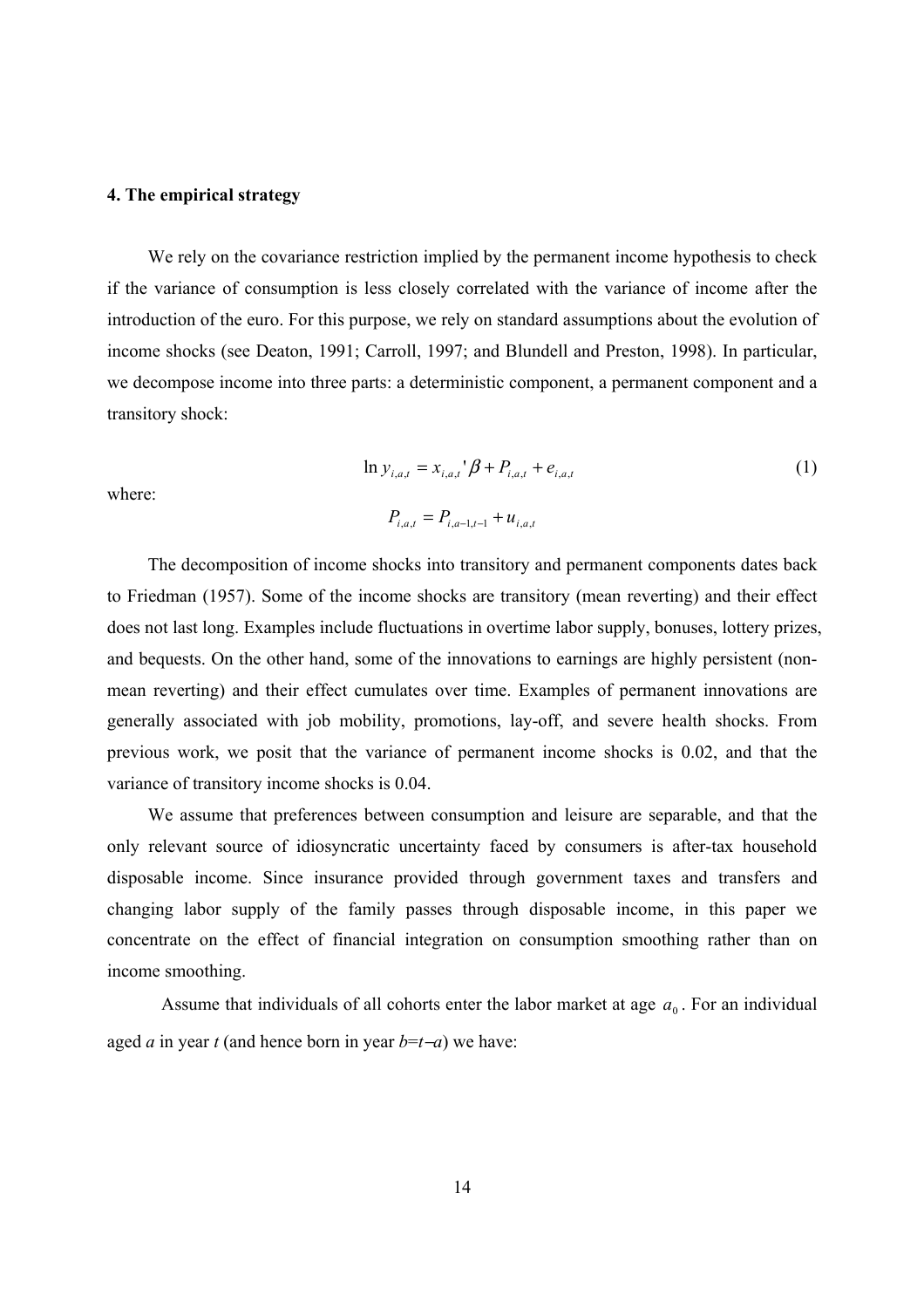$$
\ln y_{i,a,t} = x_{i,a,t}\beta + \pi_{i,a_0,t-a+a_0} + \sum_{j=a_0+1}^{a} u_{i,j,t-a+j} + e_{i,a,t}
$$

The term  $\pi$  is the initial draw of the permanent component *P*. It represents differences in initial abilities and other fixed characteristics among individuals entering the labor market in the same year, that is, individuals of the same cohort. We take the variance of the income process with respect to all individuals of the same cohort, so that:

$$
\text{var}_{b}\left(\ln y_{i,a,t}\right) = \text{var}_{b}\left(\pi_{i,a_{0},t-a+a_{0}}\right) + \sum_{j=a_{0}+1}^{t} \text{var}_{b}\left(u_{i,j,t-a+j}\right) + \text{var}_{b}\left(e_{i,a,t}\right) \tag{2}
$$

where for notational convenience from now on we omit the subscript *b* for the variance terms. Equation (2) indicates that the variance of income of each cohort in a given year is the sum of the variance of initial conditions, the cumulative variances of permanent shocks and the variance of the transitory shocks in that year. Note that we have made the assumption that the three stochastic components  $\pi$ , *u*, and *e* are mutually uncorrelated at all lags. We also assume that *u* and *e* are not serially correlated. However, we don't need to assume that *u* and *e* are covariance-stationary.

Following Blundell, Pistaferri and Preston (2008), we obtain a similar decomposition of the variance of consumption, starting from an approximation of the Euler equation. To derive such approximation, let's assume that consumers have constant relative risk aversion preferences, that income follows the process (1), and that it is the only source of uncertainty. Individual consumption can then be written as:

$$
\ln c_{i,a,t} \approx \ln c_{i,a-1,t-1} + z_{i,a,t} \gamma + \phi u_{i,a,t} + \psi e_{i,a,t}
$$
 (3)

Equation (3) nests many consumption models. It shows that consumption growth depends on preference shifts *z* (such as age and family size) and income shocks. According to the permanent income model, consumption responds fully to permanent income shocks ( $\phi \approx 1$ ), while transitory shocks have negligible effects ( $\nu \approx 0$ ) because consumers use assets to smooth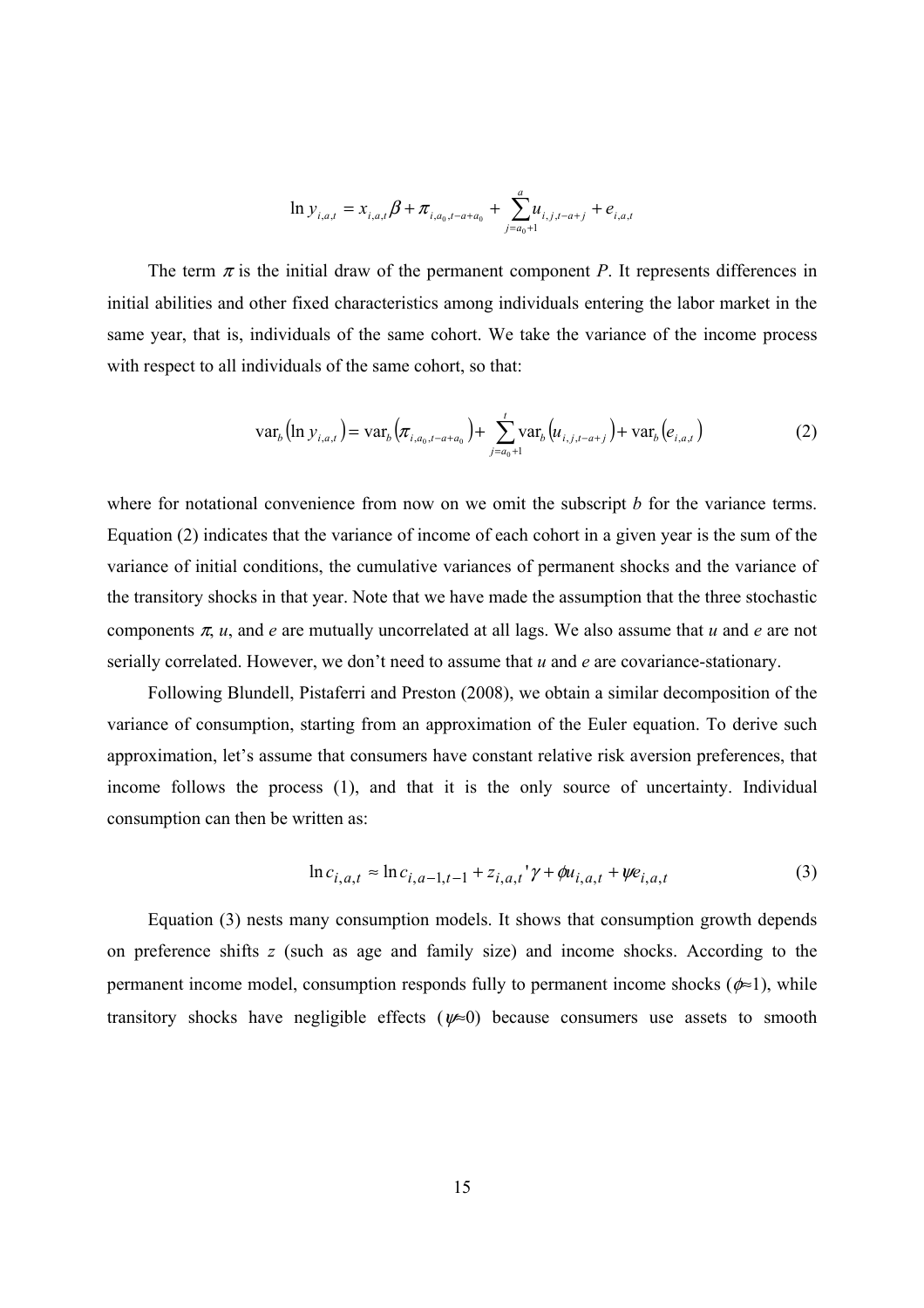temporary income fluctuations. The buffer stock model delivers similar implications.<sup>7</sup> If there are complete markets, individual consumption is completely insulated from transitory as well as permanent shocks ( $\psi = \psi = 0$ ). Finally, models with partial insurance predict that consumers are able to insure also permanent shocks to a larger extent than in the PIH ( $\nu \approx 0$  and  $0 \ll \nu \ll 1$ ).

The parameter  $\psi$  in equation (3) represents the extent to which consumption responds to income over and above the amount warranted by the PIH, i.e., the excess sensitivity of consumption to current income shocks. Some authors rationalize excess sensitivity by appealing to the presence of binding liquidity constraints in each period. Laibson (1997) shows that it is the equilibrium outcome for consumers with hyperbolic preferences.<sup>8</sup> Others term it rule-of-thumb model to indicate a situation in which consumption tracks income closely, even when individuals have accumulated assets in previous periods. The model is an interesting case to study because it approximates the behavior of consumers with short horizons, limited resources, or hyperbolic discount factors, giving an upper bound for the sensitivity of consumption to income shocks.<sup>9</sup>

Consistent with the models' predictions, we denote  $\nu$  as the "*excess sensitivity parameter*": lower values of this parameter imply that consumers are more able to smooth transitory income shocks by borrowing and lending. We also denote  $\phi$  as the "*insurance parameter*": lower values of this coefficient signal that consumers have access to more insurance opportunities, and therefore there is less tracking of consumption to permanent income shocks. As we shall see, in

<sup>&</sup>lt;sup>7</sup> Simulation results produced by Carroll (2001) show that with constant relative risk aversion, impatient consumers and an income process similar to the one we use, the implication of the PIH that transitory income shocks have a negligible impact on consumption still holds true. Permanent shocks, however, have a somewhat lower impact in buffer stock models. In fact, in such models permanent income shocks reduce the ratio of wealth to permanent income, thus increasing also precautionary saving. Under a wide range of parameter values, Carroll shows that in this class of models the marginal propensity to consume out of a permanent income shock is about  $0.9$ .

In the hyperbolic consumer model, individuals have preferences that change over time (there are different selves in different periods). In the model proposed by Laibson (1997) self *t*-1 chooses assets *at*-1 to constrain the consumption of self *t*. This is done by keeping most assets invested in an illiquid instrument. Hence, at any point in time, the consumer is effectively liquidity constrained, even though the constraint is self-imposed. Laibson (1997) shows that in equilibrium consumption is exactly equal to the current level of cash flow, or total income.

<sup>&</sup>lt;sup>9</sup> An upper bound for the excess sensitivity parameter is  $\psi$ =1. This case can arise if consumers are myopic and set consumption equal to income (ln  $c_{a,i,t} = \ln y_{a,i,t}$ ), so that consumption responds fully to permanent and transitory income shocks. This model has been often proposed as a simple, yet extreme alternative to the PIH to describe the behavior of households that do not use savings to buffer income shocks but spend all they receive.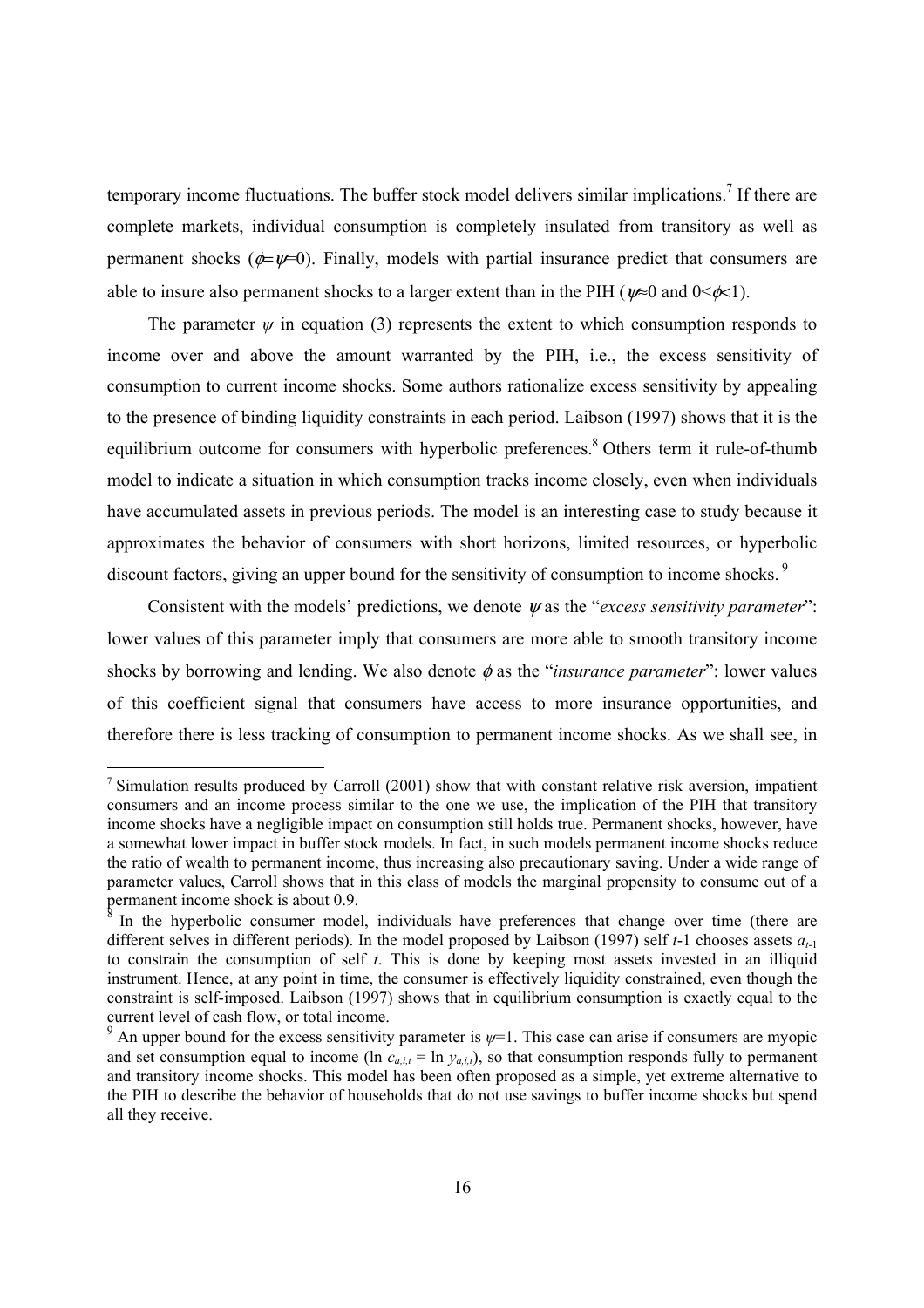the empirical analysis we shall allow the two parameters to vary over time to capture changes in the degree of consumption smoothing.

One would expect that the process of financial market integration and the associated credit market development and consumption smoothing opportunities translate in a reduction over time in the sensitivity of consumption to transitory shocks  $(\psi)$ . The effect of financial market integration on the sensitivity to permanent shocks  $(\phi)$  is less clear-cut. On the one hand, insurance opportunities increase with financial market integration, as consumers can more easily diversify risk by holding foreign assets. But financial integration may also diminish the role of fiscal policy in countries with initially less developed financial markets (Bertola, 2007).<sup>10</sup> For these reasons, one should expect that financial integration might impact consumption primarily through a change in  $\psi$  rather than in  $\phi$ .

As in the case of income, for an individual aged *a* in year *t* who enters the labor market at age  $a_0$  we can rewrite equation (3) as:

$$
\ln c_{i,a,t} = \ln c_{i,a_0,t-a+a_0} + \phi \sum_{j=a_0+1}^{a} u_{i,j,t-a+j} + \psi \sum_{j=a_0+1}^{a} e_{i,j,t-a+j}
$$

where  $c_{i,a_0,t-a+a_0}$  reflects initial differences in preferences and endowments of individuals that belong to cohort *b*. Note that for notational convenience we have omitted the contribution of the observable characteristics *z*, which do not play any role for describing the evolution of consumption inequality. Taking the variance of consumption for these individuals we obtain:

$$
\text{var}(\ln c_{i,a,t}) = \text{var}(\ln c_{i,a_0,t-a+a_0}) + \phi^2 \sum_{j=a_0+1}^{a} \text{var}(u_{i,j,t-a+j}) + \psi^2 \sum_{j=a_0+1}^{a} \text{var}(e_{i,j,t-a+j}) \tag{4}
$$

Equation (4) indicates that the variance of consumption of each cohort in year *t* is the sum of the variance of initial conditions and of the cumulative variances of permanent and transitory

<sup>&</sup>lt;sup>10</sup> Financial development may lower their need for government-provided insurance, insofar as the markets will be able to provide the risk-sharing services that people would otherwise expect from the social security system and the welfare state. This would allow these countries to focus their social welfare systems more closely on its redistributive role, and away from risk-sharing.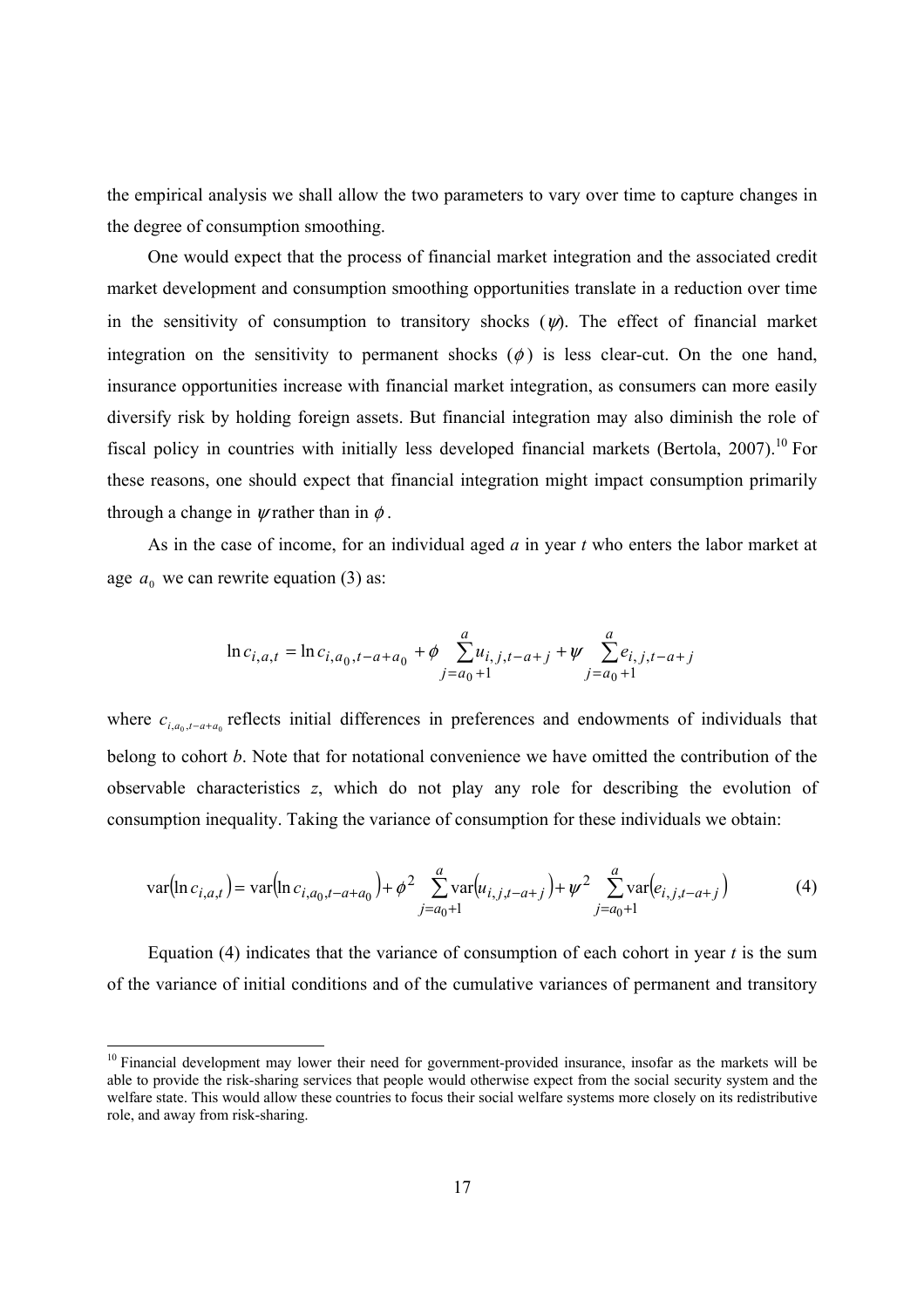shocks until year *t*, weighted by the square of the insurance and excess sensitivity parameters, respectively.

Consider now the changes in the cross-sectional income and consumption variances, that is, the first difference of equations (2) and (4):

$$
\Delta \text{var}(\ln y_{i,a,t}) = \text{var}(u_{i,a,t}) + \Delta \text{var}(e_{i,a,t})
$$
\n(5)

$$
\Delta \text{var}(\ln c_{i,a,t}) = \phi^2 \text{var}(u_{i,a,t}) + \psi^2 \text{var}(e_{i,a,t})
$$
(6)

Taking the first differences has two advantages. First, it removes the "fixed" effects (the initial conditions) that are specific to each cohort. Second, because of the martingale structure of the errors, the first difference operator also removes the "history" of inequality induced by permanent shocks.

In equation (5) the change in income inequality from one year to the next for a given cohort is due to the arrival of permanent and transitory shocks. In the absence of transitory shocks, income inequality unambiguously rises due to the spreading out effect induced by permanent shocks. Income inequality is also affected by the change in the variance of transitory shocks, so overall income inequality may fall if the inequality component induced by transitory shocks declines over time and the variance of permanent shocks is small.

Equation (6) highlights the determinants of changes in consumption inequality, and the second column of Table 1 illustrates the implications of various models of consumption behavior for such changes. In the PIH ( $\phi=1$ ,  $\psi=0$ ), consumption inequality spreads out over time, an implication of the model first pointed out by Deaton and Paxson (1994). In this model, only the presence of non-stationary measurement error in consumption may explain a possible fall in consumption inequality. In models where there is excess sensitivity of consumption to transitory income shocks ( $\psi > 0$ ), the change in the variance of consumption within each cohort reflects also the variance of permanent and transitory shocks. Models with partial insurance  $(0<\phi<1, \psi=0)$ also predict a fanning out of cohort inequality, albeit at a slower pace than in the PIH. Under complete markets ( $\phi = \psi = 0$ ) consumers are insulated from all shocks, and cohort consumption inequality is constant over time.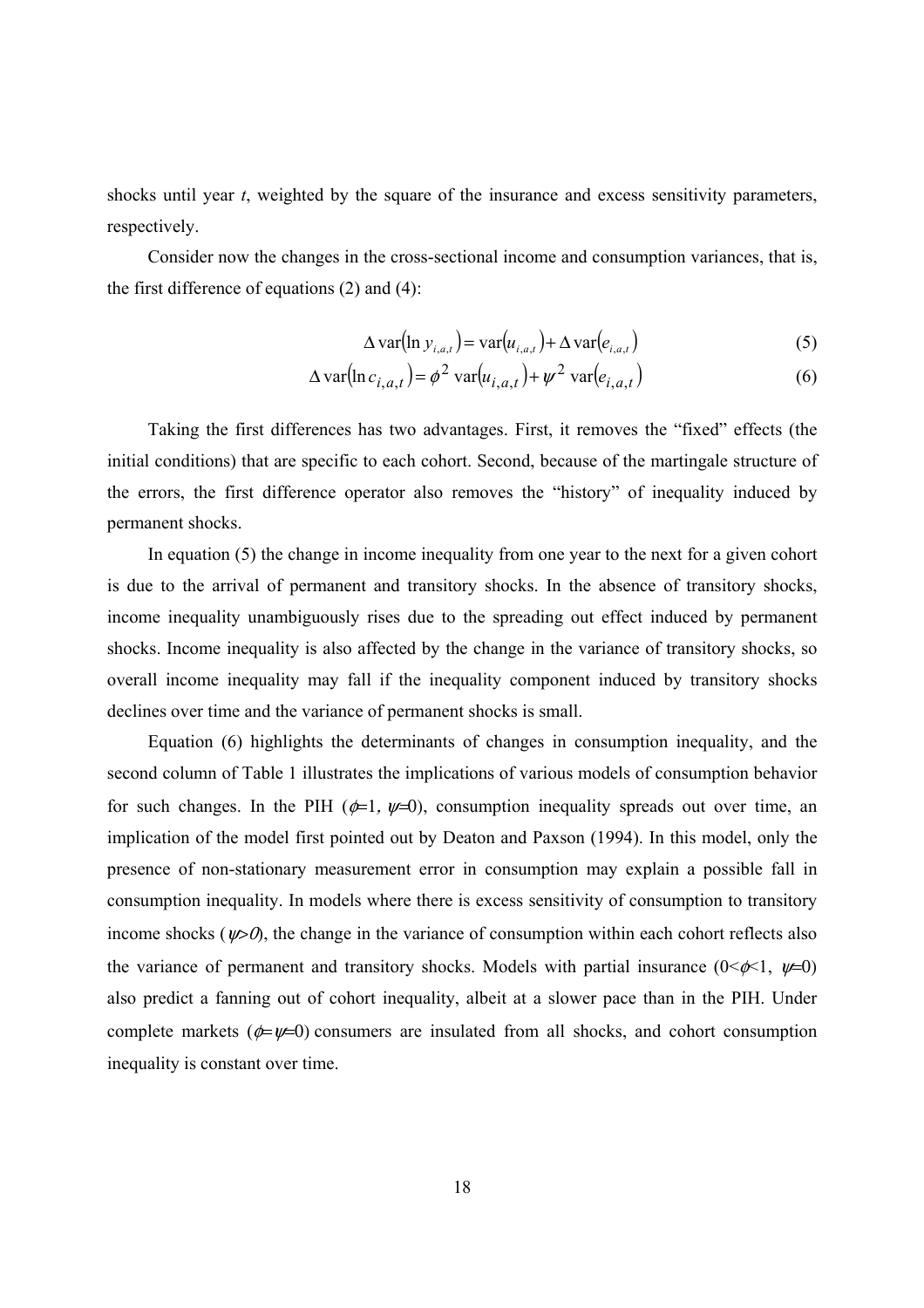Our empirical specification will consist of estimating the determinants of the *divergence* between changes in income and consumption inequality, i.e., the difference-in-difference of equations  $(5)$  and  $(6)$ :

$$
\Delta \text{var}(\ln y_{i,a,t}) - \Delta \text{var}(\ln c_{i,a,t}) = (1 - \phi^2) \text{var}(u_{i,a,t}) + (1 - \psi^2) \text{var}(e_{i,a,t}) - \text{var}(e_{i,a,t-1}) \tag{7}
$$

As we shall see, in the data we observe periods in which income and consumption inequality exhibit different trends, and equation (7) can be used to understand the forces behind this divergence. The third column of Table 2 reports the implications of the various models of consumption for the difference-in-difference between the change in income and consumption inequality.

The impact of the variance of permanent shocks depends on the particular consumption model considered: the impact is one-for-one in the complete market model (because here the change in the variance of consumption is zero), positive but less then one in the partial insurance case, and zero in the PIH. With the exception of models with excess sensitivity, the change in the variance of transitory shocks impacts one-for-one on the difference between the changes in the income and consumption variances.<sup>11</sup> Thus, in models in which households smooth transitory income shocks, one needs an increase in income instability, i.e.  $\Delta \text{var}(e_{i, a, t}) > 0$ , to generate a divergence between income and consumption inequalities, regardless of trends in the variance of the permanent shocks or changes in the degree of insurance. The complete markets case can also generate a diverging path, but because consumption inequality does not grow, it predicts that the divergence equals the growth in income inequality, a restriction that can be easily tested.

In this paper we are particularly interested in estimating the impact of EMU on the excess sensitivity and insurance coefficients. We therefore estimate the above equation distinguishing between pre- and post-1999 observations:

<sup>&</sup>lt;sup>11</sup> Note that if consumers are myopic and set consumption equal to income, the variance of consumption tracks the variance of income, var(ln  $c_{a,i,t}$ ) = var(ln  $y_{a,i,t}$ ) = var(u<sub>a,i,t</sub>)+∆var(e<sub>a,i,t</sub>), so that the difference between the two is zero.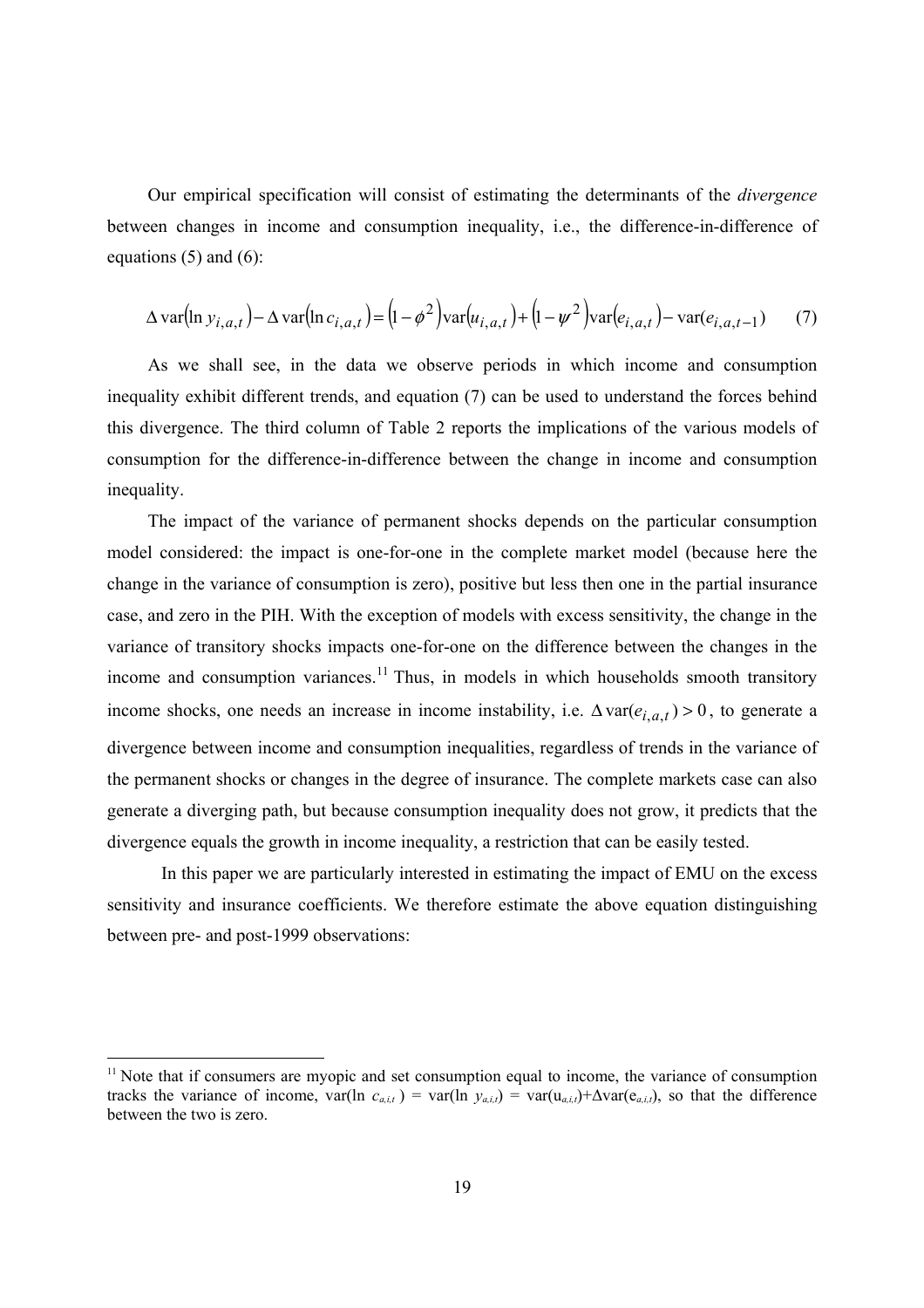$$
\Delta \text{var}(\ln y_{i,a,t}) - \Delta \text{var}(\ln c_{i,a,t}) =
$$
\n
$$
\left(1 - \phi_N^2\right) \times (1 - EMU) \times \text{var}\left(u_{i,a,t}\right) + \left(1 - \phi_E^2\right) \times EMU \times \text{var}\left(u_{i,a,t}\right) +
$$
\n
$$
\left(1 - \psi_N^2\right) \times (1 - EMU) \times \text{var}\left(e_{i,a,t}\right) + \left(1 - \psi_E^2\right) \times EMU \times \text{var}\left(e_{i,a,t}\right) - \text{var}\left(e_{i,a,t-1}\right)
$$
\n(8)

Our test for the effect of financial integration is the joint test of the null hypothesis of no EMU effect,  $\left(\phi_N = \phi_E\right)$  and  $\left(\psi_N = \psi_E\right)$ , against the hypothesis that both parameters have decreased after the introduction of the euro, either because they are more able to insure permanent shocks (as captured by a decrease in the insurance parameter  $\phi$ ), or because they are more able to smooth transitory shocks (as captured by a decrease in the excess sensitivity parameter  $\psi$ . As explained above, the effect of financial integration on the ability to insure permanent shocks is not as clear-cut as for transitory shocks. Since we expect financial market integration to affect primarily  $\psi$ , in some specifications we impose the restriction  $\left(\phi_N = \phi_E\right)$  and test only that the excess sensitivity coefficient has not changed over time  $(\psi_N = \psi_E)$ .

We run the regression based on equation (8) using two kinds of data: repeated crosssections on income and consumption, and panel data on income. Repeated cross-sections on income and consumption allow us to identify the changes in cross-sectional income and consumption inequality, that is, the left-hand-side of equation (8). Panel data on income allow us to identify the variances of income shocks, that is, the right-hand-side variables of equation (8). Omitting for simplicity the contribution of the observable characteristics *X*, we identify the cohort variances of income shocks non-parametrically using:

$$
E[(\ln y_{i,a,t} - \ln y_{i,a-1,t-1})(\ln y_{i,a+1,t+1} - \ln y_{i,a-2,t-2})] = \text{var}(u_{i,a,t})
$$
\n(9)

$$
-E[(\ln y_{i,a,t} - \ln y_{i,a-1,t-1})(\ln y_{i,a+1,t+1} - \ln y_{i,a,t})] = \text{var}(e_{i,a,t})
$$
\n(10)

Note that identification of (9) requires four years of data on each household, while identification of (10) requires three years of data.

Therefore, from a methodological point of view, the test can be applied to situations in which income and consumption are not available in the same dataset, or perhaps more usefully, to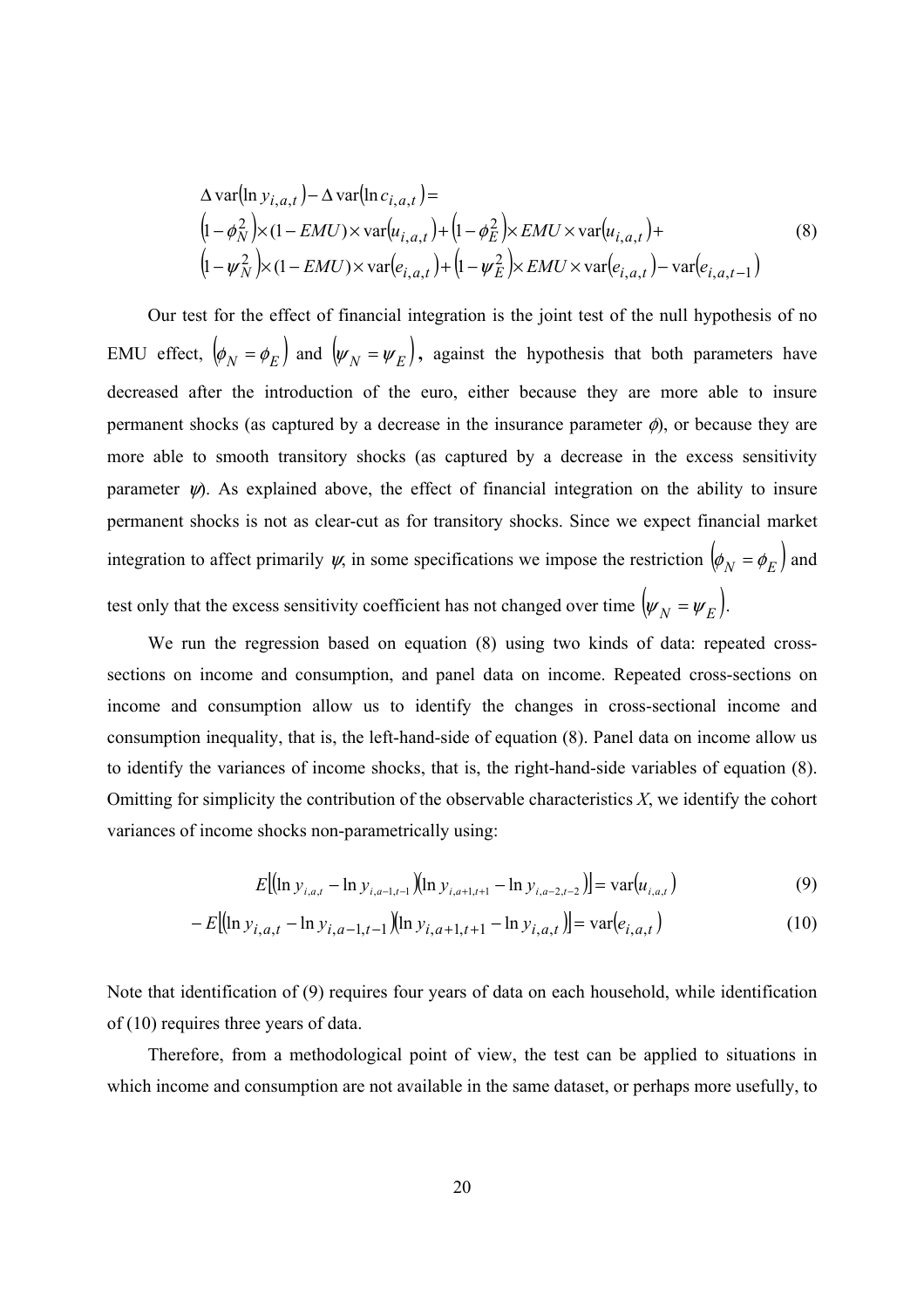situations in which there are repeated cross-sections on consumption and income, but panel data exist for income but not for consumption. Examples of applicability include the United States, where the CEX provides repeated cross-sectional data on consumption and the PSID provides panel data on income; or the United Kingdom, where repeated-cross section data on consumption data are available from the FES and panel data on income from the BHPS.

Finally, since the SHIW is conducted every two years (with a three-year gap in 1995-98) there is a slight complication in estimating the variance of the income shocks. We show in the Appendix that our estimates of the variance of permanent shocks are valid even in the presence of sample gaps; however, the estimates of the variance of transitory shocks are missing in the years in which the survey is not conducted. We solve the problem assuming that  $var(e_{i,a,t})$  can be approximated by a smooth function of adjacent variances, and reformulate accordingly the estimated equation (8).

## **5. Income and consumption inequality**

Our test provides the first attempt to evaluate the impact of financial market integration on consumption using household level data, requiring panel data on income to estimate the cohort variances of transitory and income shocks, and repeated cross-sectional data on consumption to estimate the cohort variance of consumption. In this section we describe the data and the way we construct the three ingredients of our test: consumption inequality, income inequality, and the income shocks.

The first step of our analysis is to construct the variance of log consumption and log income at the cohort level. For this purpose we use the Survey of Household Income and Wealth (SHIW), a representative sample of the Italian resident population conducted by the Bank of Italy.12 The SHIW provides a measure of total non-durable consumption, not just food, thus overcoming one of the main limitations of other panels, such as the PSID, that have been used to test intertemporal consumption models. The survey also provides data on after-tax household

<sup>&</sup>lt;sup>12</sup> The survey is available on line to all external users at www.bancaditalia.it. Questionnaire and documentation is available in English.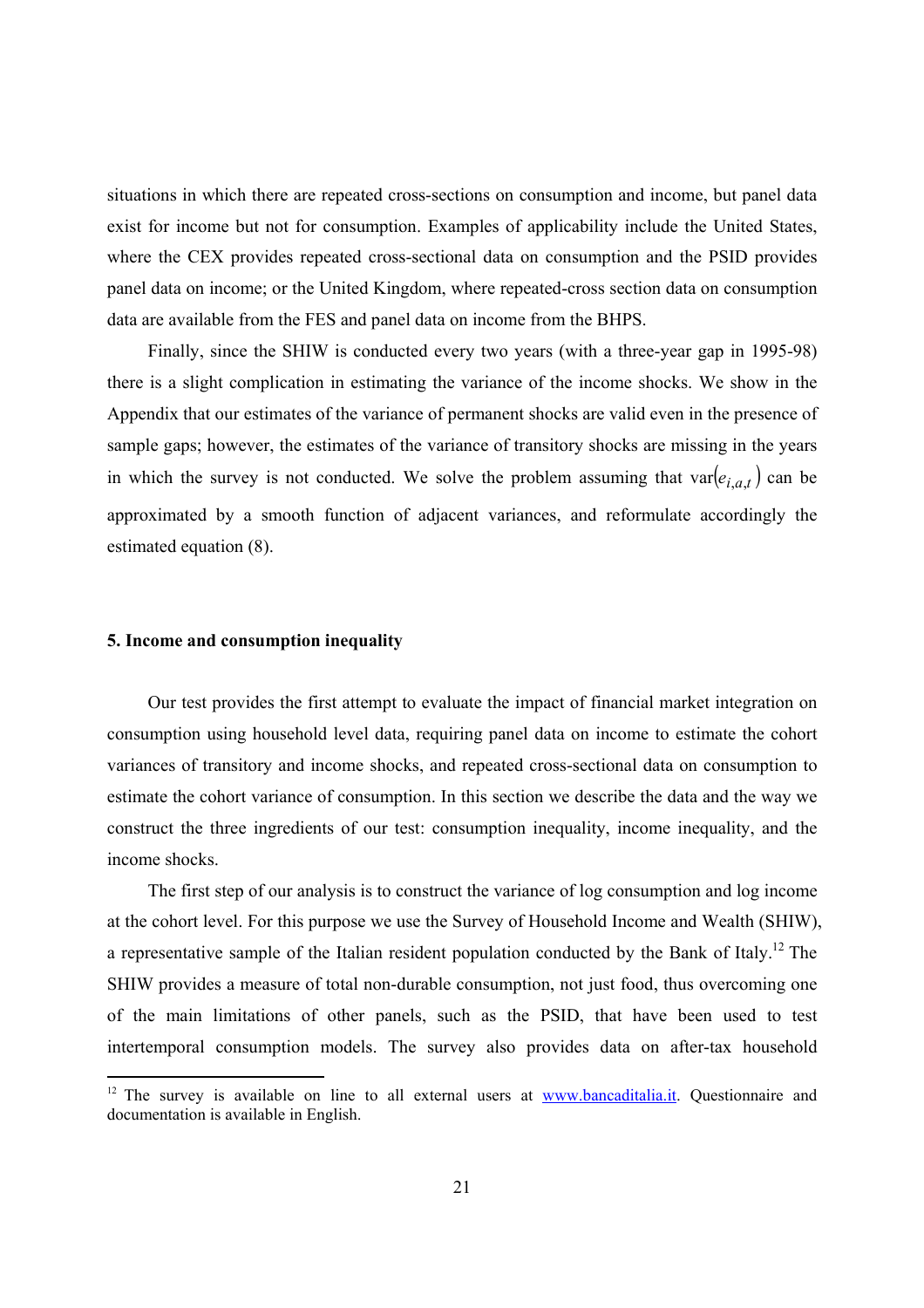disposable income, distinguishing between after-tax earnings, transfers and income from capital. $13$ 

From 1980 to 1984 the SHIW was conducted every year (with the exception of 1985), and every two years since 1987 (with the exception of a three-year interval between 1995 and 1998). Since 1986 it covered about 8,000 households, defined as groups of individuals related by blood, marriage or adoption and sharing the same dwelling. After 1987, SHIW has re-interviewed some households from the previous surveys. The panel component has increased over time: 15 percent of the sample was re-interviewed in 1989, 27 percent in 1991, and about 45 percent after 1993.<sup>14</sup> Response rates in the panel section of the SHIW are generally above 70 percent, in line with other microeconomic data sets.15 Given the rotating sample structure, the number of repeated observations on households in our sample ranges from a minimum of two (households interviewed in two consecutive surveys), to a maximum of ten (households interviewed each time from 1987 to 2006.

To minimize measurement error we exclude cases in which the head changes over the sample period or gives inconsistent age figures. In most cases, the excluded households are those facing breaking-out events (widowhood, divorce, separation, etc.), leading to changes in household head. Inconsistent age figures can reflect unrecorded change in household head or measurement error. After these exclusions, the sample has about 50,000 consumption and income observations.

l

<sup>&</sup>lt;sup>13</sup> Sampling is in two stages, first municipalities and then households. Municipalities are divided into 51 strata defined by 17 regions and 3 classes of population size (more than 40,000, 20,000 to 40,000, less than 20,000). Households are randomly selected from registry office records.

 $14$  In the panel component, the sampling procedure is also determined in two stages: (i) selection of municipalities (among those sampled in the previous survey); (ii) selection of households re-interviewed. This implies that there is a fixed component in the panel (for instance, households interviewed 10 times between 1987 and 2006, or 4 times from 2000 to 2006) and a new component every survey (for instance, households re-interviewed only in 2006).

<sup>&</sup>lt;sup>15</sup> For instance, the net response rate in the United States Consumer Expenditure Survey is slightly above 80 percent for the Interview and Diary samples.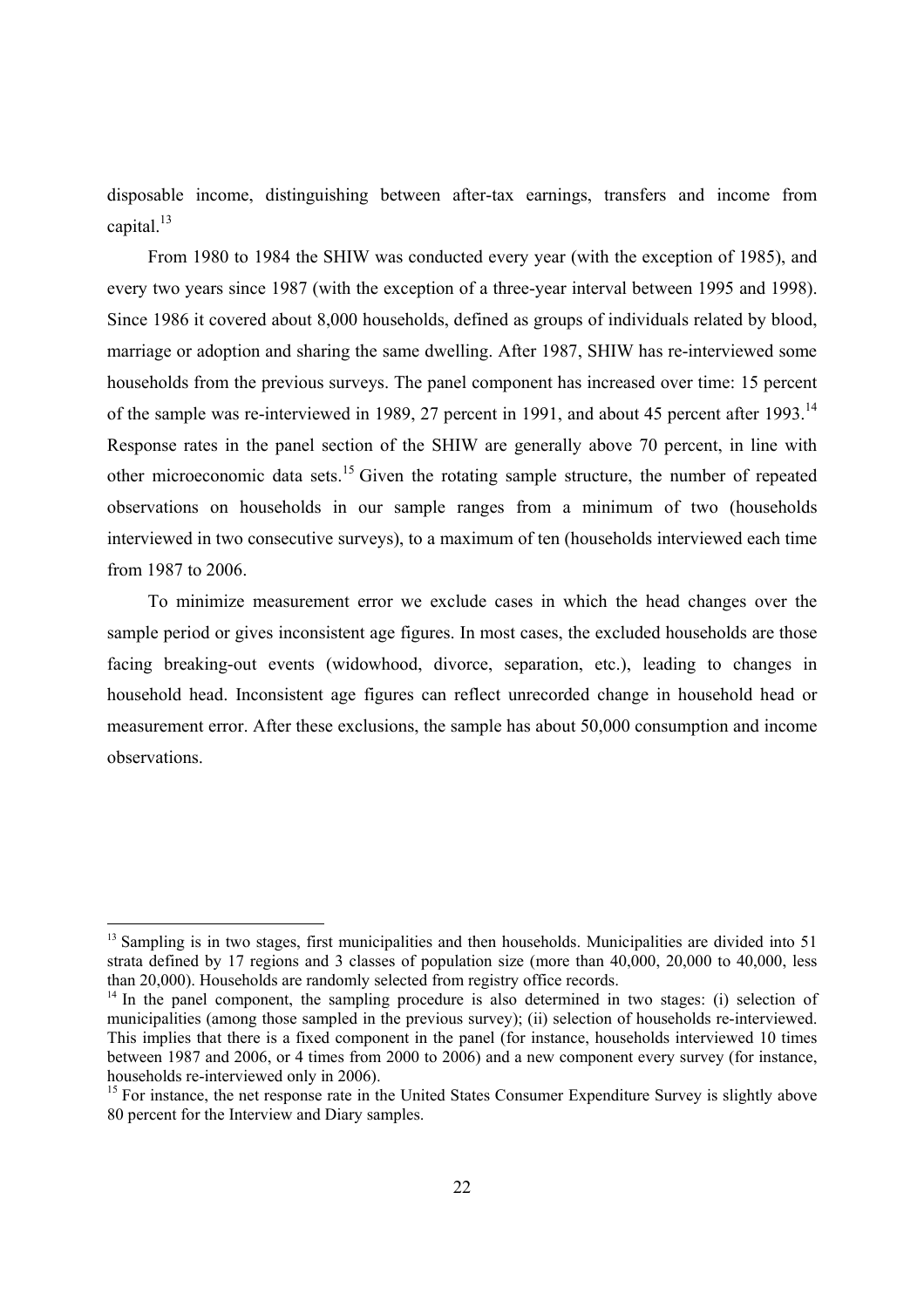#### **5.1. The variance of income and consumption**

l

Consumption is the sum of all expenditure categories except durables.<sup>16</sup> In our basic definition we also exclude rents and imputed rents, but in robustness checks we experiment with a broader definition of consumption and one that is adjusted for equivalence scales. Income is defined as the sum of labor income and transfers of all household members, excluding income from capital (real and financial assets). These are the standard consumption and income concepts used in studies that test the implications of the permanent income hypothesis.<sup>17</sup>

Figure 3 reports the variance of log consumption and log disposable income from 1980 to 2006.18 All statistics are computed using sample weights. Jappelli and Pistaferri (2008) report that, by international standards, Italy has high income inequality, and that inequality is greater for earnings than for disposable income (net of non financial income). They also report that demographic variables (age, family size, education, regional dummies) absorb about 40 percent of the income variability.

Over time, Figure 3 shows that there is a dramatic increase in income inequality, particularly during the 1991-93 recession (inequality increases by 50 percent between 1980 and 2006, after a 70 percent peak in 1998). The most plausible explanation for the increase in income inequality over the nineties points to extensive labor market reforms, raising labor market instability. Indeed, during the decade, fixed term contracts were deregulated, widening their use, temporary work agencies permitted, and restrictions concerning fixed term contracts for unskilled workers lifted. As a consequence, the overall index of Employment Protection Legislation (EPL) constructed by the OECD declined from 3.6 in the late 1980s, to 2.7 to in the late 1990s and 1.9 in 2003. According to this explanation, the increase in inequality is primarily of transitory nature (raising income instability).

<sup>&</sup>lt;sup>16</sup> Blanchard and Simon (2001) suggest that improvements in financial markets are associated with more non-durable consumption smoothing, but given the improved ability to borrow and lend may also "lead to a stronger stock-flow adjustment for purchases of durables, and thus potentially to more volatility of durable purchases" (p. 159). Thus, excluding durables from the definition of consumption is particularly important in our context.

<sup>&</sup>lt;sup>17</sup> Adding back asset income or asset income net of imputed rents does not change the main results of the paper.

 $18$  For the descriptive analysis we can rely on earlier surveys. However, since the SHIW panel was first introduced in 1989, we cannot estimate the variance of income shocks in 1980-86.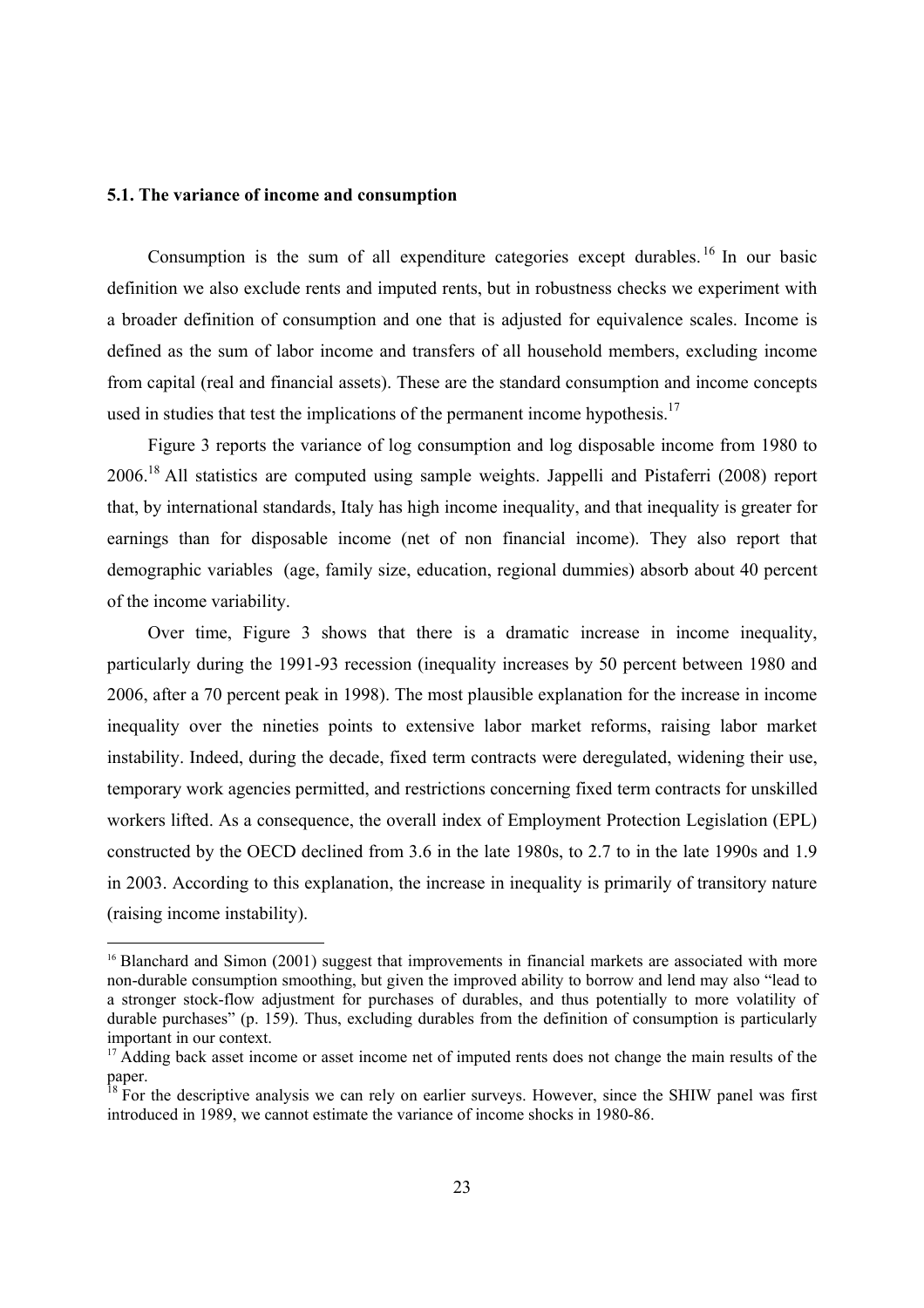Figure 3 also shows that inequality is lower for consumption than for income. Jappelli and Pistaferri (2008) find that the level of consumption inequality is higher for the definition of nondurable consumption net of housing rents. As for income, demographic variables absorb part of the income variability of income. Over time, consumption inequality increases in the last decade, but much less than income inequality: from 1980 to 2006 inequality increases by about 10 percent, after reaching a 20 percent peak in 2002).

Summing up, the increase in income inequality is not matched by a parallel increase in consumption inequality. Equation (9) shows that such divergence can be accounted for by changes in the insurance and excess sensitivity parameters over time (in particular around the 1999 EMU policy shift), or by changes in the relative importance of transitory and permanent income shocks.

Our analysis is performed at the cohort level and, in our basic estimates, we exclude households headed by individuals older than 60 years or younger then 25 (regardless of year of birth). These exclusions are motivated by concern over two sources of potential sample bias. The first exclusion arises from the difference earnings process experienced by young and older households, and from the different determinants of income shocks in old age. Furthermore, it is well known that survival probabilities tend to be positively correlated with income, especially in old age, inducing sample selection. The second source of potential bias is a correlation between income and young household heads peculiar to our sample. In Italy, young working adults with independent living arrangements tend to be wealthier than average, because most young working adults live with their parents.<sup>19</sup> Excluding individuals younger than 25 also implies that we include only people who have completed school, an important consideration when we group households on the basis of education or use schooling to remove the permanent component of inequality.

We use the repeated cross-sections to sort the data by the year of birth of the head of the household. The first cohort includes all households whose head was born in 1930, the second those born in 1931, and so on up to the last cohort, including those born in 1970 (for robustness, we also present results with three and five-years cohorts). We remove the demographic

<sup>&</sup>lt;sup>19</sup> For instance, the fraction of income recipients below 30 years of age is about 20 percent, while the fraction of household heads in that age bracket is less than 10 percent.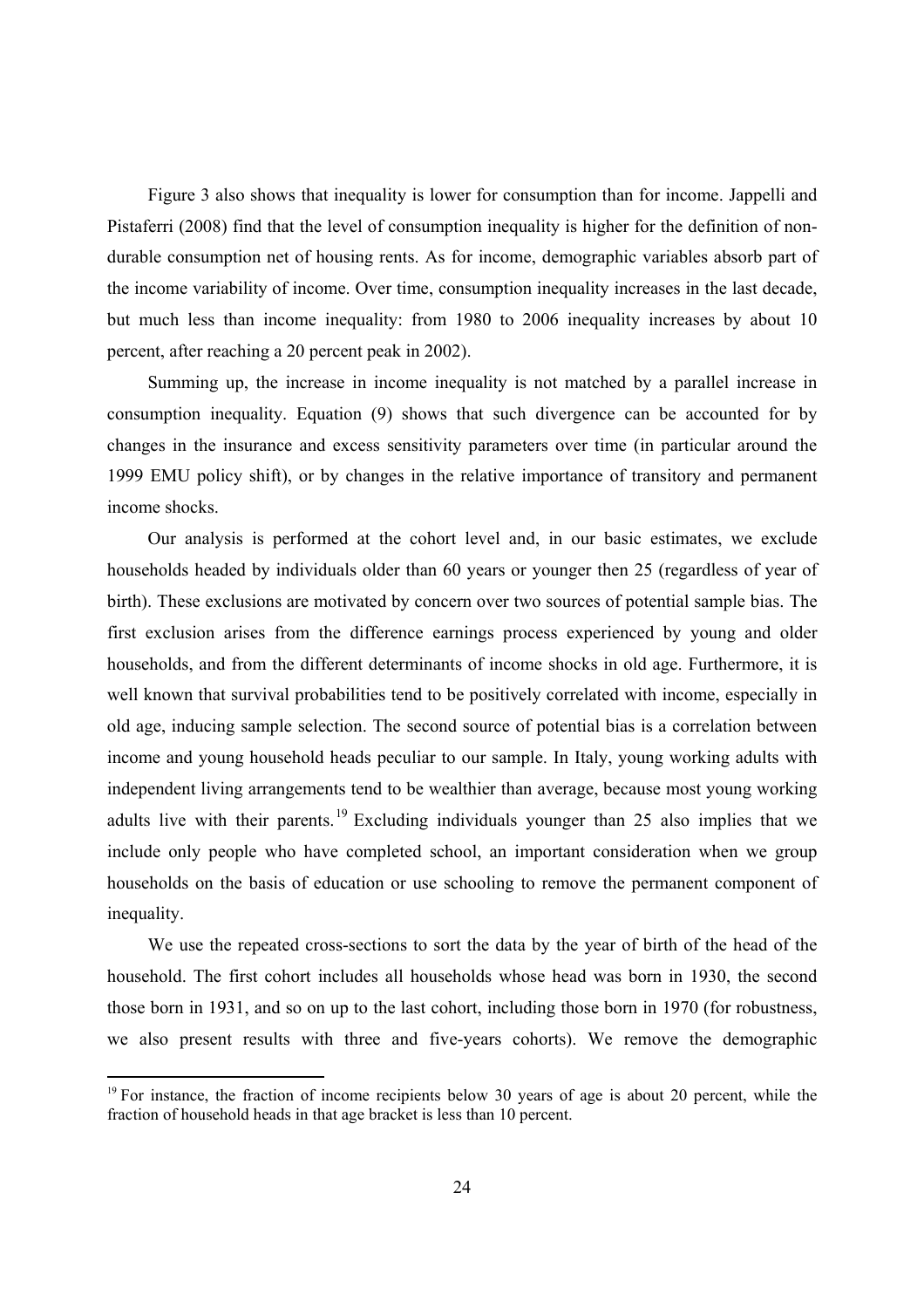component of inequality regressing log income and log consumption on age, education, gender, family size, number of kids, area of residence, and year dummies.

Figure 4 displays varln $(y_{i,a,t})$  and varln $(c_{i,a,t})$  of six cohorts born between 1936 and 1965 (notice that the cohort born in 1961-65 is observed only after 1985). The results confirm the three stylized facts emerging from the aggregate evidence in Figure 3: (1) cohort income inequality is substantially higher than consumption inequality; (2) for each cohort, there is a dramatic increase in income inequality in the early nineties (especially for the earlier cohorts), and a decline in the later part of the sample; (3) there is also an increase in consumption inequality for most cohorts, but the dynamics of consumption inequality is much smoother than that of income.

### **5.2. The variance of permanent and transitory income shocks**

The next step of our analysis is to compute the time series of the variances of the permanent and transitory shocks for each cohort, using the panel section of the SHIW (1987-2006). This is the second important ingredient of our analysis. As explained in Section 3, we obtain nonparametric estimates of var $(e_{i,a,t})$  and var $(u_{i,a,t})$  using equations (9) and (10).

The two variances are displayed in Figure 5 for some of the cohorts of our constructed pseudo-panel. Over the sample period, we find that all cohorts experience an increase in the variance of transitory income shocks in the earlier part of the sample. This is an indication of increased income instability, and as we discussed in Section 2 it is likely to derive from the labor market reforms and the associated greater labor flexibility. At the same time, there is no increase in the variance of permanent shocks (and even a decline, especially for the cohorts born in 1946- 50 and 1951-55). The combined evidence suggests that the increase in income inequality that we observe in the early nineties is mainly attributable to an increase in the transitory component of inequality.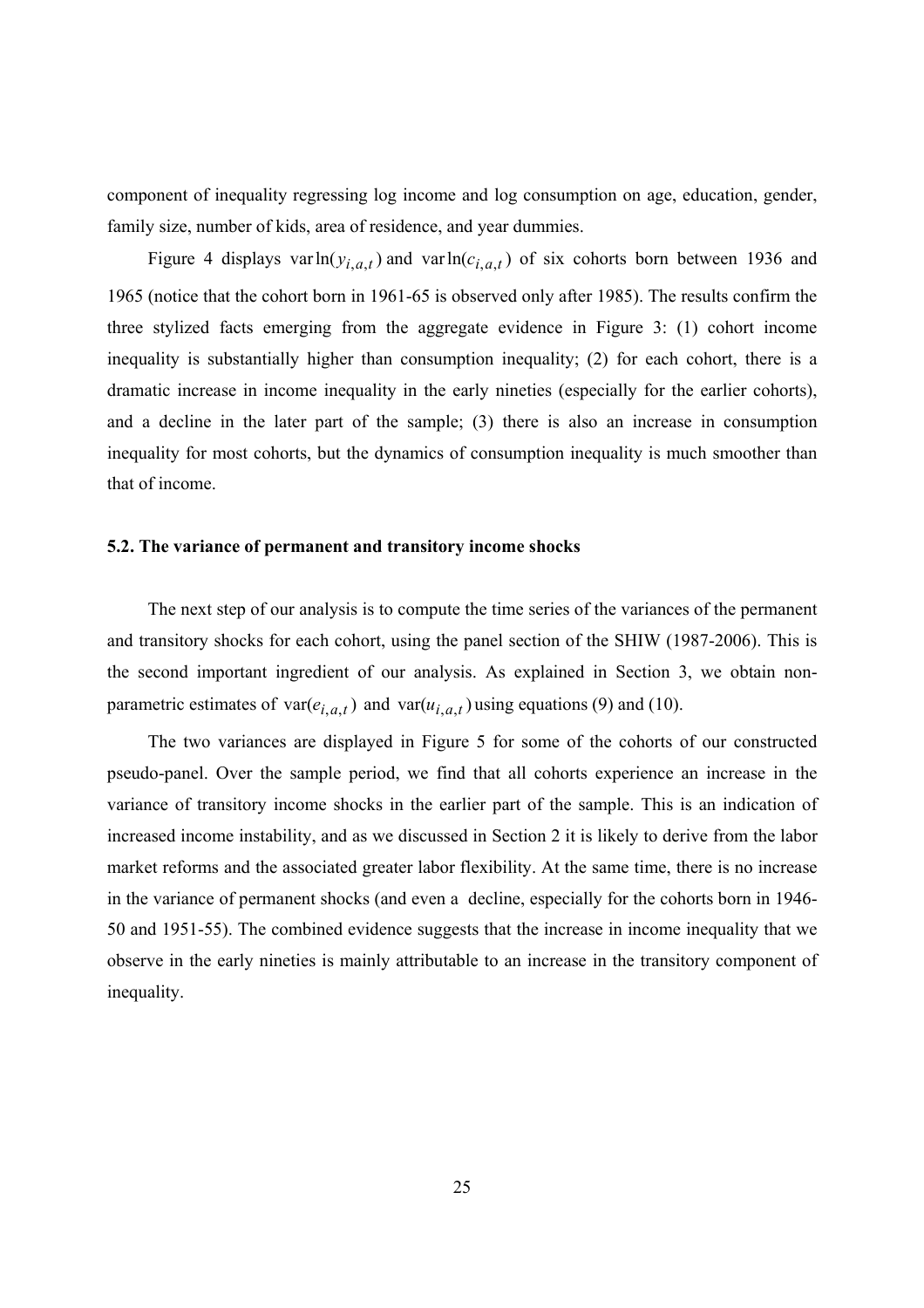#### **6. Empirical results**

In this section we merge data on varln $(y_{i,a,t})$ , varln $(c_{i,a,t})$  obtained from cross-sectional data with data on var( $e_{i,a,t}$ ) and var( $u_{i,a,t}$ ) obtained from the panel, and report estimates of the parameters of equation (8). In Table 2 we report structural estimates of the parameters of equation (8). Since each cohort is defined over one-year cells, the sample size includes 185 observations, corresponding to a maximum of 9 observations for each cohort; cells where the income shocks are computed on less than 5 observations. In the baseline specification we don't distinguish between pre- and post-EMU observations. The results reported in the first column show that the insurance parameter is  $\phi=0.993$  and the excess sensitivity parameter is  $\psi=0.322$ . Thus in our total sample estimate we find evidence that consumers don't smooth permanent shocks, and that consumption reacts also to transitory shocks, although much less then one-forone.

The evidence for excess sensitivity is broadly consistent with previous studies on the effect of transitory income shocks on consumption expenditure. Using CEX quarterly panel data, Souleles (1999) and Parker (1999) examine, respectively, the response of household consumption to income tax refunds and to predictable changes in Social Security with-holdings. Souleles finds evidence that the marginal propensity to consume is at least 35 percent of refunds within a quarter, and Parker that consumption reacts significantly to changes in tax rates. Jappelli and Pistaferri (2006), using data from the 1989-1995 SHIW, estimate the parameters that minimize the distance between the empirical and the theoretical transition matrix of the consumption distribution, and also find evidence that the response of consumption to transitory shocks is larger then predicted by the permanent income hypothesis. Browning and Crossley (2001) survey several other studies reporting evidence that consumption overreacts to anticipated income innovations.

In the second column of Table 2 we interact the two variance shocks with the EMU dummy. The hypothesis that we test is that consumption has become less sensitive to income shocks after the introduction of the euro (a decrease in  $\phi$  and  $\psi$ ). The estimates indicate that both  $\phi$  and  $\psi$  are indeed lower after the introduction of the euro. In particular, the insurance parameter falls from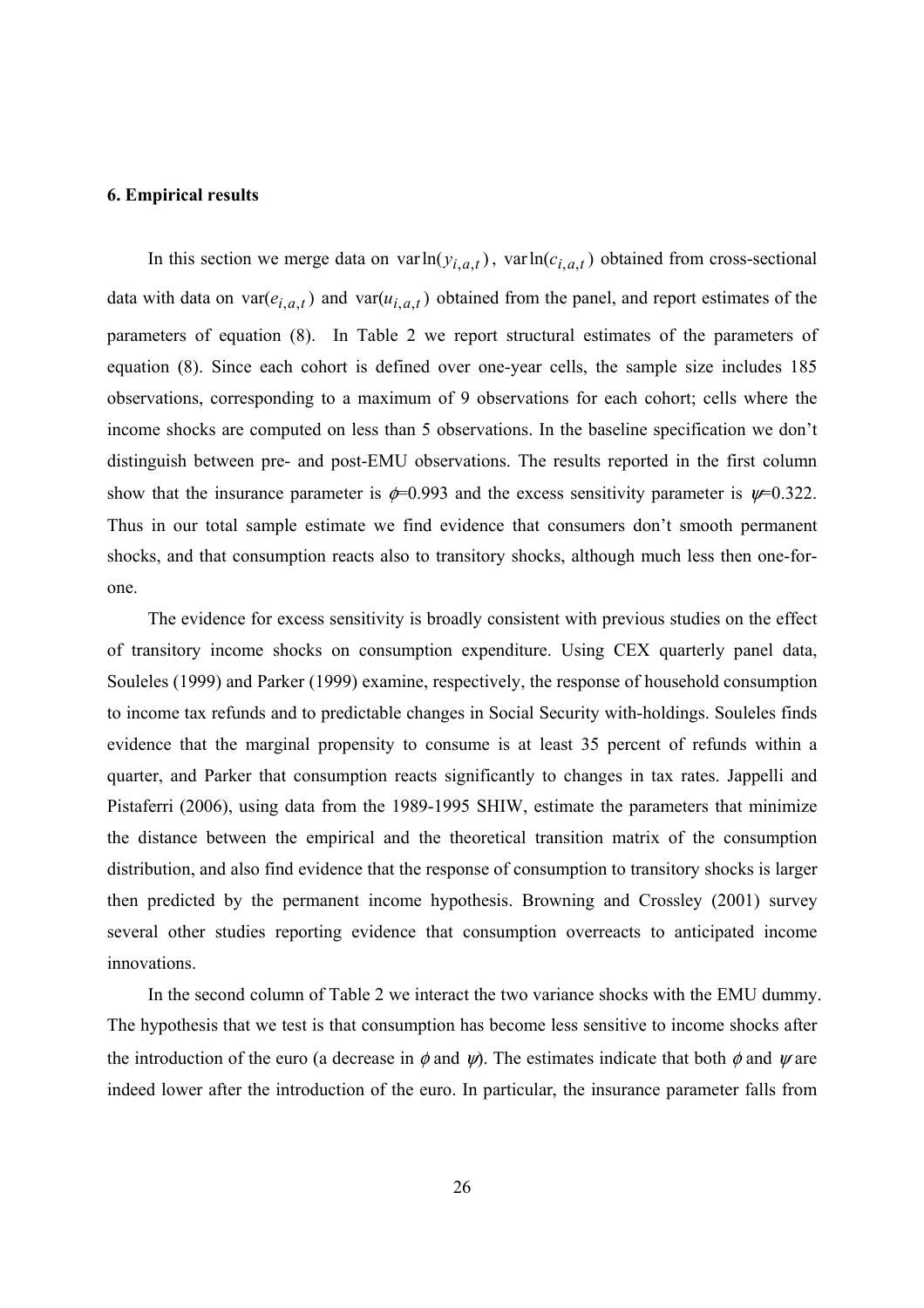1.087 to 0.727, and the excess sensitivity parameter from 0.310 to 0.285. The parameters are precisely estimated, and a formal statistical test of the joint hypothesis of no EMU effect rejects the null hypothesis that  $\left(\phi_N = \phi_F\right)$  and  $\left(\psi_N = \psi_F\right)$  at the 5 percent confidence level. In the third specification of Table 2 we constrain the insurance coefficient to be constant over time. The excess sensitivity coefficients are hardly affected, showing again a slight reduction after the introduction of the euro.

The last two columns repeat the estimation excluding cells where the income shocks variances are more reliable because are computed with at least 20 observations, reducing the sample size to 113 observations. The results only partly confirm the findings obtained for the total sample. The insurance coefficient falls from 0.967 to 0.839 after the introduction of the euro; the excess sensitivity coefficients are not statistically different from zero. In this case, a formal test does not reject the hypothesis of no EMU effect.

In Table 3 we define cohorts on the basis of three-years of birth, expanding considerably the number of observations on which we compute the income shocks, but reducing the number of cells. The results are qualitatively unaffected. In the total sample we find again a reduction in the insurance parameter and a slight increase in the excess sensitivity parameter after the introduction of the euro. However, the hypothesis of no EMU effect is not rejected at conventional statistical levels. Restricting the sample to observations drawn from cells with at least 20 households does not change the picture.

A further experiment we perform is that we split the sample between households in which the head has completed high school and in which he of she has not, and then compute the variance of income shocks on the basis of cohorts defined over 5-years intervals.<sup>20</sup> This reduces the number of valid observations that we use to estimate the two parameters of equation (8), but allows estimation of different income processes for households with different levels of education.

Figure 6 reports income and consumption inequality from 1980 to 2006 for the two groups of households and three selected cohorts, and shows that that there is a much stronger increase in inequality among households with relatively low education. The estimates of separate income

<sup>&</sup>lt;sup>20</sup> Since in Italy the number of college graduates is, on average, only 10 percent per cohort, we cannot define cohorts on the basis of college education. The sample with high-school and college accounts for 60 percent of the total.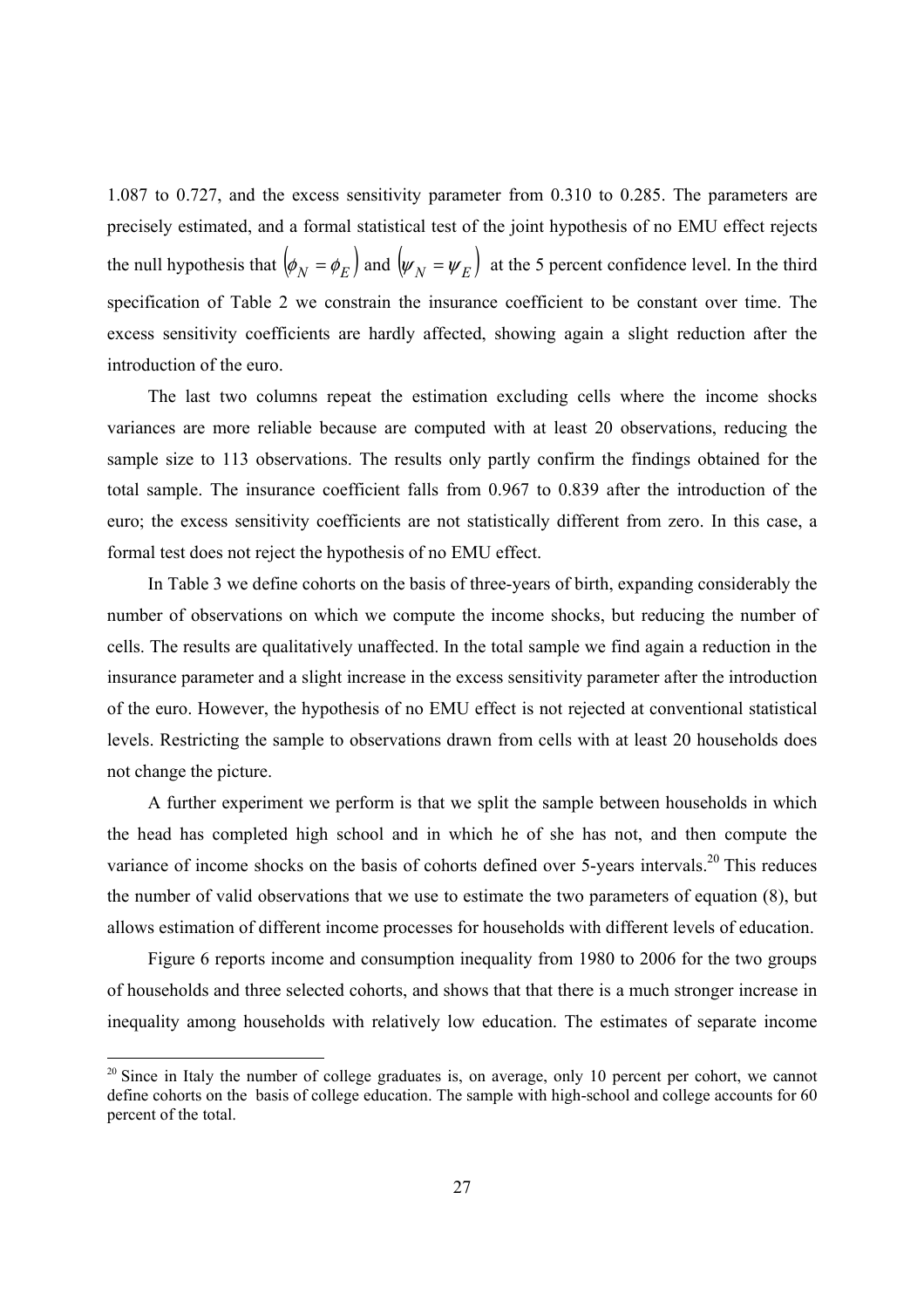processes for the two groups shows that the increase of income inequality is largely accounted for by an increase in the variance of transitory shocks among households who have not completed high school. This is further evidence that the increase in income inequality in the last decade is due to the liberalization of the labor market, and the associated increase of temporary and parttime contracts, which are more prevalent among blue-collar workers.

The regression results reported in Table 4 show some differences between the two groups also regarding the structural parameters. In the basic specification the insurance parameter is close to one for both groups. The excess sensitivity parameter is higher among households with lower education (0.315) than among those who completed high school (0.121), suggesting that people with higher education have easier access to credit markets to smooth income fluctuations. When we distinguish between pre and post-EMU samples, we find that in both groups there is a considerable drop in the insurance parameter after the introduction of the euro, while the excess sensitivity parameter is imprecisely estimated in the high education group, both before and after the EMU policy shift. When we exclude cells with less then 20 households, the statistical test never supports the hypothesis that the EMU has increased consumption smoothing.

To check the robustness of the results, we perform several sensitivity checks: (1) since the process of European financial integration has preceded the introduction of the euro, we test the stability of the parameters defining the EMU sample as 1996-2006 or 1998-2006; (2) on the other hand, since financial integration might impact consumption with a lag, we test the stability of the results we restrict the EMU sample to the years 2002-2006; (3) we define cohorts on the basis of cells defined over 7 or 10 years, to check that aggregating over cells does not bias our results; (4) we subtract from consumption imputed rents, that are likely to be subject to substantial measurement error; (5) we deflate consumption and income by the OECD equivalence scale.<sup>21</sup> These experiments confirm the patterns found in Tables 2, 3 and 4. The point estimates of the insurance and excess sensitivity parameters generally decline after the introduction of the euro, but the hypothesis of no EMU effect is not rejected at standard confidence levels.

<sup>&</sup>lt;sup>21</sup> The OECD equivalence scale is defined as  $E=1+0.5\times$  (number of children)+0.7 $\times$  (number of adult members-1). A child is any household member aged 16 or less.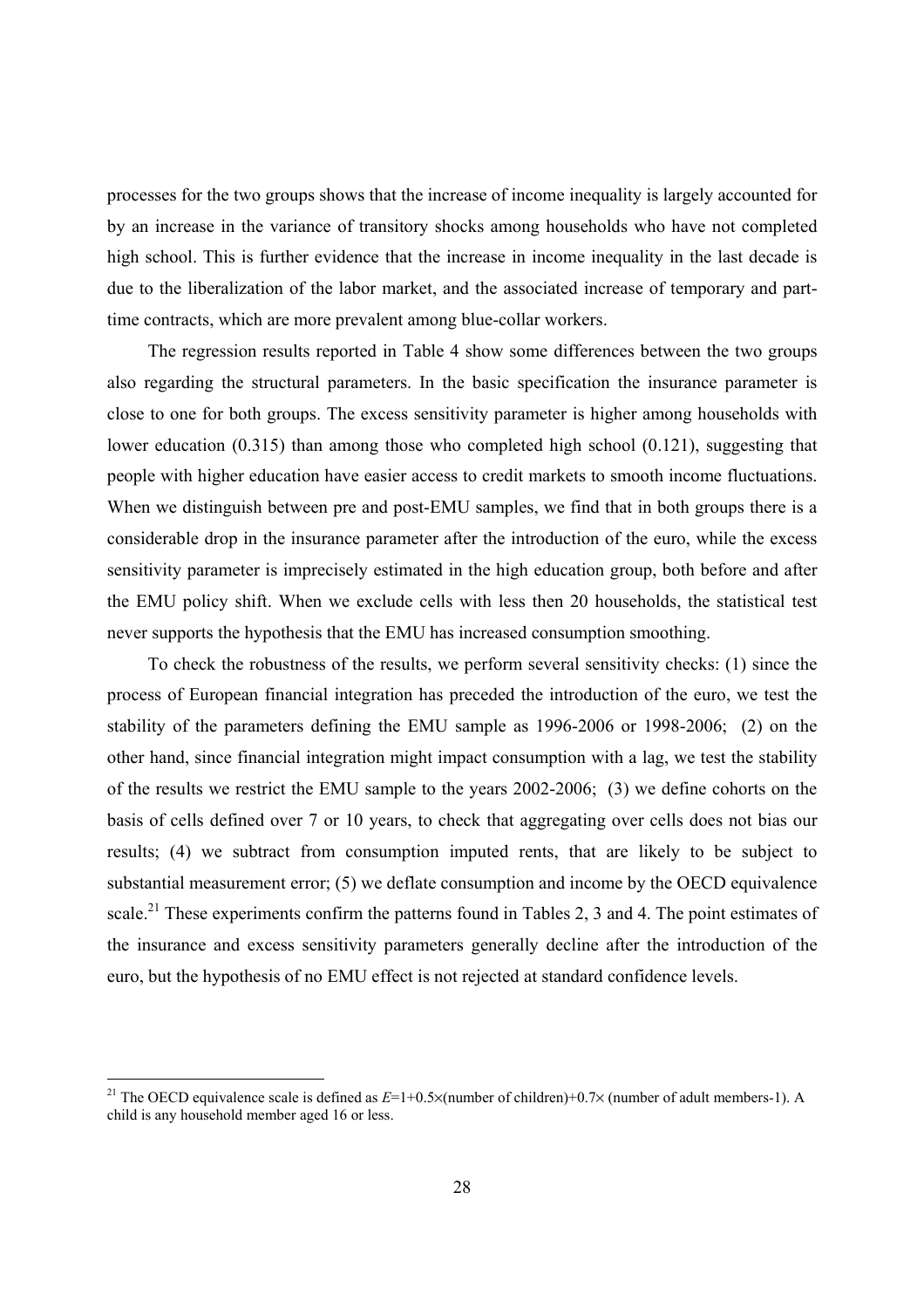#### **7. Conclusions**

We present a new empirical strategy for testing if financial integration improves risk sharing opportunities and consumption smoothing. Our test is based on a decomposition of the variance of consumption growth into a component that depends on the variance of permanent income shocks and one that depends on the variance of transitory shocks. We then test if the process of financial market integration and liberalization brought about by the introduction of the euro has made consumption less sensitive to income shocks in Italy. The paper makes a significant contribution also from a methodological point of view. We use panel data on income to identify non parametrically a time series of the variances of the income shocks. We then rely on repeated cross-sections of consumption and income to identify the degree of smoothing with respect to income shocks, and test if it has declined after the introduction of the euro.

In the data we uncover a divergence between consumption and income inequalities: in particular, that the dramatic increase in income inequality has not been matched by an increase in consumption inequality. Our point estimates of the effect of permanent and transitory shocks support the permanent income hypothesis (an insurance parameter close to one), although in some estimates we find that also transitory shocks impact consumption (an excess sensitivity parameter in the order of 0.2-0.3). We also find that the point estimates of the insurance and excess sensitivity parameters tend do decline after the introduction of the euro, but statistically the null hypothesis of no EMU effect is not rejected at standard confidence levels. We conclude that during our sample period the ability of consumers to smooth income shocks has not changed, and that the diverging trends between income and consumption inequality is explained by the fact that the increase in income inequality is primarily due to an increase in transitory inequality. Since consumers smooth transitory shocks to a much larger extent than permanent shocks, the increase in income inequality has not translated one-for-one into an increase in consumption inequality.

The lack of decline of excess sensitivity of consumption after the introduction of the euro signals that financial integration in Europe is a slow process, which so far has not produced significant changes on consumption smoothing opportunities. As highlighted by the European Commission (2008), financial integration remains work in progress for the euro area While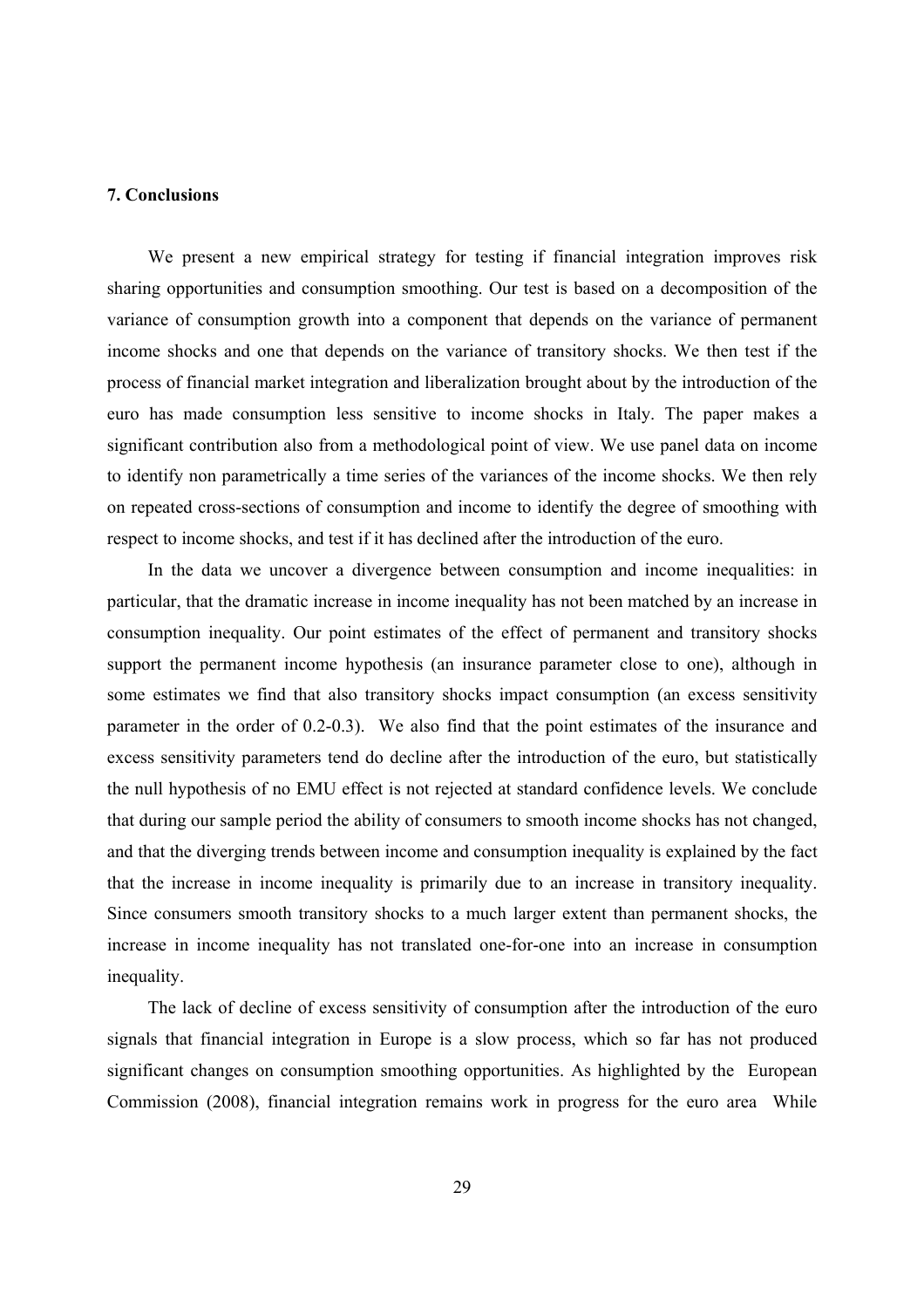integration has progressed substantially since, and in part owing to, the introduction of the euro, many markets are still fragmented and the pace of integration varies among Member States. Indeed, the effect of financial market integration is quite visible in the European bond markets, and there is some evidence of increased integration of equity markets, with a decline in home bias, although important institutional barriers remain. Credit markets, by contrast, have integrated at a slower pace, reflecting in part the informational advantage enjoyed by local lenders, and differences in regulation, taxes and labor regulation. We speculate that further progress towards credit market integration is necessary to feel the benefits of integration and its effect on consumption smoothing.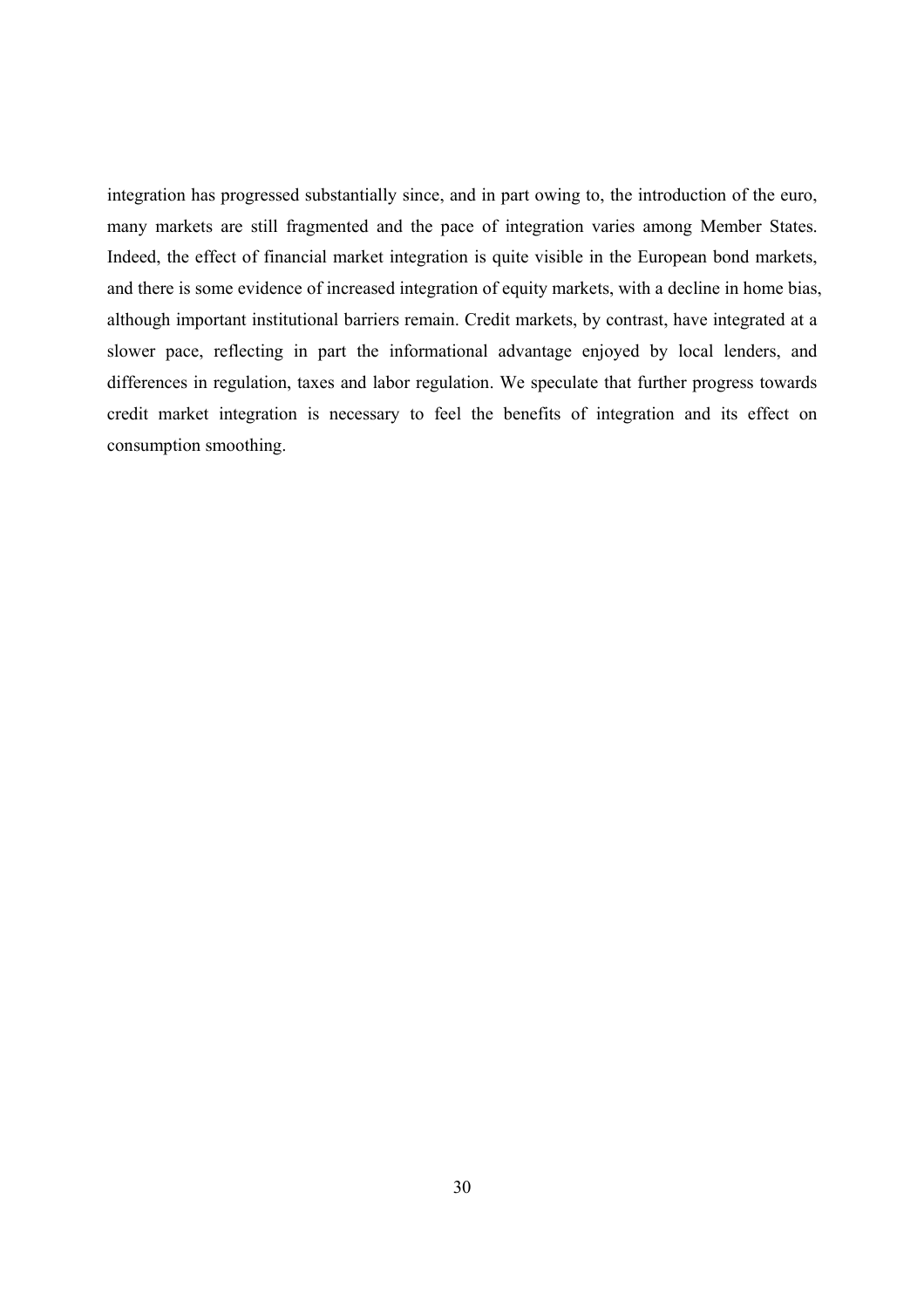### **Appendix**

In this Appendix we discuss how we deal with the fact that the survey is conducted every other year, and that there is a three-year gap between the 1995 and 1998 surveys. Our starting points are equations (2) and (4) in the main text, which we re-propose here:

$$
var(ln y_{i,a,t}) = var(\pi_{i,a_0,t-a+a_0}) + \sum_{j=a_0+1}^{t} var(u_{i,j,t-a+j}) + var(e_{i,a,t})
$$
\n(A.1)

$$
\text{var}(\ln c_{i,a,t}) = \text{var}(\ln c_{i,a_0,t-a+a_0}) + \phi^2 \sum_{j=a_0+1}^{a} \text{var}(u_{i,j,t-a+j}) + \psi^2 \sum_{j=a_0+1}^{a} \text{var}(e_{i,j,t-a+j})
$$
(A.2)

The expressions for time  $t-2$  (age  $a-2$ ) are:

$$
\text{var}(\ln y_{i,a-2,t-2}) = \text{var}(\pi_{i,a_0,t-a+a_0}) + \sum_{j=a_0+1}^{a-2} \text{var}(u_{i,j,t-a+j}) + \text{var}(e_{i,a-2,t-2})
$$
(A.3)

$$
\text{var}(\ln c_{i,a-2,t-2}) = \text{var}(\ln c_{i,a_0,t-a+a_0}) + \phi^2 \sum_{j=a_0+1}^{a-2} \text{var}(\mu_{i,j,t-a+j}) + \psi^2 \sum_{j=a_0+1}^{a-2} \text{var}(e_{i,j,t-a+j}) \tag{A.4}
$$

The differences between (A.1) and (A.3) and between (A.2) and (A.4) are, respectively:

$$
\Delta^2 \text{ var}(\ln y_{i,a,t}) = \text{var}(u_{i,a,t}) + \text{var}(u_{i,a-1,t-1}) + \Delta^2 \text{ var}(e_{i,a,t})
$$
  

$$
\Delta^2 \text{ var}(\ln c_{i,a,t}) = \phi^2 (\text{var}(u_{i,a,t}) + \text{var}(u_{i,a-1,t-1})) + \psi^2 (\text{var}(e_{i,a,t}) + \text{var}(e_{i,a-1,t-1}))
$$

Finally, the equivalence of the difference-in-difference expression (7) that we use as a basis for estimation is:

$$
\Delta^2 \operatorname{var}(\ln y_{i,a,t}) - \Delta^2 \operatorname{var}(\ln c_{i,a,t}) = (1 - \phi^2) \left( \operatorname{var}(u_{i,a,t}) + \operatorname{var}(u_{i,a-1,t-1}) \right) + (1 - \psi^2) \operatorname{var}(e_{i,a,t}) - \psi^2 \operatorname{var}(e_{i,a-1,t-1}) - \operatorname{var}(e_{i,a-2,t-2}) \tag{A.5}
$$

Using extensions of (9) and (10), in panel data we can identify non-parametrically:

$$
E[(\ln y_{i,a,t} - \ln y_{i,a-2,t-2})(\ln y_{i,a+2,t+2} - \ln y_{i,a-4,t-4})] = \text{var}(u_{i,a,t}) + \text{var}(u_{i,a-1,t-1})
$$
  
- 
$$
E[(\ln y_{i,a,t} - \ln y_{i,a-2,t-2})(\ln y_{i,a+2,t+2} - \ln y_{i,a,t})] = \text{var}(e_{i,a,t})
$$
  
- 
$$
E[(\ln y_{i,a-2,t-2} - \ln y_{i,a-4,t-4})(\ln y_{i,a,t} - \ln y_{i,a-2,t-2})] = \text{var}(e_{i,a-2,t-2})
$$

However,  $var(e_{i,a-1,t-1})$  remains not identified. We assume that it can be approximated by a smooth function of adjacent variances. In this specific case, we assume: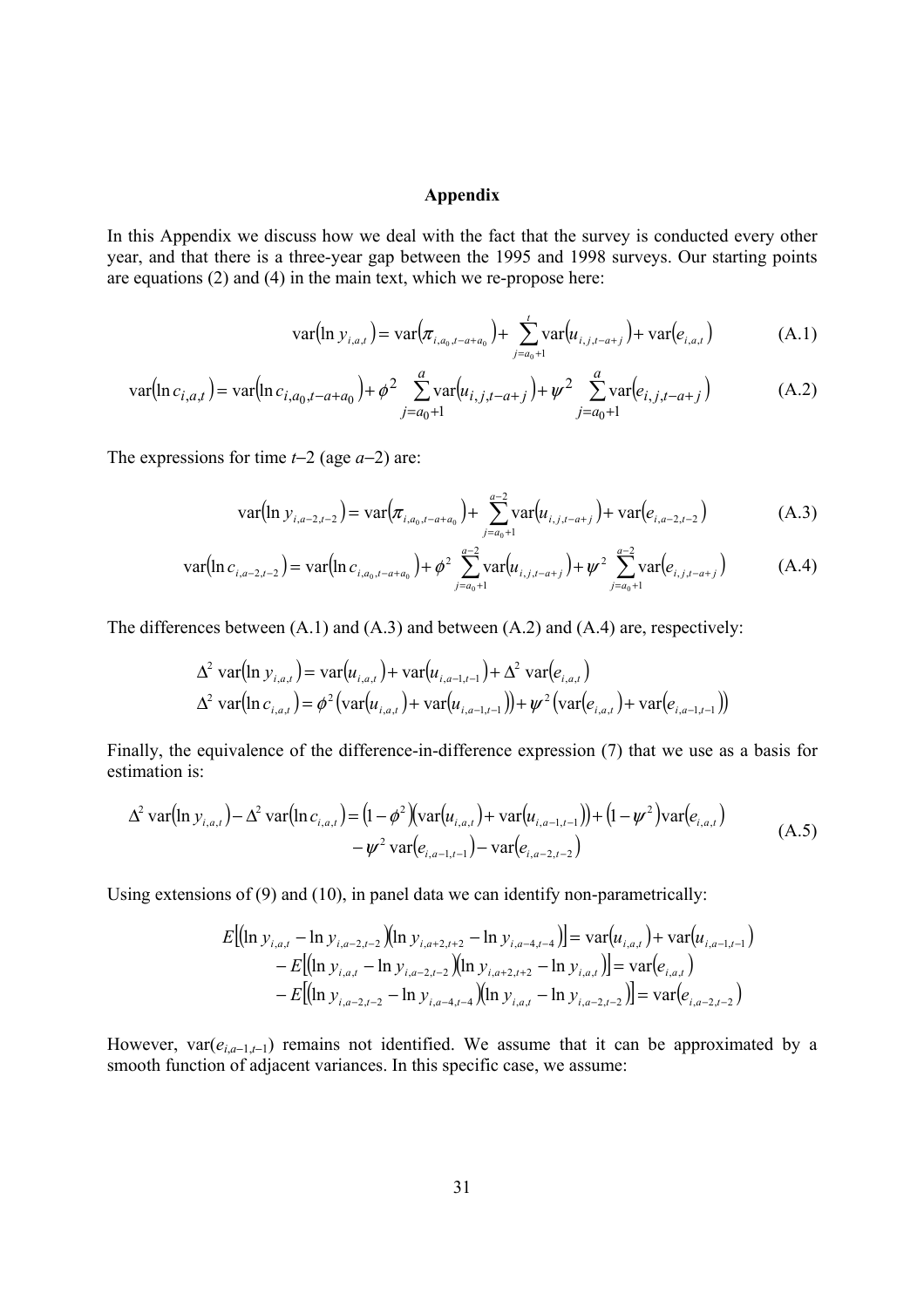$$
\text{var}(e_{i,a-1,t-1}) = \frac{\text{var}(e_{i,a,t}) + \text{var}(e_{i,a-2,t-2})}{2}
$$

and hence rewrite (A.5) as:

$$
\Delta^2 \text{ var}(\ln y_{i,a,t}) - \Delta^2 \text{ var}(\ln c_{i,a,t}) = (1 - \phi^2)(\text{var}(u_{i,a,t}) + \text{var}(u_{i,a-1,t-1})) + (1 - \psi^2 - \frac{\psi^2}{2})\text{var}(e_{i,a,t}) - (1 + \frac{\psi^2}{2})\text{var}(e_{i,a-2,t-2})
$$

This is the regression we run and whose results are reported in Tables 2-4. We use a similar strategy to deal with the 3-year gap between the 1995 and 1998 surveys.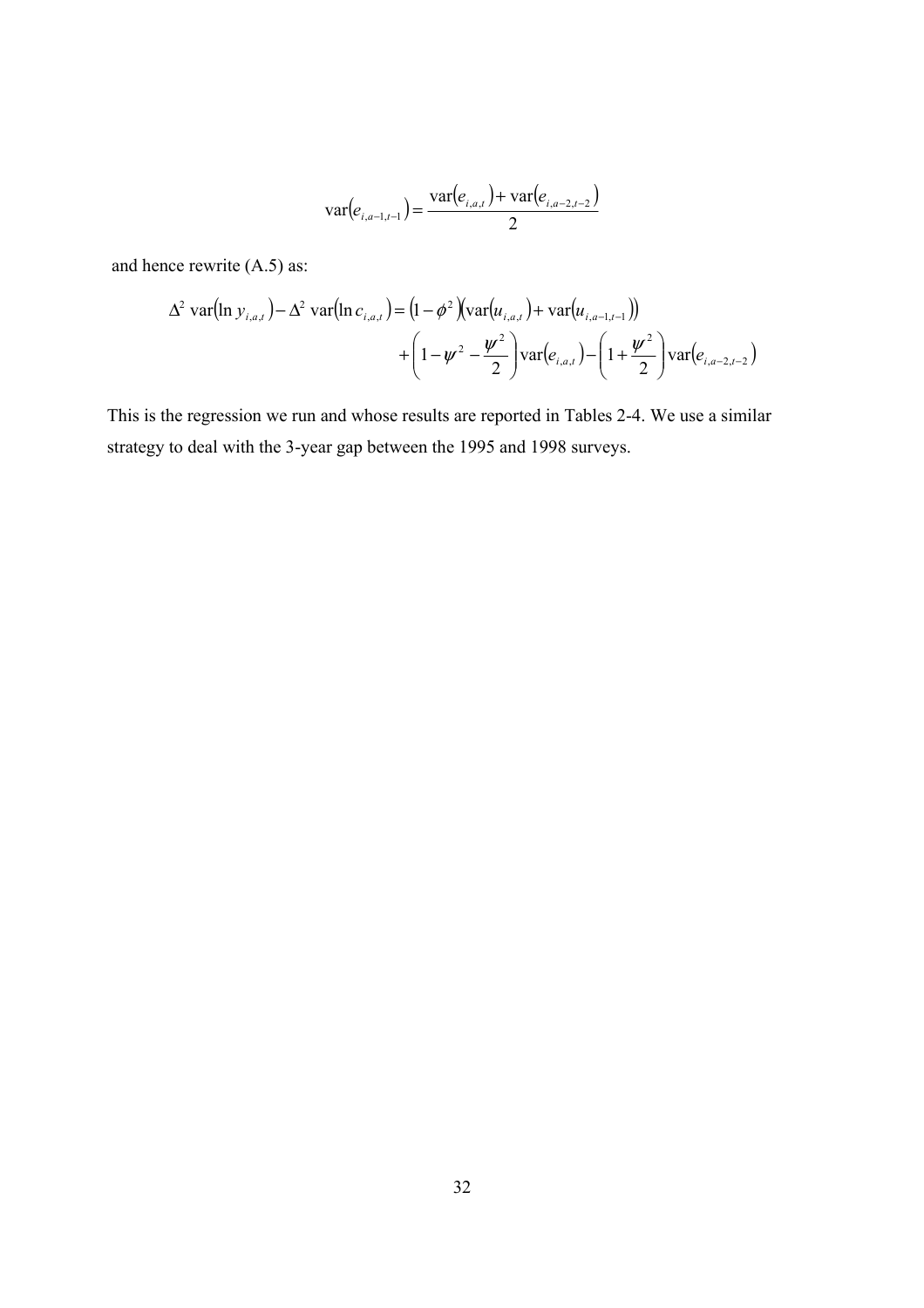#### **References**

- Asdrubali, Pierfederico, Bent E. Sørensen and Oved Yosha (1996), "Channels of Interstate Risk-Sharing," *Quarterly Journal of Economics* 111, 1081-110.
- Attanasio, Orazio P., and Stephen J. Davis (1996), "Relative Wage Movements and the Distribution of Consumption," *Journal of Political Economy* 104, 1227-62.
- Beck, Thorsten, Asli Demirgüç-Kunt, Ross Levine and Vojislav Maksimovic (2001), "Financial Structure and Economic Development: Firm, Industry, and Country Evidence," in Demirgüc-Kunt, Asli, and Ross Levine (eds.), *Financial Structure and Economic Growth. A Cross-Country Comparison of Banks, Markets and Development*. Cambridge: MIT Press.
- Bertola, Giuseppe (2007), "Finance and Welfare States in Globalising Markets," in Christopher Kent and Jeremy Lawson (eds.), *The Structure and Resilience of The Financial System*. Sydney: Federal Reserve Bank of Australia, 167-195.
- Bertrand, Marianne, Antoinette Schoar, and David Thesmar (2007), "Banking Deregulation and Industry Structure: Evidence from the French Banking Act of 1985", *Journal of Finance* 62.
- Blanchard, Olivier, and John Simon (2001), The Long and Large Decline in U.S. Output Volatility," *Brookings Papers on Economic Activity* 1, 135-74.
- Blundell, Richard W., and Ian Preston (1998), "Consumption Inequality and Income Uncertainty," *Quarterly Journal of Economics* 113, 603-640.
- Blundell, Richard W., Luigi Pistaferri, and Ian Preston (2008), "Consumption Inequality and Partial Insurance," *American Economic Review* (forthcoming).
- Bris, Arturo, Yrjo Koskinen and Mattias Nilsson (2006), "The Real Effects of the Euro: Evidence from Corporate Investments," *Review of Finance* 10, 1-37.
- Browning, Martin, and Thomas F. Crossley (2001), "The Life-Cycle Model of Consumption and Saving," *Journal of Economic Perspectives* 15, 3-22.
- Carroll, Christopher D. (1997), "Buffer-Stock Saving and the Life Cycle/Permanent Income Hypothesis," *Quarterly Journal of Economics* 112, 1-56.
- Cochrane, John H. (1991), "A Simple Test of Consumption Insurance," *Journal of Political Economy* 99, 957-976.
- Deaton, Angus S. (1991), "Saving and Liquidity Constraints," *Econometrica* 59, 1221-48.
- Deaton, Angus, and Christina Paxson (1994), "Intertemporal Choice and Inequality," *Journal of Political Economy* 102, 384-94.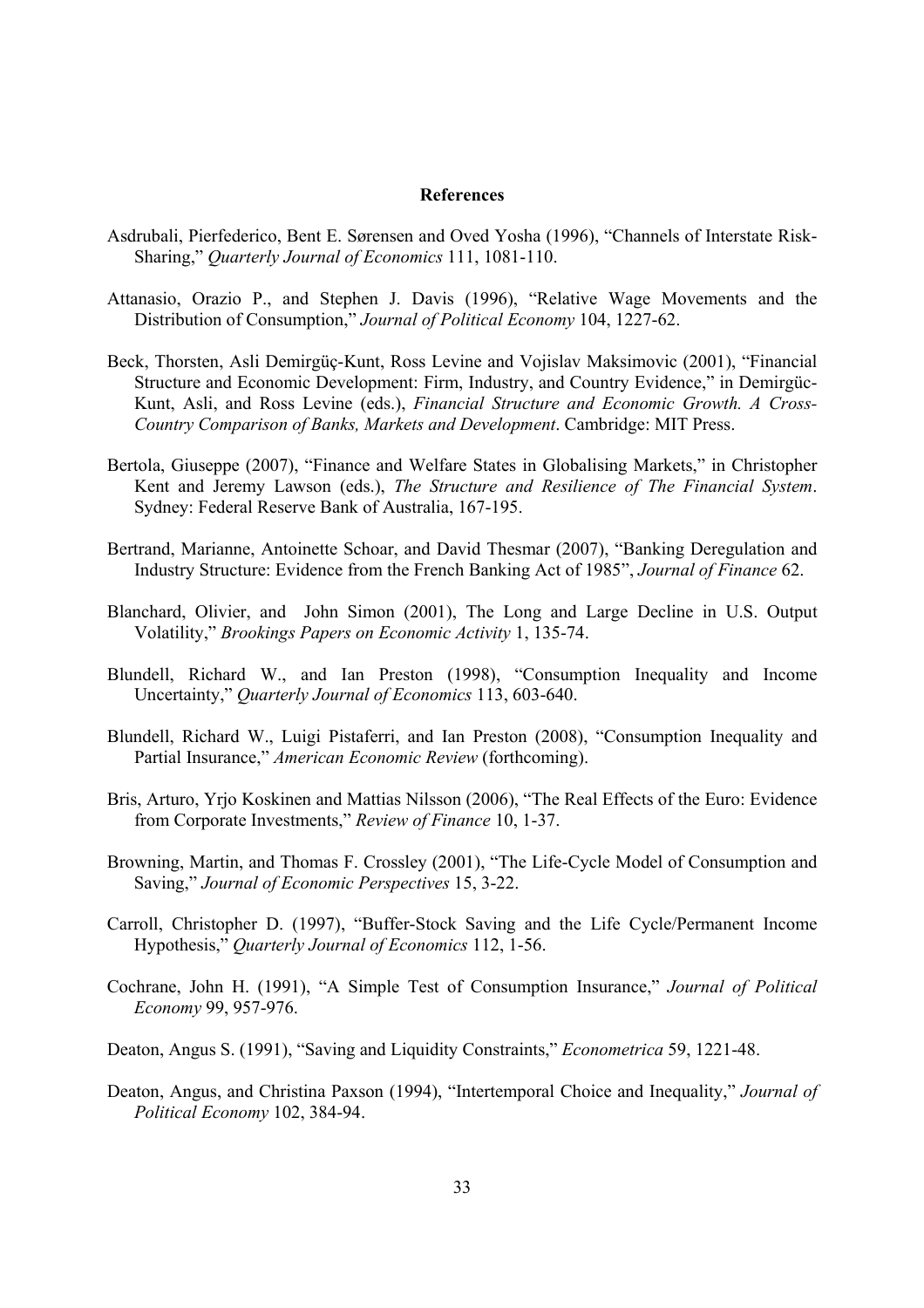- Demirgüç-Kunt, Asli, and Vojislav Maksimovic (1998), "Law, Finance, and Firm Growth," *Journal of Finance* 53, 2107-37.
- Demirgüc-Kunt, Asli, and Ross Levine (2001), *Financial Structure and Economic Growth. A Cross-Country Comparison of Banks, Markets and Development*, eds. Cambridge: MIT Press.
- European Commission (2008), "EMU@10: Successes and Challenges after 10 years of Economic and Monetary Union," European Economy (forthcoming), May.
- Feldstein, Martin S., and Charles Y. Horioka (1980), "Domestic Savings and International Capital Flows," *The Economic Journal* 90, 314-29.
- Friedman, Milton (1957), *A Theory of the Consumption Function*. Princeton: Princeton University Press.
- Galindo, Arturo J., Fabio Schiantarelli, and Andrew Weiss (2007), "Does Financial Reform Improve the Allocation of Investment? Micro Evidence From Developing Countries," *Journal of Development Economics*, forthcoming.
- Giannetti, Mariassunta, and Steven Ongena (2007), "Financial Integration and Firm Performance: Evidence from Foreign Bank Entry in Emerging Markets," *Review of Finance* (forthcoming).
- Guiso, Luigi, Paola, Sapienza and Luigi Zingales (2004), "Does Local Financial Development Matter?," *The Quarterly Journal of Economics* 119, 929-69.
- Guiso, Luigi, Tullio Jappelli, Mario Padula and Marco Pagano (2004), "Financial Market Integration and Economic Growth in the EU," *Economic Policy* 40, 523-77 .
- Kalemli-Ozcan, Sebnem, Bent E. Sørensen and Oved Yosha (2003), "Risk Sharing and Industrial Specialization: Regional and International Evidence," *American Economic Review*.
- Kalemli-Ozcan, Sebnem, Bent E. Sorensen, and Oved Yosha (2004), "Asymmetric Shocks and Risk Sharing in a Monetary Union: Updated Evidence and Policy Implications for Europe," CEPR Discussion Papers 4463.
- Krueger, Dirk, and Fabrizio Perri (2003), "On the Welfare Consequences of the Increase in Inequality in the United States," *NBER Macroeconomics Annual 2003*. Cambridge: MIT Press.
- Jappelli, Tullio, and Marco Pagano (2008), "Financial Market Integration under EMU," *European Economy*, Economic Papers 312, March.
- Jappelli, Tullio, and Luigi Pistaferri (2006), "Intertemporal Choice and Consumption Mobility," *Journal of the European Economic Association* 4, 75-115.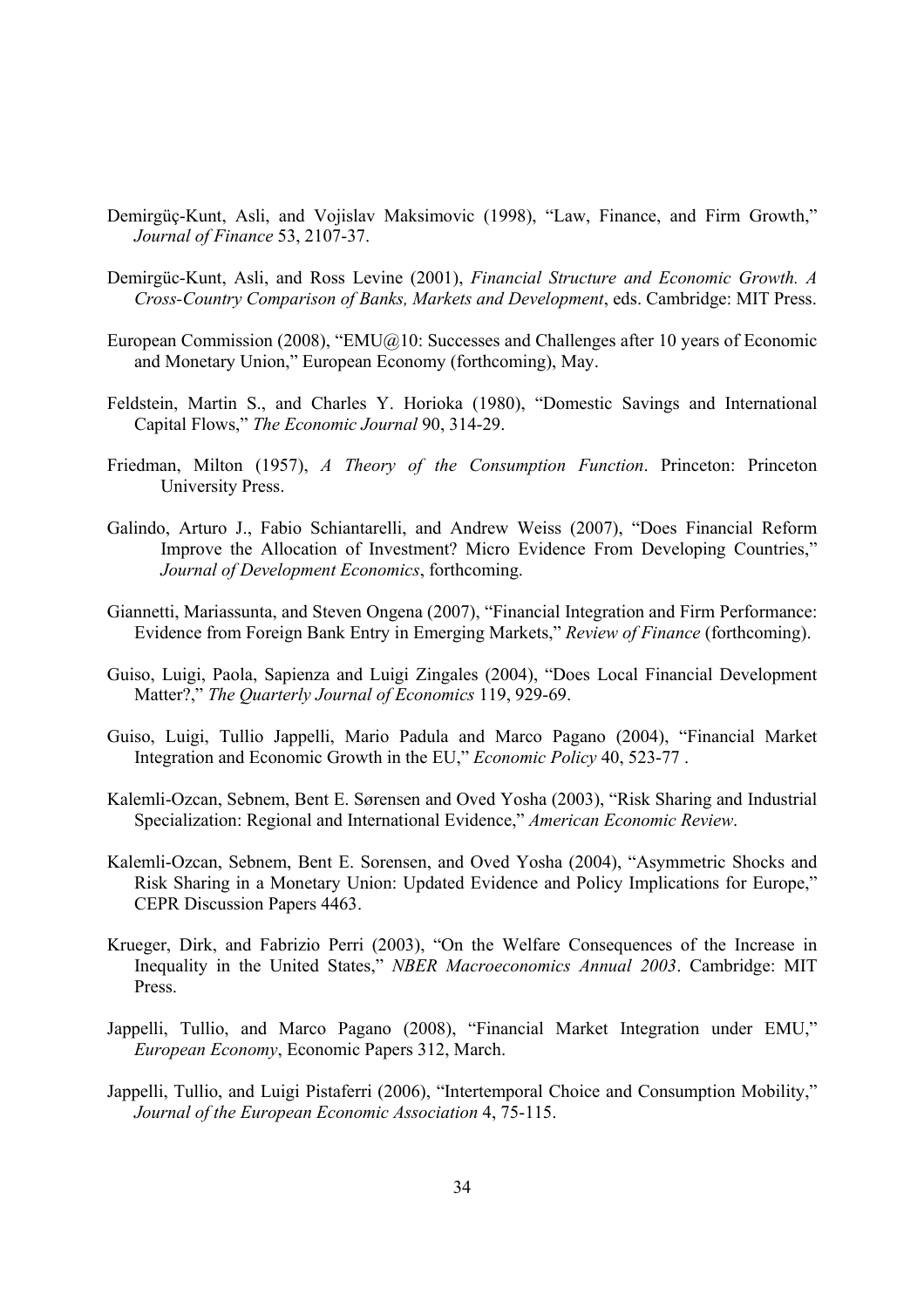- Jappelli, Tullio, and Luigi Pistaferri (2008), "Consumption and Income Inequality in Italy," Stanford University, mimeo.
- Love, Inessa (2003), "Financial Development and Financing Constraints: International Evidence from a Structural Investment Model," *Review of Financial Studies* 16.
- Mace, Barbara J. (1991), "Full Insurance in the Presence of Aggregate Uncertainty," *Journal of Political Economy* 99, 928-56.
- Obstfeld, Maurice (1994), "Are Industrial-Country Consumption Risks Globally Diversified?" in *Capital Mobility: The Impact on Consumption, Investment and Growth*, L. Leiderman and A. Razin eds. New York: Cambridge University Press.
- Parker, Jonathan A. (1999), "The Reaction of Household Consumption to Predictable Changes in Social Security Taxes," *American Economic Review* 89, 959-73.
- Rajan, Raghuram G. and Luigi Zingales (1998), "Financial Dependence and Growth," *American Economic Review* 88, 559-87.
- Roubini, Nouriel, Elisa Parisi-Capone and Christian Menegatti (2007)," Growth Differentials in the EMU: Facts and Considerations," New York University, mimeo.
- Shea, John (1995), "Union Contracts and the Life-Cycle Permanent Income Hypothesis," *American Economic Review* 85, 186-200.
- Sørensen, Bent E. and Oved Yosha (1998), "International Risk Sharing and European Monetary Unification," *Journal of International Economics* 45, 211-238.
- Sørensen, Bent E., Yi-Tsung Wu, Oved Yosha and Yu Zhu (2007), "Home Bias and International Risk Sharing: Twin Puzzles Separated at Birth," *Journal of International Money and Finance* 26, 587-605.
- Souleles, Nicholas S. (1999), "The Response of Household Consumption to Income Tax Refunds," *American Economic Review* 89, 947-58.
- Svaleryd, Helena and Jonas Vlachos (2005), "Financial Markets, the Pattern of Specialization, and Comparative Advantages: Evidence from OECD Countries," *European Economic Review*  49, 113-44.

Townsend, Robert (1994), "Risk and Insurance in Village India," *Econometrica* 62, 539-91.

van Wincoop, Eric (1994), "Welfare Gains from International Risk Sharing," *Journal of*  Monetary Economics 34, 75-200.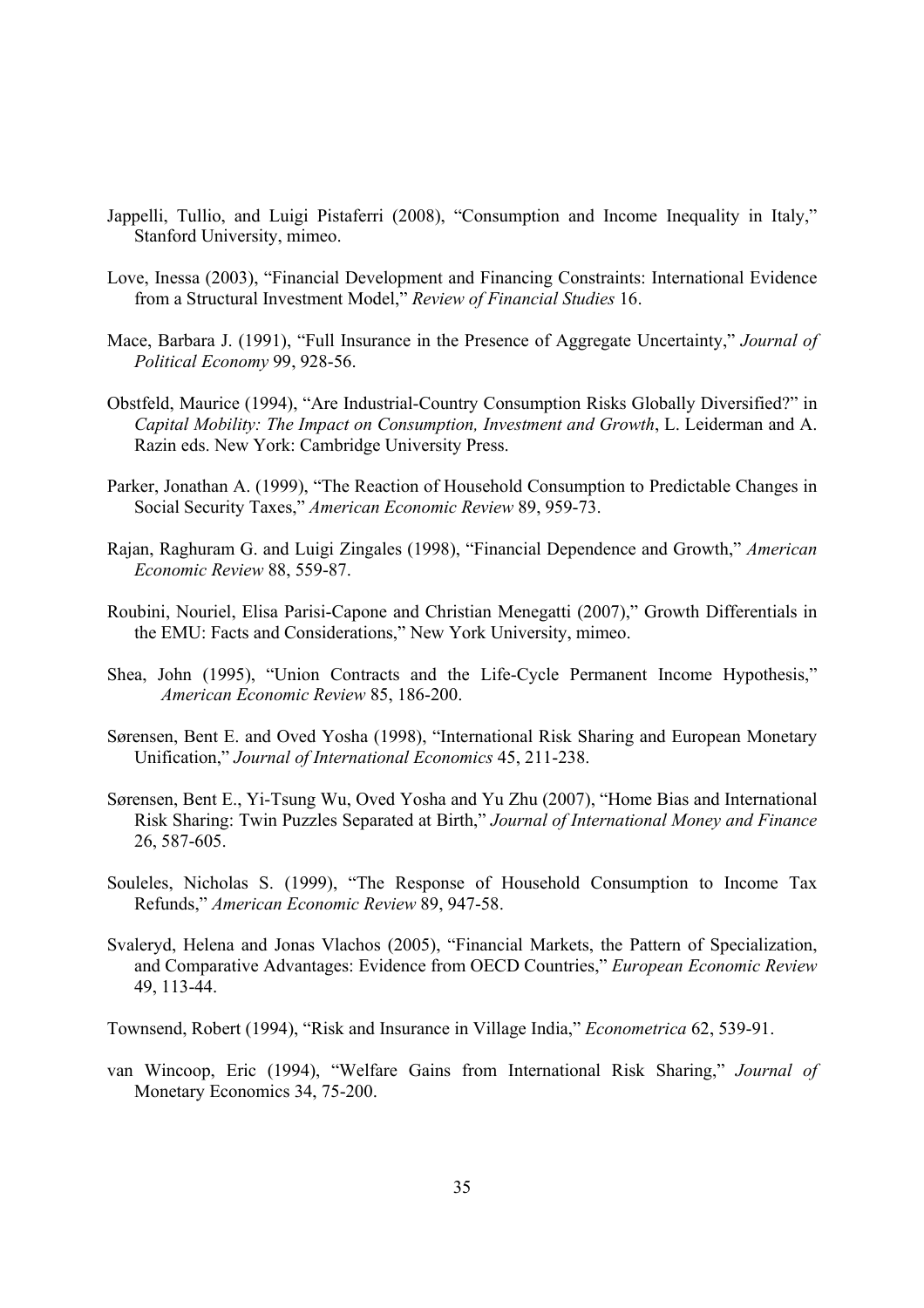**Table 1 Implications of various models for the change in consumption inequality** 

| Model       | Change in the variance of      | Difference-in-difference between change in                                                                                        | Restrictions                 |
|-------------|--------------------------------|-----------------------------------------------------------------------------------------------------------------------------------|------------------------------|
|             | $consumption =$                | the variance of income and variance of                                                                                            |                              |
|             | $\Delta$ var ln( $c_{i,a,t}$ ) | $consumption =$                                                                                                                   |                              |
|             |                                | $\Delta$ var ln $(y_{i,a,t}) - \Delta$ var ln $(c_{i,a,t})$                                                                       |                              |
| PIH         | $var(u_{i,a,t})$               | $\Delta \text{var}(e_{i,a,t})$                                                                                                    | $\phi=1, \psi=0$             |
| Partial     | $\phi^2$ var $(u_{i,a,t})$     | $(1-\phi^2) \text{var}(u_{i,a,t}) + \Delta \text{var}(e_{i,a,t})$                                                                 | $0 < \phi < 1, \psi = 0$     |
| Insurance   |                                |                                                                                                                                   |                              |
| Complete    | $\theta$                       | $\text{var}(u_{i,a,t}) + \Delta \text{var}(e_{i,a,t})$                                                                            | $\phi = \psi = 0$            |
| Markets     |                                |                                                                                                                                   |                              |
| Excess      |                                |                                                                                                                                   | $\phi=1, 0 \leq \psi \leq 1$ |
| sensitivity |                                | $\text{var}(u_{i,a,t}) + \psi^2 \text{var}(e_{i,a,t}) \quad   \quad (1 - \psi^2) \text{var}(e_{i,a,t}) - \text{var}(e_{i,a,t-1})$ |                              |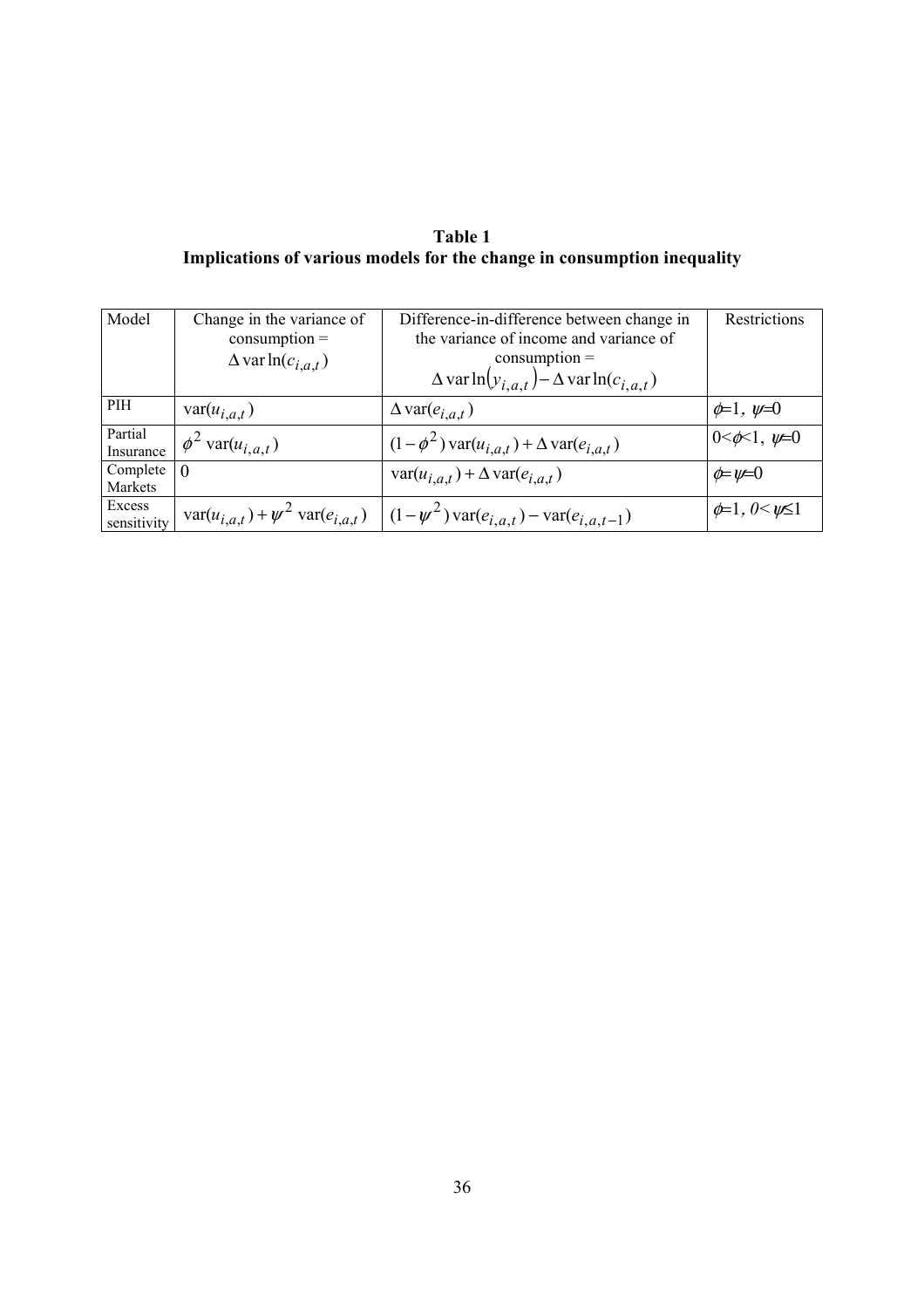| <b>Table 2</b>                                                       |
|----------------------------------------------------------------------|
| Difference-in-difference of $var(y)$ and $var(c)$ , one-year cohorts |

|                     | Total sample | Total sample | Total sample | Excluding $n<20$ | Excluding $n<20$ | Excluding $n<20$ |
|---------------------|--------------|--------------|--------------|------------------|------------------|------------------|
|                     |              |              |              |                  |                  |                  |
| $\phi$              | 0.993        |              | 0.989        | 0.913            |                  | 0.912            |
|                     | $(0.052)$ ** |              | $(0.052)$ ** | $(0.091)$ **     |                  | $(0.093)$ **     |
| Ψ                   | 0.322        |              |              | 0.079            |                  |                  |
|                     | $(0.065)$ ** |              |              | (0.346)          |                  |                  |
| $\phi$ pre-EMU      |              | 1.087        |              |                  | 0.967            |                  |
|                     |              | $(0.056)$ ** |              |                  | $(0.119)$ **     |                  |
| $\phi$ post-EMU     |              | 0.727        |              |                  | 0.839            |                  |
|                     |              | $(0.125)$ ** |              |                  | $(0.151)$ **     |                  |
| $\psi$ pre-EMU      |              | 0.310        | 0.349        |                  | $-0.054$         | 0.064            |
|                     |              | $(0.084)$ ** | $(0.075)$ ** |                  | (0.603)          | (0.504)          |
| $\psi$ post-EMU     |              | 0.285        | 0.270        |                  | 0.192            | 0.107            |
|                     |              | $(0.119)*$   | $(0.128)$ *  |                  | (0.270)          | (0.450)          |
| <b>Observations</b> | 185          | 185          | 185          | 113              | 113              | 113              |
| P-value             |              | 0.031        | 0.594        |                  | 0.787            | 0.945            |
|                     |              |              |              |                  |                  |                  |

Note. The table reports structural estimates of various versions of equation (8) in the text. The p-value is the probability value of the test that  $\phi$  and  $\psi$  have not changed after the introduction of the euro. Robust standard errors are reported in parenthesis.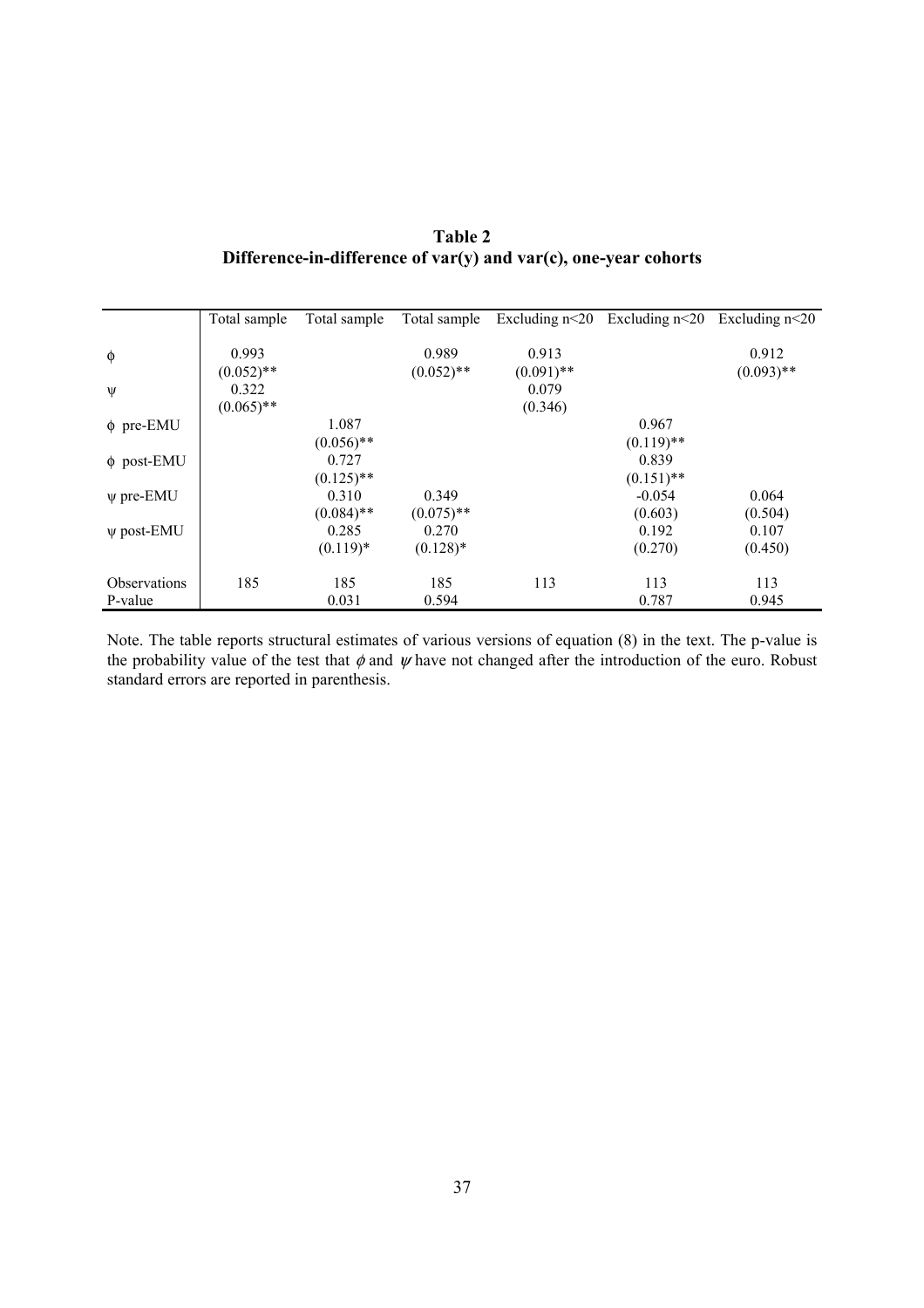| Table 3                                                                 |
|-------------------------------------------------------------------------|
| Difference-in-difference of $var(y)$ and $var(c)$ , three-years cohorts |

|                 |                       | Total sample |              |                       | Excluding $n<20$ |              |
|-----------------|-----------------------|--------------|--------------|-----------------------|------------------|--------------|
| $\phi$          | 1.106                 |              | 1.104        | 0.794                 |                  | 0.794        |
| ψ               | $(0.035)$ **<br>0.240 |              | $(0.035)$ ** | $(0.110)$ **<br>0.306 |                  | $(0.111)$ ** |
|                 | $(0.113)*$            |              |              | $(0.080)$ **          |                  |              |
| $\phi$ pre-EMU  |                       | 1.132        |              |                       | 0.885            |              |
|                 |                       | $(0.034)$ ** |              |                       | $(0.131)$ **     |              |
| $\phi$ post-EMU |                       | 0.665        |              |                       | 0.649            |              |
|                 |                       | $(0.207)$ ** |              |                       | $(0.209)$ **     |              |
| $\psi$ pre-EMU  |                       | 0.244        | 0.270        |                       | 0.278            | 0.307        |
|                 |                       | (0.126)      | $(0.119)*$   |                       | $(0.111)*$       | $(0.097)$ ** |
| $\psi$ post-EMU |                       | 0.290        | 0.142        |                       | 0.326            | 0.302        |
|                 |                       | (0.167)      | (0.347)      |                       | $(0.127)$ *      | $(0.135)*$   |
| Observations    | 87                    | 87           | 87           | 56                    | 56               | 56           |
|                 |                       | 0.087        | 0.726        |                       | 0.634            | 0.975        |

Note. The table reports structural estimates of various versions of equation (8) in the text. The p-value is the probability value of the test that  $\phi$  and  $\psi$  have not changed after the introduction of the euro. Robust standard errors are reported in parenthesis.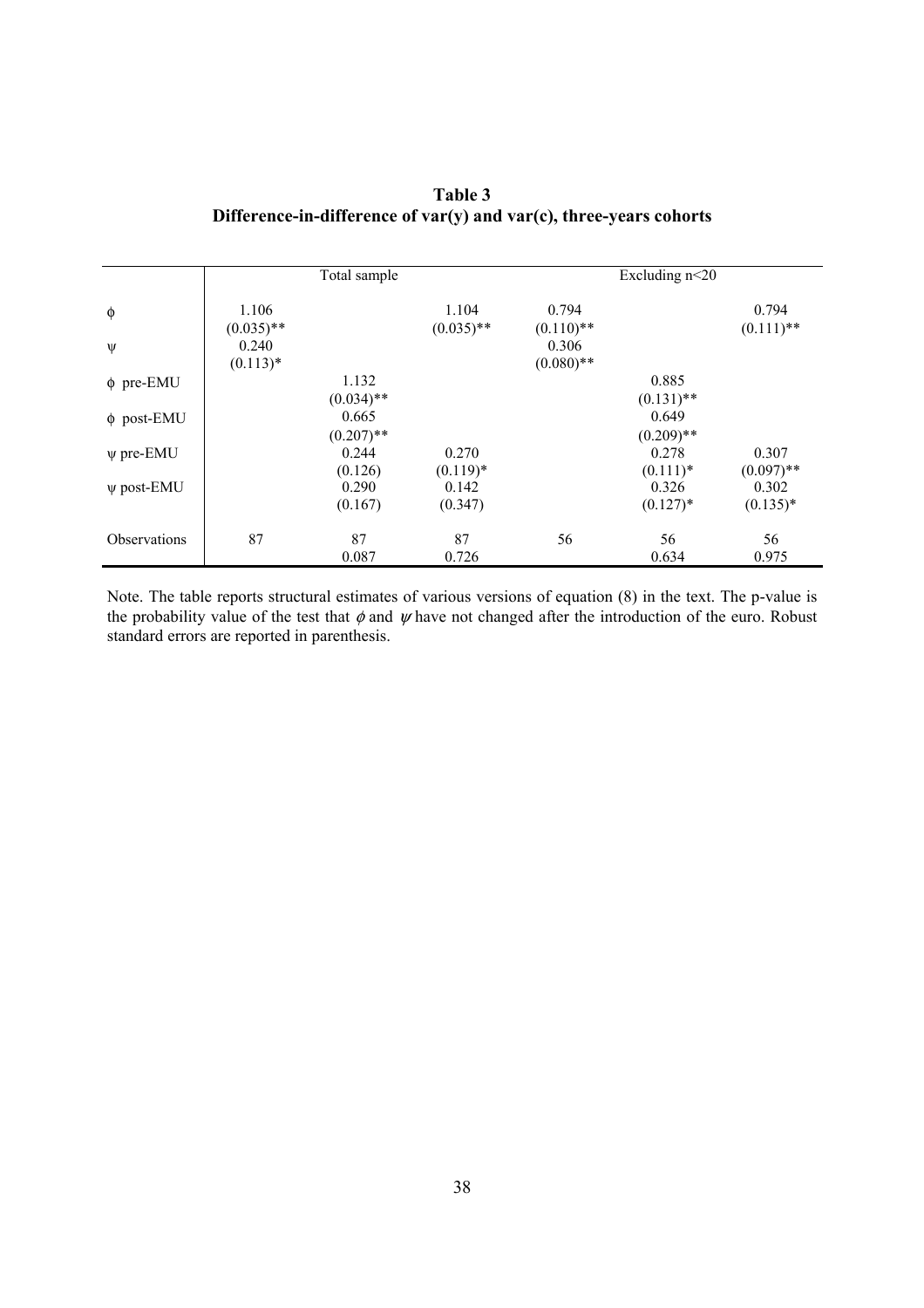| Low education         |              | Total sample |              |              | Excluding n<20        |              |
|-----------------------|--------------|--------------|--------------|--------------|-----------------------|--------------|
| φ                     | 0.997        |              | 0.994        | 0.990        |                       | 1.012        |
|                       | $(0.053)$ ** |              | $(0.053)$ ** | $(0.091)$ ** |                       | $(0.090)$ ** |
| $\Psi$                | 0.315        |              |              | 0.293        |                       |              |
|                       | $(0.137)*$   |              |              | $(0.112)*$   |                       |              |
| $\phi$ pre-EMU        |              | 1.022        |              |              | 1.048                 |              |
|                       |              | $(0.053)$ ** |              |              | $(0.110)$ **          |              |
| $\phi$ post-EMU       |              | 0.595        |              |              | 0.943                 |              |
|                       |              | (0.308)      |              |              | $(0.165)$ **          |              |
| $\psi$ pre-EMU        |              | 0.340        | 0.362        |              | 0.335                 | 0.345        |
|                       |              | $(0.139)*$   | $(0.133)$ ** |              | $(0.110)$ **          | $(0.103)$ ** |
| $\psi$ post-EMU       |              | 0.266        | $-0.172$     |              | $-0.124$              | $-0.225$     |
|                       |              | (0.362)      | (0.550)      |              | (0.604)               | (0.298)      |
|                       |              |              |              |              |                       |              |
| Observations          | 55           | 55           | 55           | 35           | 35                    | 35           |
| P-value               |              | 0.332        | 0.346        |              | 0.467                 | 0.072        |
|                       |              |              |              |              |                       |              |
| <b>High education</b> |              | Total sample |              |              | Excluding n<20        |              |
| φ                     | 1.043        |              | 1.043        | 0.771        |                       | 0.740        |
|                       | $(0.060)$ ** |              | $(0.060)**$  | $(0.121)$ ** |                       | $(0.132)$ ** |
| $\Psi$                | 0.121        |              |              | 0.350        |                       |              |
|                       |              |              |              |              |                       |              |
|                       | (0.285)      |              |              | $(0.089)$ ** |                       |              |
| $\phi$ pre-EMU        |              | 1.106        |              |              | 0.853                 |              |
|                       |              | $(0.057)$ ** |              |              | $(0.145)$ **          |              |
| $\phi$ post-EMU       |              | 0.517        |              |              | 0.511                 |              |
|                       |              | (0.302)      |              |              | (0.305)               |              |
| $\psi$ pre-EMU        |              | $-0.255$     | $-0.254$     |              | 0.410                 | 0.448        |
|                       |              | (0.192)      | (0.206)      |              |                       | $(0.123)$ ** |
| $\psi$ post-EMU       |              | 0.265        | 0.273        |              | $(0.138)$ **<br>0.284 | 0.289        |
|                       |              | (0.161)      | (0.167)      |              | $(0.135)*$            | $(0.133)*$   |
| Observations          | 53           | 53           | 53           | 32           | 32                    | 32           |

**Table 4 Difference-in-difference of var(y) and var(c), 5-year cohorts by education** 

Note. The table reports structural estimates of various versions of equation (8) in the text. The p-value is the probability value of the test that  $\phi$  and  $\psi$  have not changed after the introduction of the euro. Robust standard errors are reported in parenthesis.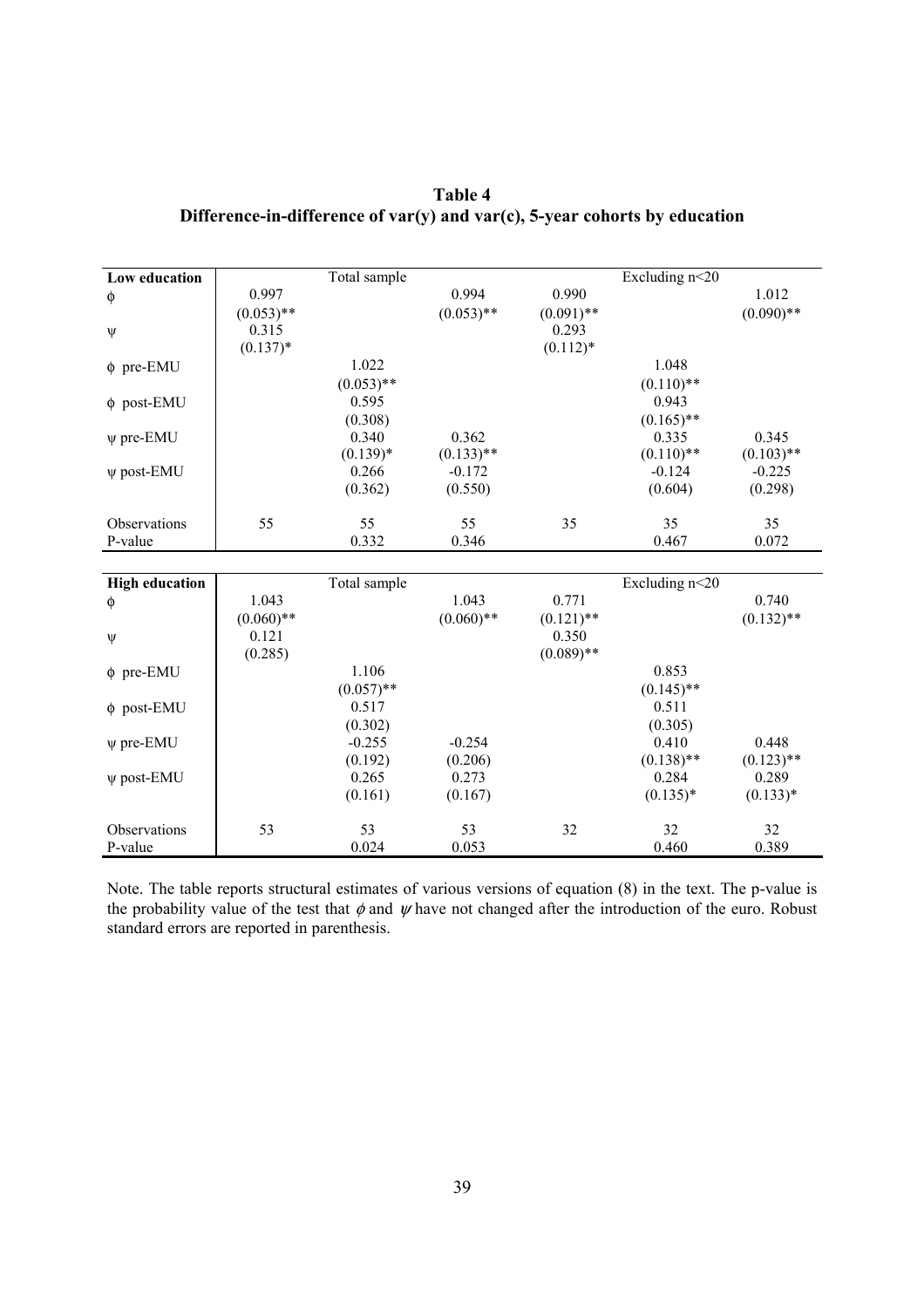**Figure 1 Standard deviation of the 10-year benchmark bond yield spreads in the EMU countries** 



Note: Yield differentials are computed as the difference relative to the yield on German 10-year benchmark bonds, based on monthly data (end-of-month observations) in the EMU countries (Austria, Belgium, Finland, France, Greece, Ireland, Italy, Netherlands, Portugal, Spain). Source: Datastream.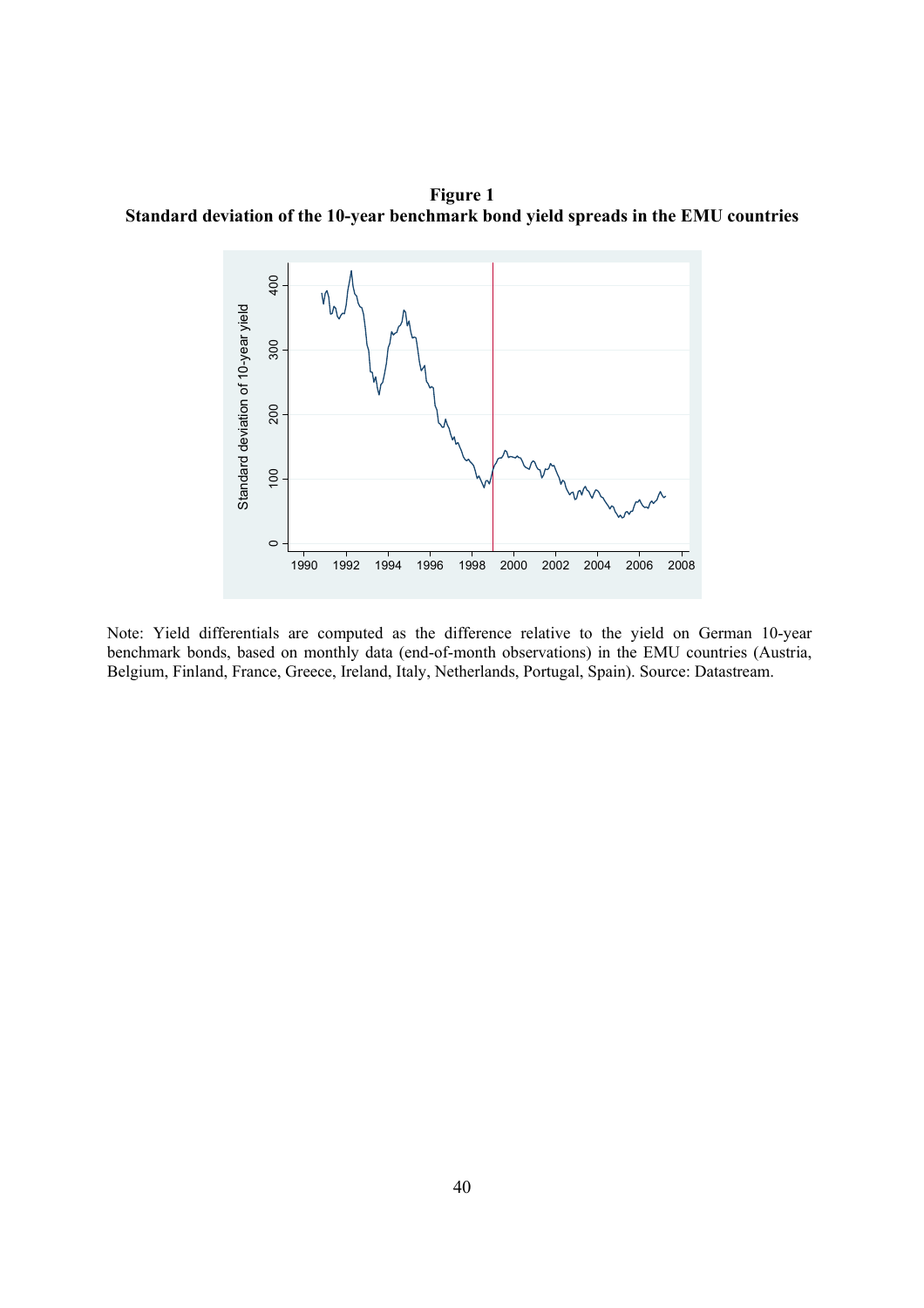

**Figure 2 Household debt-GDP in Italy** 

Sources: Bank of Italy, Annual Report, Statistical Appendix, various years. Consumer Credit and Lending to Households in Europe – ECRI 2006 Statistical Package. Bruxelles: European Credit Research Institute.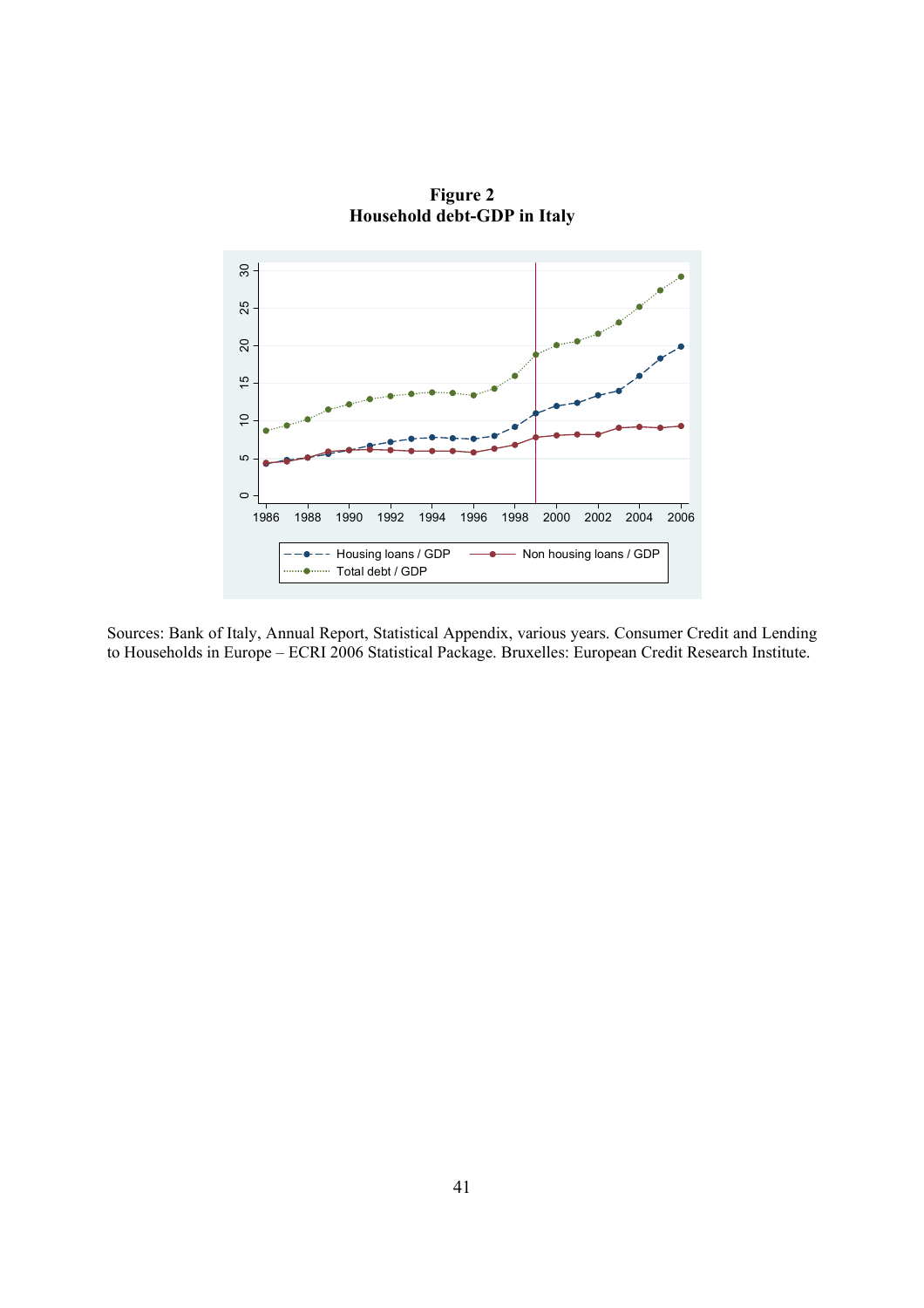

**Figure 3 Income and consumption inequality, 1980-2006**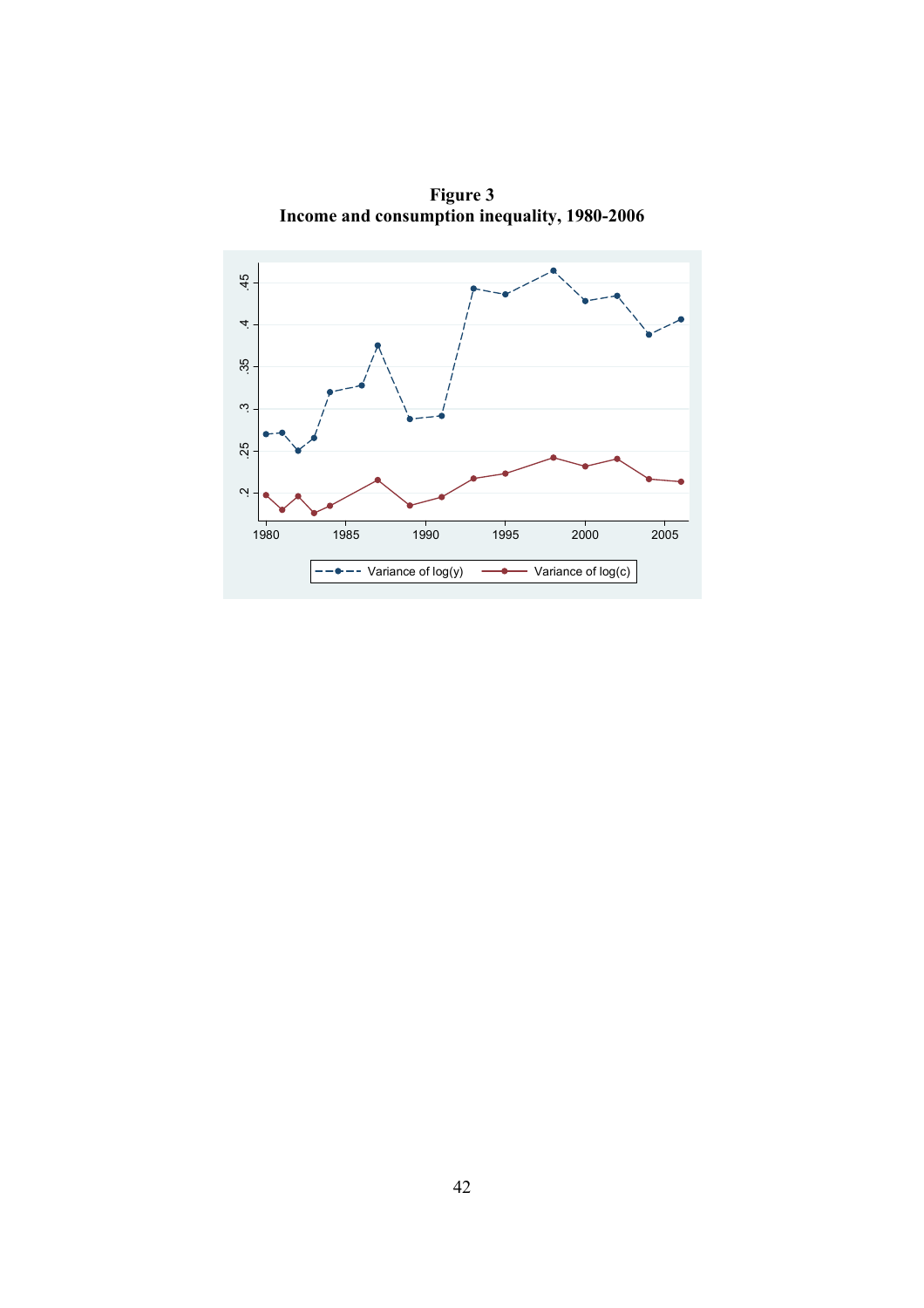**Figure 4 Consumption and income inequality by selected cohorts** 

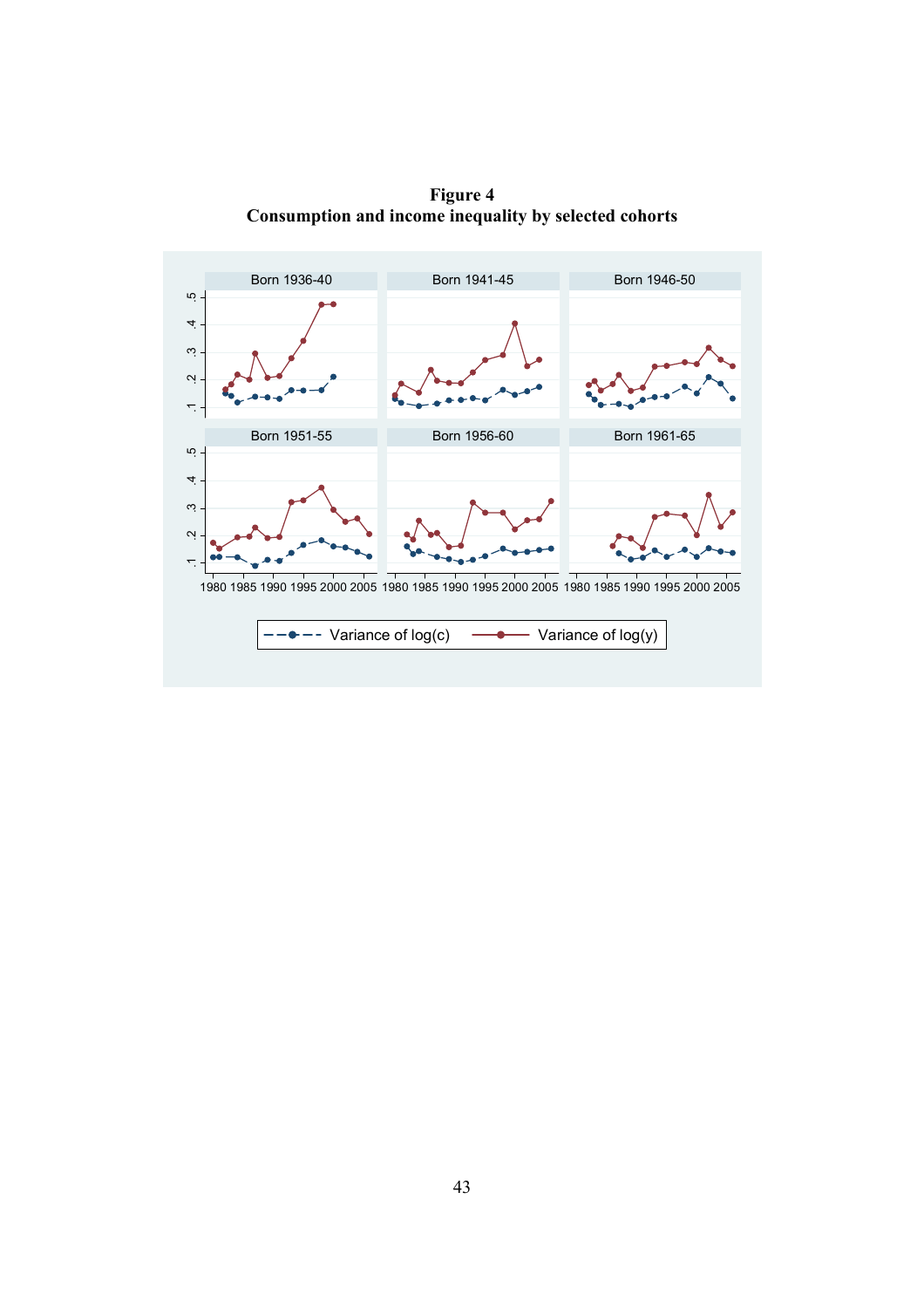**Figure 5 The variance of transitory and permanent income shocks by selected cohorts**